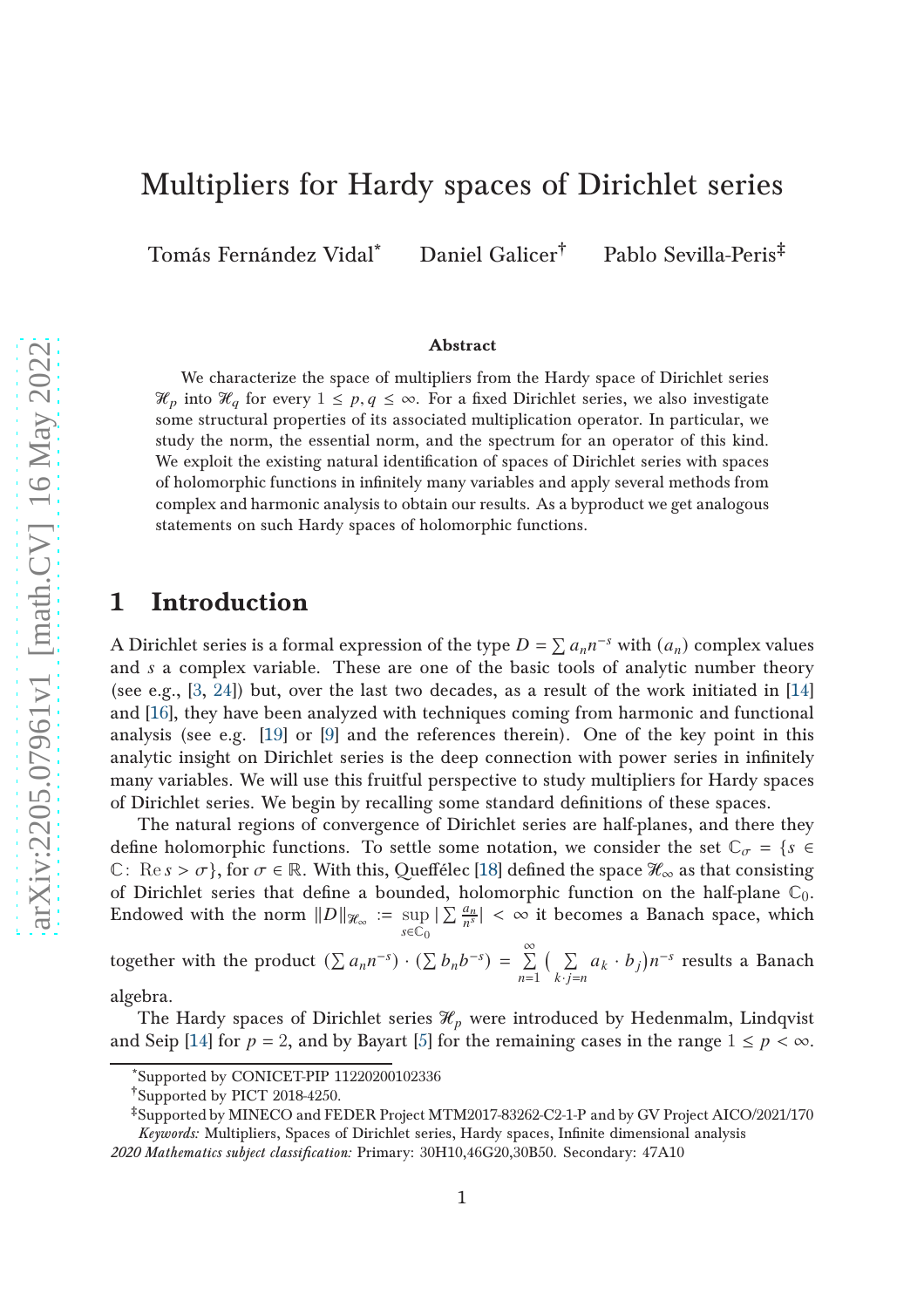A way to define these spaces is to consider first the following norm in the space of Dirichlet polynomials (i.e., all finite sums of the form  $\sum_{n=1}^{N} a_n n^{-s}$ , with  $N \in \mathbb{N}$ ),

$$
\Big\|\sum_{n=1}^N a_n n^{-s}\Big\|_{\mathcal{H}_p} := \lim_{R \to \infty} \left(\frac{1}{2R} \int_{-R}^R \Big|\sum_{n=1}^N a_n n^{-it}\Big|^p dt\right)^{\frac{1}{p}},
$$

and define  $\mathcal{H}_p$  as the completion of the Dirichlet polynomials under this norm. Each Dirichlet series in some  $\mathcal{H}_p$  (with  $1 \leq p < \infty$ ) converges on  $\mathbb{C}_{1/2}$ , and there it defines a holomorphic function.

The Hardy space  $\mathcal{H}_p$  with the function product is not an algebra for  $p < \infty$ . Namely, given two Dirichlet series  $D, E \in \mathcal{H}_p$ , it is not true, in general, that the product function  $D \cdot E$  belongs to  $\mathcal{H}_p$ . Nevertheless, there are certain series D that verify that  $D \cdot E \in \mathcal{H}_p$ for every  $E \in \mathcal{H}_p$ . Such a Dirichlet series D is called a multiplier of  $\mathcal{H}_p$  and the mapping  $M_D : \mathcal{H}_p \to \mathcal{H}_p$ , given by  $M_D(E) = D \cdot E$ , is referred as its associated multiplication operator.

In [\[5\]](#page-26-1) (see also [\[9,](#page-27-3) [14,](#page-27-0) [19\]](#page-27-2)) it is proved that the multipliers of  $\mathcal{H}_p$  are precisely those Dirichlet series that belong to the Banach space  $\mathcal{H}_{\infty}$ . Moreover, for a multiplier D we have the following equality:

$$
||M_D||_{\mathcal{H}_p\to\mathcal{H}_p}=||D||_{\mathcal{H}_{\infty}}.
$$

Given  $1 \leq p, q \leq \infty$ , we propose to study the multipliers of  $\mathcal{H}_p$  to  $\mathcal{H}_q$ ; that is, we want to understand those Dirichlet series D which verify that  $D \cdot E \in \mathcal{H}_q$  for every  $E \in \mathcal{H}_p$ .

For this we use the relation that exists between the Hardy spaces of Dirichlet series and the Hardy spaces of functions. The mentioned connection is given by the so-called Bohr lift  $\mathcal{L}$ , which identifies each Dirichlet series with a function (both in the polytorus and in the polydisk; see below for more details).

This identification allows us to relate the multipliers in spaces of Dirichlet series with those of function spaces. As consequence of our results, we obtain a complete characterization of  $\mathfrak{M}(p,q)$ , the space of multipliers of  $\mathcal{H}_p$  into  $\mathcal{H}_q$ . It turns out that this set coincides with the Hardy space  $\mathcal{H}_{pq/(p-q)}$  when  $1 \leq q < p \leq \infty$  and with the null space if  $1 \leq p < q \leq \infty$ . Precisely, for a multiplier  $D \in \mathfrak{M}(p,q)$  where  $1 \leq q < p \leq \infty$  we have the isometric correspondence

$$
||M_D||_{\mathcal{H}_p \to \mathcal{H}_q} = ||D||_{\mathcal{H}_{pq/(p-q)}}.
$$

Moreover, for certain values of  $p$  and  $q$  we study some structural properties of these multiplication operators. Inspired by some of the results obtained by Vukotić [\[26\]](#page-28-1) and Demazeux [\[11\]](#page-27-5) for spaces of holomoprhic functions in one variable, we get the corresponding version in the Dirichlet space context. In particular, when considering endomorphisms (i.e.,  $p = q$ ), the essential norm and the operator norm of a given multiplication operator coincides if  $p > 1$ . In the remaining cases, that is  $p = q = 1$  or  $1 \le q < p \le \infty$ , we compare the essential norm with the norm of the multiplier in different Hardy spaces.

We continue by studying the structure of the spectrum of the multiplication operators over  $\mathcal{H}_p$ . Specifically, we consider the continuum spectrum, the radial spectrum and the approximate spectrum. For the latter, we use some necessary and sufficient conditions regarding the associated Bohr lifted function  $\mathcal{L}(D)$  (see definition below) for which the multiplication operator  $M_D : \mathcal{H}_p \to \mathcal{H}_p$  has closed range.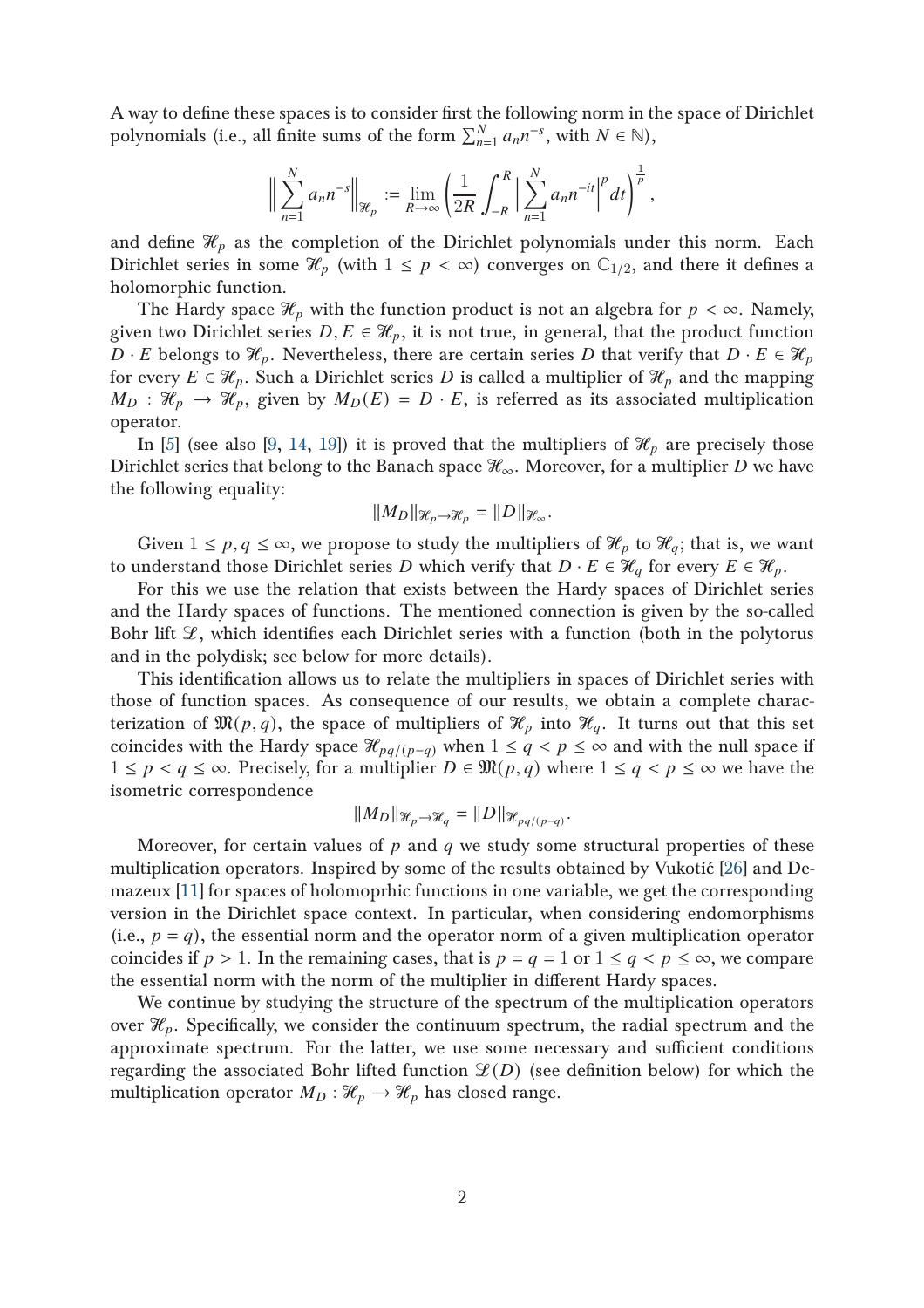## 2 Preliminaries on Hardy spaces

### 2.1 Of holomorphic functions

We note by  $\mathbb{D}^N = \mathbb{D} \times \mathbb{D} \times \cdots$  the cartesian product of N copies of the open unit disk  $\mathbb D$  with  $N \in \mathbb N \cup \{ \infty \}$  and  $\mathbb D_2^{\infty}$  $\frac{\infty}{2}$  the domain in  $\ell_2$  defined as  $\ell_2 \cap \mathbb{D}^{\infty}$  (for coherence in the notation we will sometimes write  $\mathbb{D}_{2}^{N}$  $\frac{N}{2}$  for  $\mathbb{D}^N$  also in the case  $N \in \mathbb{N}$ ). We define  $\mathbb{N}_0^{(\mathbb{N})}$  $\int_0^{(\infty)}$  as consisting of all sequences  $\alpha = (\alpha_n)_n^2$  with  $\alpha_n \in \mathbb{N}_0 = \mathbb{N} \cup \{0\}$  which are eventually null. In this case we denote  $\alpha! := \alpha_1! \cdots \alpha_M!$  whenever  $\alpha = (\alpha_1, \cdots, \alpha_M, 0, 0, 0, \dots)$ .

A function  $f: \mathbb{D}_2^{\infty} \to \mathbb{C}$  is holomorphic if it is Fréchet differentiable at every  $z \in \mathbb{D}_2^{\infty}$  $\frac{\infty}{2}$ , that is, if there exists a continuous linear functional  $x^*$  on  $\ell_2$  such that

$$
\lim_{h \to 0} \frac{f(z+h) - f(z) - x^*(h)}{\|h\|} = 0.
$$

We denote by  $H_{\infty}(\mathbb{D}_2^{\infty})$  $_2^{\infty}$ ) the space of all bounded holomorphic functions  $f : \mathbb{D}_2^{\infty} \to \mathbb{C}$ . For  $1 \leq p \leq \infty$  we consider the Hardy spaces of holomorphic functions on the domain  $\mathbb{D}_2^{\infty}$ 2 defined by

 $H_p(\mathbb{D}_2^{\infty})$  $2^{\infty}_{2}$  :  $f : \mathbb{D}_{2}^{\infty} \to \mathbb{C}$  : *f* is holomorphic and

$$
||f||_{H_p(\mathbb{D}_2^{\infty})} := \sup_{M \in \mathbb{N}} \sup_{0 < r < 1} \left( \int_{\mathbb{T}^M} |f(r\omega, 0)|^p \, \mathrm{d}\omega \right)^{1/p} < \infty \}.
$$

 $1/2$ 

The definitions of  $H_{\infty}(\mathbb{D}^N)$  and  $H_p(\mathbb{D}^N)$  for finite  $N$  are analogous (see [\[9,](#page-27-3) Chapters  $13$ and 15]).

For  $N \in \mathbb{N} \cup \{\infty\}$ , each function  $f \in H_p(\mathbb{D}_2^N)$  $_2^N$ ) defines a unique family of coefficients  $c_{\alpha}(f) = \frac{(\partial^{\alpha} f)(0)}{\alpha!}$  $\frac{f(0)}{a!}$  (the Cauchy coefficients) with  $\alpha \in \mathbb{N}_0^N$  $\frac{N}{0}$  having always only finitely many non-null coordinates. For  $z \in \mathbb{D}_{2}^{N}$  $\frac{N}{2}$  one has the following monomial expansion [\[9,](#page-27-3) Theorem 13.2]

$$
f(z) = \sum_{\alpha \in \mathbb{N}_0^{(\mathbb{N})}} c_{\alpha}(f) \cdot z^{\alpha},
$$

with  $z^{\alpha} = z_1^{\alpha_1}$  $a_1^{\alpha_1} \cdots a_M^{\alpha_M}$  whenever  $\alpha = (\alpha_1, \cdots, \alpha_M, 0, 0, 0, \dots).$ 

Let us note that for each fixed  $N \in \mathbb{N}$  and  $1 \leq p \leq \infty$  we have  $H_p(\mathbb{D}^N) \hookrightarrow H_p(\mathbb{D}_2^{\infty})$  $_{2}^{\infty}$ ) by doing  $f \rightsquigarrow [z = (z_n)_n \in \mathbb{D}_2^{\infty} \rightsquigarrow f(z_1, \ldots z_N)]$ . Conversely, given a function  $f \in H_p(\mathbb{D}_2^{\infty})$  $_2^{\infty}$ ), for each  $N \in \mathbb{N}$  we define  $f_N(z_1, \ldots, z_N) = f(z_1, \ldots, z_N, 0, 0, \ldots)$  for  $(z_1, \ldots, z_N) \in \mathbb{D}^{N}$ . It is well known that  $f_N \in H_p(\mathbb{D}^N)$ .

An important property for our purposes is the so-called Cole-Gamelin inequality (see [\[9,](#page-27-3) Remark 13.14 and Theorem 13.15]), which states that for every  $f \in H_p(\mathbb{D}_2^N)$  $_{2}^{N}$ ) and  $_{z} \in \mathbb{D}_{2}^{N}$ 2 (for  $N \in \mathbb{N} \cup \{\infty\}$ ) we have

<span id="page-2-0"></span>
$$
|f(z)| \le \left(\prod_{j=1}^{N} \frac{1}{1 - |z_j|^2}\right)^{1/p} ||f||_{H_p(\mathbb{D}_2^N)}.
$$
 (1)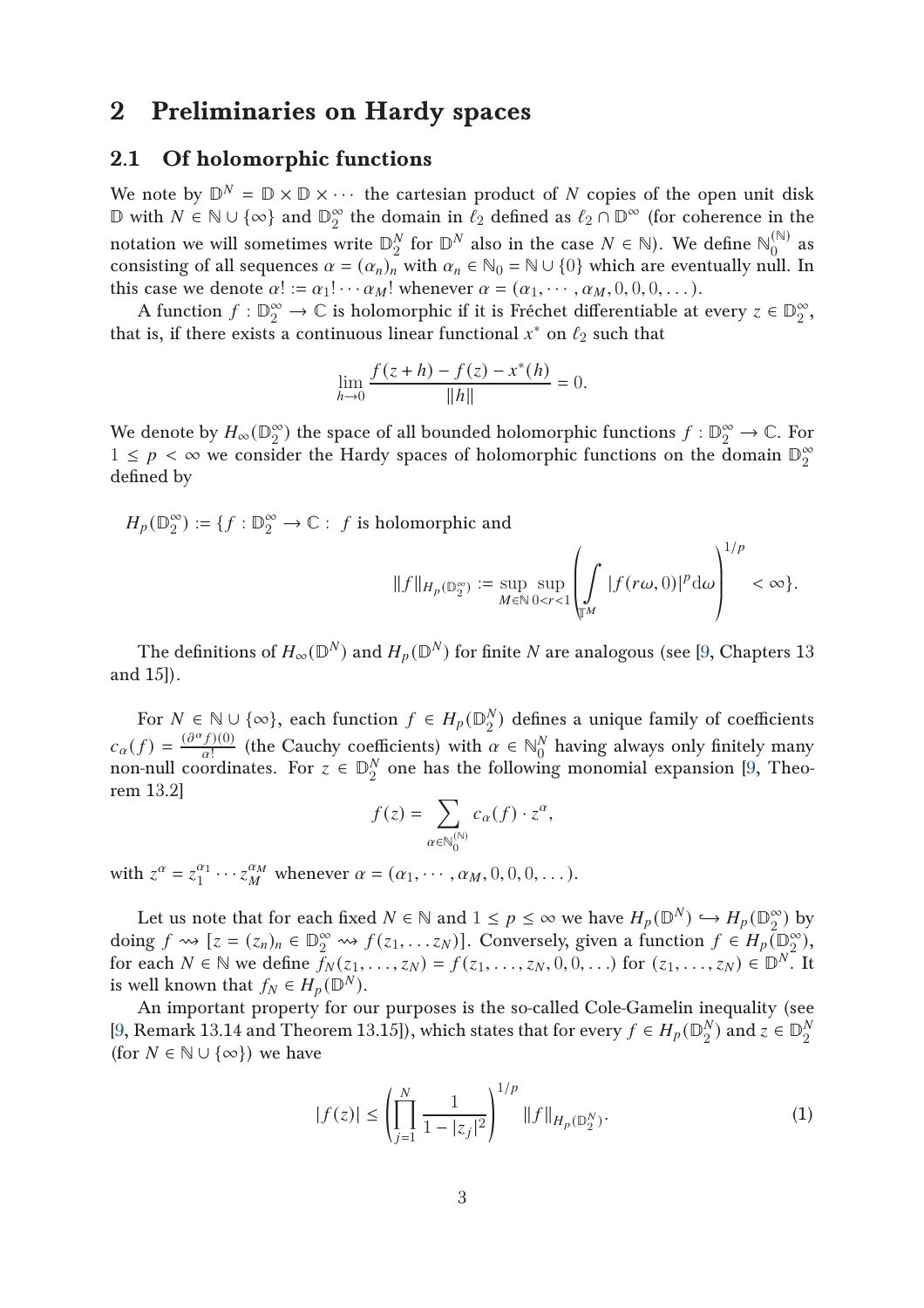For functions of finitely many variable this inequality is optimal in the sense that if  $N \in \mathbb{N}$ and  $z\in\mathbb{D}^N,$  then there is a function  $f_z\in H_p(\mathbb{D}^N_2)$  $_2^N$ ) given by

<span id="page-3-1"></span>
$$
f_z(u) = \left(\prod_{j=1}^N \frac{1 - |z_j|^2}{(1 - \overline{z}_j u_j)^2}\right)^{1/p},\tag{2}
$$

.

such that  $||f_z||_{H_p(\mathbb{D}_2^N)} = 1$  and  $|f_z(z)| =$  $\overline{1}$  $\prod$  $j=1$ 1  $1-|z_j|^2$ 

### 2.2 On the polytorus

On  $\mathbb{T}^{\infty} = {\omega = (\omega_n)_n : |\omega_n| = 1$ , for every  $n}$  consider the product of the normalized Lebesgue measure on  $\mathbb T$  (note that this is the Haar measure). For each  $F \in L_1(\mathbb T^{\infty})$  and  $\alpha \in \mathbb{Z}^{(\mathbb{N})}$ , the  $\alpha$ -th Fourier coefficient of F is defined as

$$
\hat{F}(\alpha) = \int_{\mathbb{T}^N} f(\omega) \cdot \omega^{\alpha} d\omega
$$

where again  $\omega^{\alpha} = \omega_1^{\alpha_1}$  $\frac{\alpha_1}{1} \cdots \omega_M^{\alpha_M}$  $\alpha_M^{\alpha_M}$  if  $\alpha = (\alpha_1, \ldots, \alpha_M, 0, 0, 0, \ldots).$  The Hardy space on the polytorus  $H_p(\mathbb{T}^\infty)$  is the subspace of  $L_p(\mathbb{T}^\infty)$  given by all the functions  $F$  such that  $\hat{F}(\alpha)=0$  for every  $\alpha \in \mathbb{Z}^{(\mathbb{N})}$  –  $\mathbb{N}_0^{(\mathbb{N})}$  $\mathcal{O}_0^{(\mathbb{N})}.$  The definition of  $H_p(\mathbb{T}^N)$  for finite  $N$  is analogous (note that these are the classical Hardy spaces, see [\[20\]](#page-27-6)). We have the canonical inclusion  $H_p(\mathbb{T}^N)\hookrightarrow H_p(\mathbb{T}^\infty)$ by doing  $F \rightsquigarrow [\omega = (\omega_n)_n \in \mathbb{T}^\infty \rightsquigarrow F(\omega_1, \dots \omega_N)].$ 

Given  $N_1 < N_2 \le \infty$  and  $F \in H_p(\mathbb{T}^{N_2})$ , then the function  $F_{N_1}$ , defined by  $F_{N_1}(\omega) = \int_{\mathbb{T}^{N_1}} F(\omega, \omega) d\omega$  for every  $\omega \in \mathbb{T}^{N_1}$  belongs to  $H(\mathbb{T}^{N_1})$ . In this case, the Fourier coeffi- $\mathbb{I}$  $N_{2}$  $-N_1$  $F(\omega, u)$ du for every  $\omega \in \mathbb{T}^{N_1}$ , belongs to  $H_p(\mathbb{T}^{N_1})$ . In this case, the Fourier coeffi-

cients of both functions coincide: that is, given  $\alpha \in \mathbb{N}_0^{N_1}$  $\int_0^{N_1}$  then

$$
\hat{F}_{N_1}(\alpha) = \hat{F}(\alpha_1, \alpha_2, \dots, \alpha_{N_1}, 0, 0, \dots).
$$

Moreover,

$$
||F||_{H_p(\mathbb{T}^{N_2})} \geq ||F_{N_1}||_{H_p(\mathbb{T}^{N_1})}.
$$

Let  $N \in \mathbb{N} \cup \{\infty\}$ , there is an isometric isomorphism between the spaces  $H_p(\mathbb{D}_2^N)$  $_2^N$ ) and  $H_p(\mathbb{T}^N)$ . More precisely, given a function  $f\,\in\, \overline{H}_p(\mathbb{D}_2^N)$  $2^N$ ) there is a unique function  $F \in$  $H_p(\mathbb{T}^N)$  such that  $c_\alpha(f) = \hat{F}(\alpha)$  for every  $\alpha$  in the corresponding indexing set and  $||f||_{H_p(\mathbb{D}_2^N)} = ||F||_{H_p(\mathbb{T}^N)}$ . If this is the case, we say that the functions f and F are associated. In particular, by the uniqueness of the coefficients,  $f_M$  and  $F_M$  are associated to each other for every  $1 \leq M \leq N$ . Even more, if  $N \in \mathbb{N}$ , then

$$
F(\omega) = \lim_{r \to 1^-} f(r\omega),
$$

for almost all  $\omega \in \mathbb{T}^N$ .

We isolate the following important property which will be useful later.

<span id="page-3-0"></span>**Remark 1.** Let  $F \in H_p(\mathbb{T}^\infty)$ . If  $1 \leq p \leq \infty$ , then  $F_N \to F$  in  $H_p(\mathbb{T}^\infty)$  (see e.g [\[9,](#page-27-3) Remark 5.8]). If  $p = \infty$ , the convergence is given in the  $w(L_{\infty}, L_1)$ -topology. In particular, for any  $1 \le p \le \infty$ , there is a subsequence so that  $\lim_k F_{N_k}(\omega) = F(\omega)$  for almost  $\omega \in \mathbb{T}^{\infty}$ (note that the case  $p = \infty$  follows directly from the inclusion  $H_{\infty}(\mathbb{T}^{\infty}) \subset H_2(\mathbb{T}^{\infty})$ ).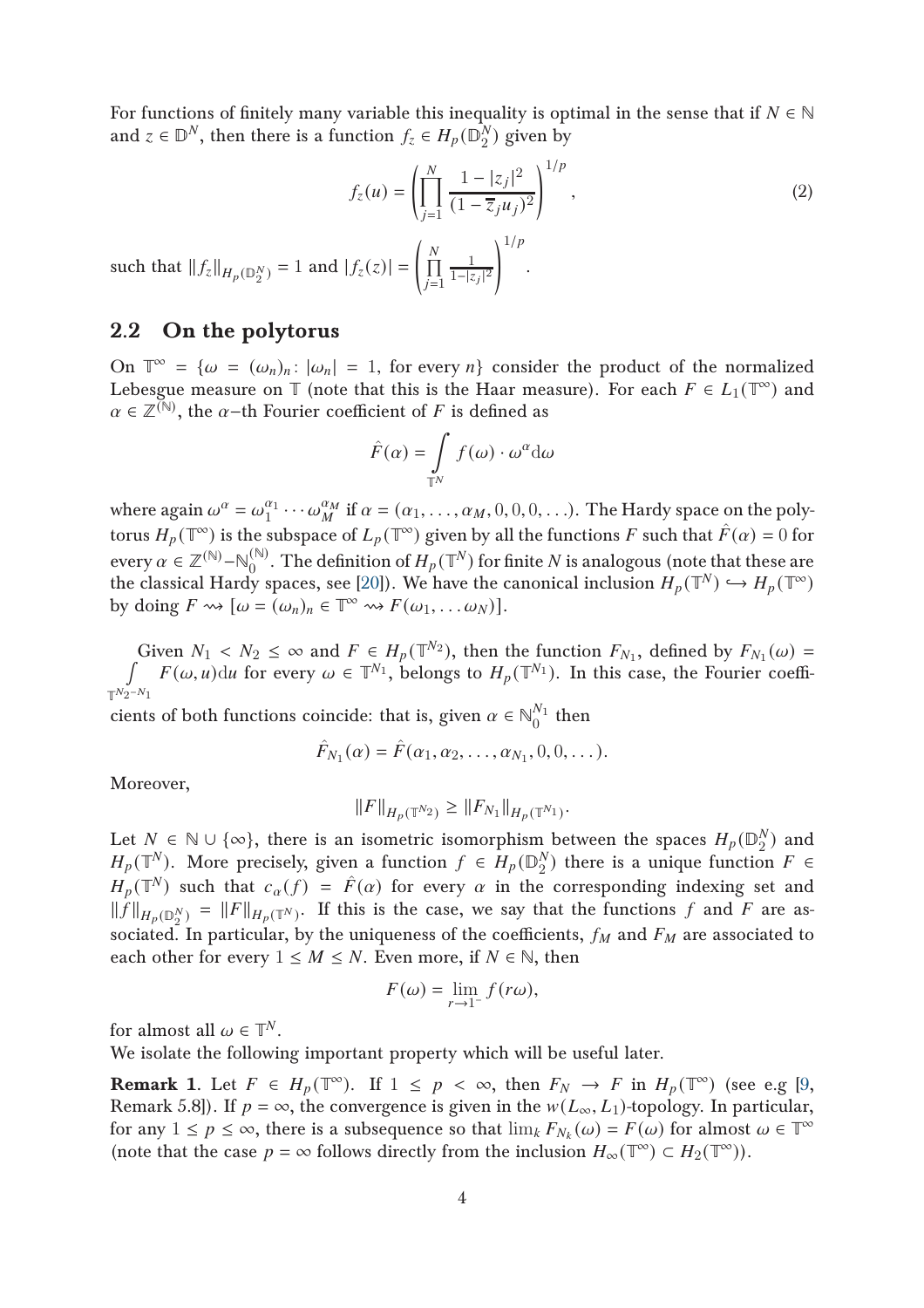### 2.3 Bohr transform

We previously mentioned the Hardy spaces of functions both on the polytorus and on the polydisk and the relationship between them based on their coefficients. This relation also exists with the Hardy spaces of Dirichlet series and the isometric isomorphism that identifies them is the so-called Bohr transform. To define it, let us first consider  $p =$  $(\mathfrak{p}_1, \mathfrak{p}_2, \dots)$  the sequence of prime numbers. Then, given a natural number *n*, by the prime number decomposition, there are unique non-negative integer numbers  $\alpha_1, \ldots, \alpha_M$ such that  $n = \mathfrak{p}_1^{\alpha_1} \cdots \mathfrak{p}_M^{\alpha_M}$  $\frac{d^{a}M}{d}$ . Therefore, with the notation that we already defined, we have that  $n = \mathfrak{p}^{\alpha}$  with  $\alpha = (\alpha_1, \dots, \alpha_M, 0, 0, \dots)$ . Then, given  $1 \leq p \leq \infty$ , the Bohr transform  $\mathfrak{B}_{\mathbb{D}_2^{\infty}}$  on  $H_p(\mathbb{D}_2^{\infty})$  $_2^{\infty}$ ) is defined as follows:

$$
\mathfrak{B}_{\mathbb{D}_2^{\infty}}(f)=\sum_n a_n n^{-s},
$$

where  $a_n = c_\alpha(f)$  if and only if  $n = \mathfrak{p}^\alpha$ . The Bohr transform is an isometric isomorphism between the spaces  $H_p(\mathbb{D}_2^{\infty})$  $_2^{\infty})$  and  $\mathcal{H}_p$  (see [\[9,](#page-27-3) Theorem 13.2]).

We denote by  $\mathcal{H}^{(\hat{N})}$  the set of all Dirichlet series  $\sum a_n n^{-s}$  that involve only the first N prime numbers; that is  $a_n=0$  if  $\mathfrak{p}_i$  divides  $n$  for some  $i>N.$  We write  $\mathscr{H}^{(N)}_p$  $\int_{p}^{\left(N\right)}$  for the space  $\mathcal{H}^{(N)} \cap \mathcal{H}_p$  (endowed with the norm in  $\mathcal{H}_p$ ). Note that the image of  $H_p(\mathbb{D}^N)$  (seen as a subspace of  $H_p(\mathbb{D}_2^{\infty})$  $_2^\infty$ ) with the natural identification) through  $\mathscr{B}_{\mathbb{D}_2^\infty}$  is exactly  $\mathscr{H}_{p}^{(N)}.$ 

The inverse of the Bohr transform, which sends the space  $\mathcal{H}_p$  into the space  $H_p(\mathbb{D}_2^{\infty})$  $_{2}^{\infty}$ ), is called the *Bohr lift*, which we denote by  $\mathscr{L}_{\mathbb{D}_2^\infty}.$ 

With the same idea, the Bohr transform  $\tilde{\mathcal{B}}_{\mathbb{T}^{\infty}}$  on the polytorus for  $H_p(\mathbb{T}^{\infty})$  is defined; that is,

$$
\mathfrak{B}_{\mathbb{T}^\infty}(F)=\sum_n a_n n^{-s},
$$

where  $a_n = \hat{F}(\alpha)$  if and only if  $n = \mathfrak{p}^{\alpha}$ . It is an isometric ismorphism between the spaces  $H_p(\mathbb{T}^N)$  and  $\mathscr{H}_p$ . Its inverse is denoted by  $\mathscr{L}_{\mathbb{T}^\infty}.$ 

In order to keep the notation as clear as possible we will carefully use the following convention: we will use capital letters (e.g.,  $F$ ,  $G$ , or  $H$ ) to denote functions defined on the polytorus  $\mathbb{T}^\infty$  and lowercase letters (e.g., f, g or h) to represent functions defined on the polydisk  $\mathbb{D}_2^{\infty}$  $_{2}^{\infty}$ . If f and F are associated to each other (meaning that  $c_{\alpha}(f) = \hat{F}(\alpha)$ for every  $\alpha$ ), we will sometimes write  $f \sim F$ . With the same idea, if a function f or F is associated through the Bohr transform to a Dirichlet series D, we will write  $f \sim D$  or  $F \sim D$ .

## 3 The space of multipliers

As we mentioned above, our main interest is to describe the multipliers of the Hardy spaces of Dirichlet series. Let us recall again that a holomorphic function  $\varphi$ , defined on  $\mathbb{C}_{1/2}$  is a  $(p,q)$ -multiplier of  $\mathcal{H}_p$  if  $\varphi \cdot D \in \mathcal{H}_q$  for every  $D \in \mathcal{H}_p$ . We denote the set of all such functions by  $\mathfrak{M}(p,q)$ . Since the constant 1 function belongs to  $\mathcal{H}_p$  we have that, if  $\varphi \in \mathfrak{M}(p,q)$ , then necessarily  $\varphi$  belongs to  $\mathcal{H}_q$  and it can be represented by a Dirichlet series. So, we will use that the multipliers of  $\mathcal{H}_p$  are precisely Dirichlet series. The set  $\mathfrak{M}^{(N)}(p,q)$  is defined in the obvious way, replacing  $\mathscr{H}_{p}$  and  $\mathscr{H}_{q}^{(N)}$  and  $\mathscr{H}_{q}^{(N)}.$  The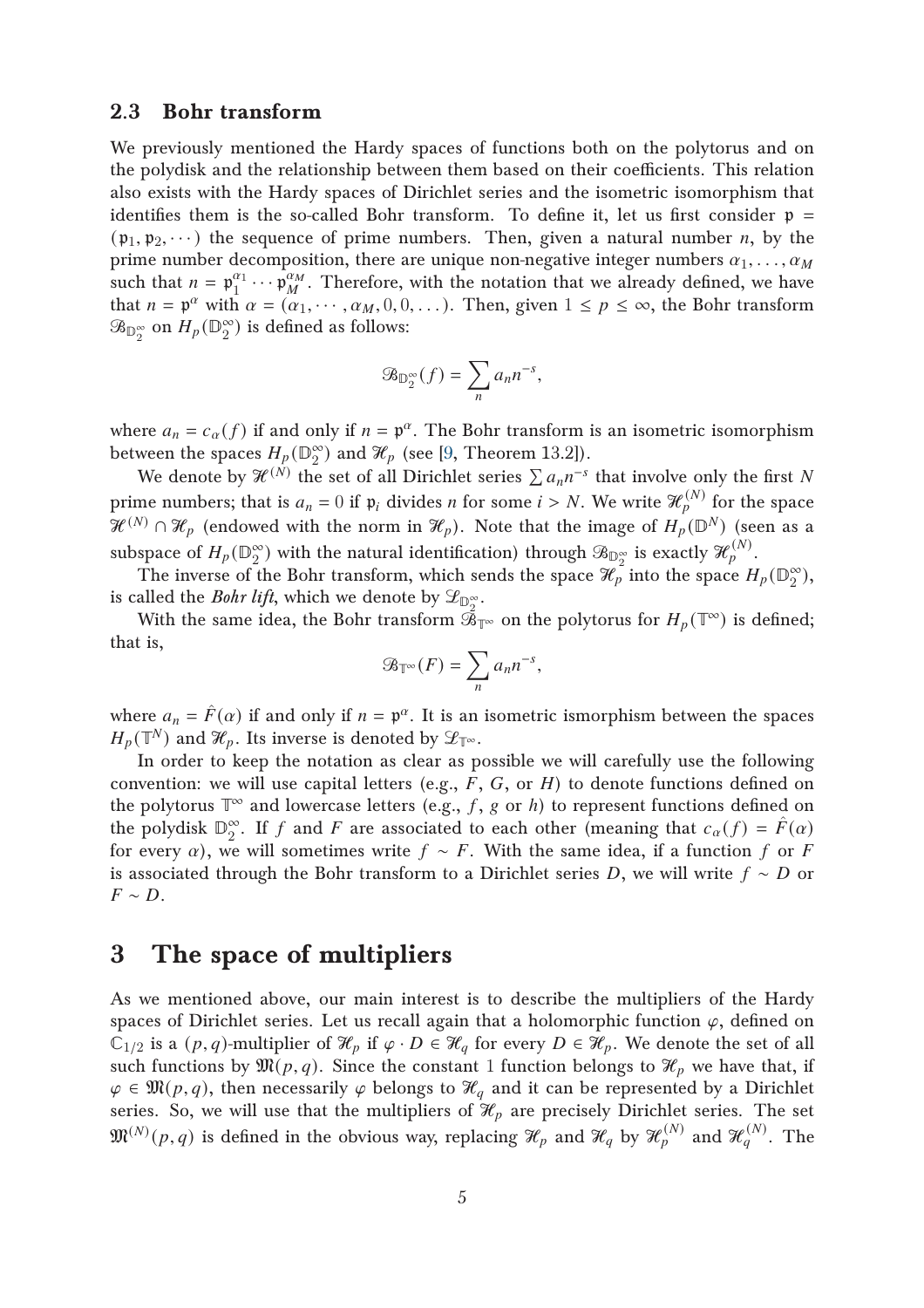same argument as above shows that  $\mathfrak{M}^{(N)}(p,q)\subseteq \mathscr{H}^{(N)}_q$  $q^{(IV)}$ .

The set  $\mathfrak{M}(p,q)$  is clearly a vector space. Each Dirichlet series  $D \in \mathfrak{M}(p,q)$  induces a multiplication operator  $M_D$  from  $\mathcal{H}_p$  to  $\mathcal{H}_q$ , defined by  $M_D(E) = D \cdot E$ . By the continuity of the evaluation on each  $s \in \mathbb{C}_{1/2}$  (see e.g. [\[9,](#page-27-3) Corollary 13.3]), and the Closed Graph Theorem,  $M_D$  is continuous. Then, the expression

<span id="page-5-0"></span>
$$
||D||_{\mathfrak{M}(p,q)} := ||M_D||_{\mathcal{H}_p \to \mathcal{H}_q},\tag{3}
$$

defines a norm on  $\mathfrak{M}(p,q)$ . Note that

<span id="page-5-2"></span>
$$
||D||_{\mathcal{H}_q} = ||M_D(1)||_{\mathcal{H}_q} \le ||M_D||_{\mathcal{H}_p \to \mathcal{H}_q} \cdot ||1||_{\mathcal{H}_q} = ||D||_{\mathfrak{M}(p,q)}, \tag{4}
$$

and the inclusions that we presented above are continuous. A norm on  $\mathfrak{M}^{(N)}(p,q)$  is defined analogously.

Clearly, if  $p_1 < p_2$  or  $q_1 < q_2$ , then

<span id="page-5-3"></span>
$$
\mathfrak{M}(p_1, q) \subseteq \mathfrak{M}(p_2, q) \text{ and } \mathfrak{M}(p, q_2) \subseteq \mathfrak{M}(p, q_1), \tag{5}
$$

for fixed  $p$  and  $q$ .

Given a Dirichlet series  $D = \sum a_n n^{-s}$ , we denote by  $D_N$  the 'restriction' to the first N primes (i.e., we consider those  $n$ 's that involve, in its factorization, only the first  $N$  primes). Let us be more precise. If  $n \in \mathbb{N}$ , we write  $\text{gpd}(n)$  for the greatest prime divisor of *n*. That is, if  $n = \mathfrak{p}_1^{\alpha_1} \cdots \mathfrak{p}_N^{\alpha_N}$  $_{N}^{\alpha_{N}}$  (with  $\alpha_{N} \neq 0$ ) is the prime decomposition of *n*, then  $\text{gpd}(n) = \mathfrak{p}_{N}$ . With this notation,  $D_N := \sum_{\text{gpd}(n) \leq p_N} a_n n^{-s}$ .

<span id="page-5-1"></span>**Proposition 2.** Let  $D = \sum a_n n^{-s}$  be a Dirichlet series and  $1 \leq p, q \leq \infty$ . Then  $D \in \mathfrak{M}(p,q)$ if and only if  $D_N \in \mathfrak{M}^{(N)}(p,q)$  for every  $N \in \mathbb{N}$  and  $\sup_N ||D_N||_{\mathfrak{M}^{(N)}(p,q)} < \infty$ .

*Proof.* Let us begin by noting that, if  $n = jk$ , then clearly  $\text{gpd}(n) \leq p_N$  if and only if  $\text{gpd}(j) \leq \mathfrak{p}_N$  and  $\text{gpd}(k) \leq \mathfrak{p}_N$ . From this we deduce that, given any two Dirichlet series D and E, we have  $(DE)_N = D_N E_N$  for every  $N \in \mathbb{N}$ .

Take some Dirichlet series  $D$  and suppose that  $D\,\in\,\mathfrak{M}(p,q).$  Then, given  $E\,\in\,\mathscr{H}_{p}^{(N)}$  $\overline{p}$ we have  $DE \in \mathcal{H}_q$ , and  $(DE)_N \in \mathcal{H}_q^{(N)}$ . But  $(DE)_N = D_N E_N = D_N E$  and, since E was arbitrary,  $D_N\in \mathfrak M^{(N)}(p,q)$  for every  $N.$  On the other hand, if  $E\in \mathscr H_q,$  then  $E_N\in \mathscr H_q^{(N)}$  $\overline{q}$ and  $||E_N||_{\mathscr{H}_q}\leq ||E||_{\mathscr{H}_q}$  (see [\[9,](#page-27-3) Corollary 13.9]). This gives  $||D_N||_{\mathfrak{M}^{(N)}(p,q)}\leq ||D||_{\mathfrak{M}(p,q)}$  for every N.

Suppose now that  $D$  is such that  $D_N\in \mathfrak M^{(N)}(p,q)$  for every  $N$  and  $\sup_N\|D_N\|_{\mathfrak M^{(N)}(p,q)}<\infty$ (let us call it C). Then, for each  $E \in \mathcal{H}_p$  we have, by [\[9,](#page-27-3) Corollary 13.9],

$$
||(DE)_N||_{\mathcal{H}_p} = ||D_N E_N||_{\mathcal{H}_p} \le ||D_N||_{\mathfrak{M}^{(N)}(p,q)} ||E_N||_{\mathcal{H}_p} \le C||E||_{\mathcal{H}_p}.
$$

Since this holds for every N, it shows (again by [\[9,](#page-27-3) Corollary 13.9]) that  $DE \in \mathcal{H}_p$  and completes the proof.

We are going to exploit the connection between Dirichlet series and power series in infinitely many variables. This leads us to consider spaces of multipliers on Hardy spaces of functions. If U is either  $\mathbb{T}^N$  or  $\mathbb{D}_2^N$  $\frac{N}{2}$  (with  $N \in \mathbb{N} \cup \{\infty\}$ ) we consider the corresponding Hardy spaces  $H_p(U)$  (for  $1 \leq p \leq \infty$ ), and say that a function f defined on U is a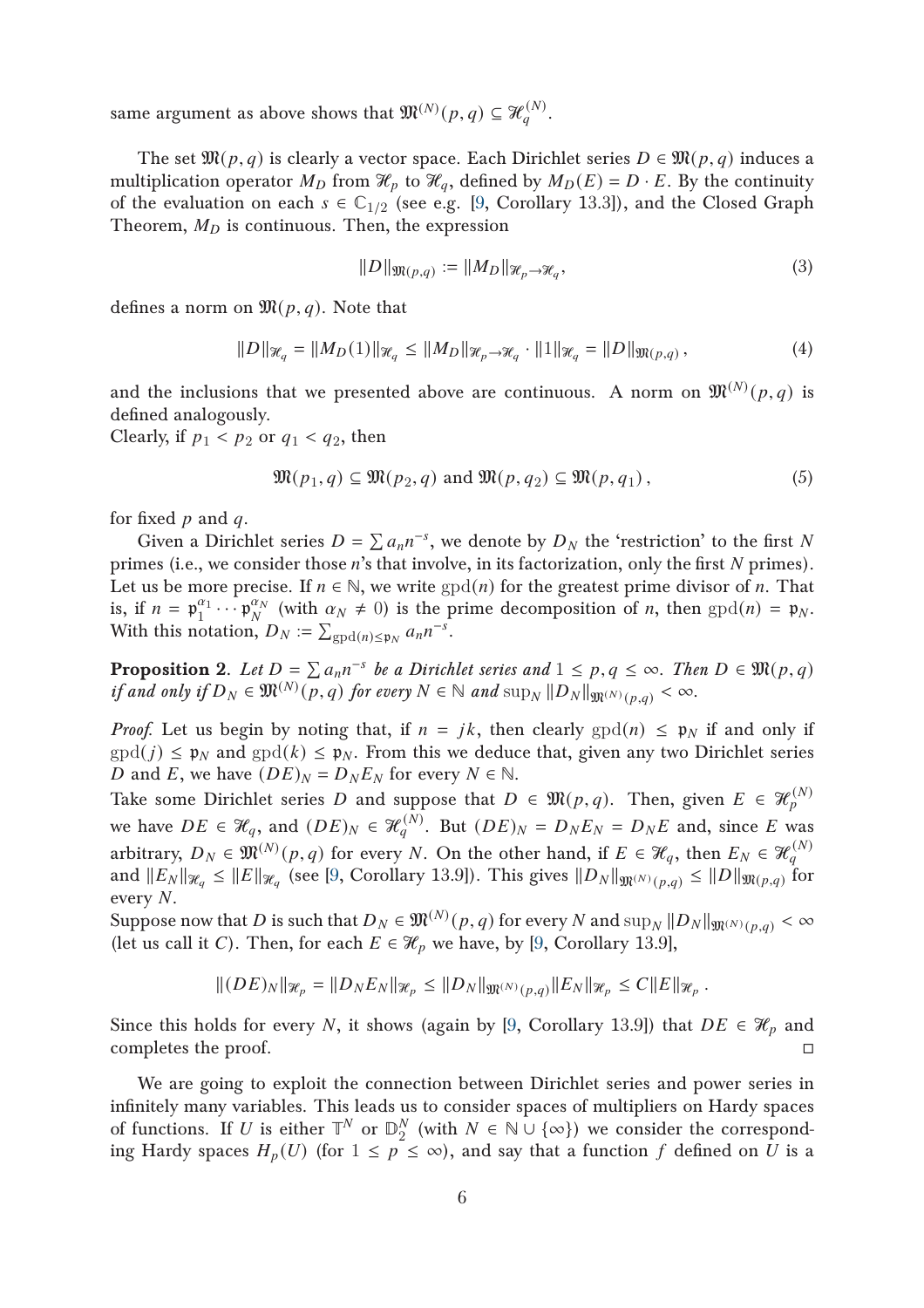$(p,q)$ -multiplier of  $H_p(U)$  if  $f \cdot g \in H_q(U)$  for every  $f \in H_p(U)$ . We denote the space of all such fuctions by  $\mathcal{M}_U(p,q)$ . The same argument as before with the constant 1 function shows that  $\mathcal{M}_U(p,q) \subseteq H_q(U)$ . Also, each multiplier defines a multiplication operator  $M : H_p(U) \to H_q(U)$  which, by the Closed Graph Theorem, is continuous, and the norm of the operator defines a norm on the space of multipliers, as in [\(3\)](#page-5-0).

Our first step is to see that the identifications that we have just shown behave 'well' with the multiplication, in the sense that whenever two pairs of functions are identified to each other, then so also are the products. Let us make a precise statement.

<span id="page-6-5"></span><span id="page-6-4"></span>**Theorem 3.** Let  $D, E \in \mathcal{H}_1, f, g \in H_1(\mathbb{D}_2^{\infty})$  $\binom{\infty}{2}$  and  $F, G \in H_1(\mathbb{T}^{\infty})$  so that  $f \sim F \sim D$  and  $g \sim G \sim E$ . Then, the following are equivalent

- <span id="page-6-0"></span>a)  $DE \in \mathcal{H}_1$
- <span id="page-6-1"></span>b)  $fg \in H_1(\mathbb{D}_2^\infty)$  $_{2}^{\infty}$
- c)  $FG \in H_1(\mathbb{T}^\infty)$

and, in this case  $DE \sim fg \sim FG$ .

The equivalence between [b\)](#page-6-0) and [c\)](#page-6-1) is based in the case for finitely many variables.

<span id="page-6-6"></span>**Proposition 4.** Fix  $N \in \mathbb{N}$  and let  $f, g \in H_1(\mathbb{D}^N)$  and  $F, G \in H_1(\mathbb{T}^N)$  so that  $f \sim F$  and  $g \sim G$ . Then, the following are equivalent

<span id="page-6-3"></span><span id="page-6-2"></span>a)  $fg \in H_1(\mathbb{D}^N)$ 

$$
b)\ FG\in H_1(\mathbb{T}^N)
$$

and, in this case,  $fg \sim FG$ .

*Proof.* Let us suppose first that  $fg \in H_1(\mathbb{D}^N)$  and denote by  $H \in H_1(\mathbb{T}^N)$  the associated function. Then, since

$$
F(\omega) = \lim_{r \to 1^{-}} f(r\omega), \text{ and } G(\omega) = \lim_{r \to 1^{-}} g(r\omega)
$$

for almost all  $\omega \in \mathbb{T}^N$ , we have

$$
H(\omega) = \lim_{r \to 1^{-}} (fg)(r\omega) = F(\omega)G(\omega)
$$

for almost all  $\omega \in \mathbb{T}^N$ . Therefore  $FG = H \in H_1(\mathbb{T}^N)$ , and this yields [b\).](#page-6-2)

Let us conversely assume that  $FG\in H_1(\mathbb{T}^N),$  and take the associated function  $h\in H_1(\mathbb{D}^N).$ The product  $fg : \mathbb{D}^N \to \mathbb{C}$  is a holomorphic function and  $fg-h$  belongs to the Nevanlinna class  $\mathcal{N}(\mathbb{D}^{N})$ , that is

$$
\sup_{0 < r < 1} \int_{\mathbb{T}^N} \log^+ |f(r\omega)g(r\omega) - h(r\omega)| \, \mathrm{d}\omega < \infty
$$

where  $\log^+(x) := \max\{0, \log x\}$  (see [\[21,](#page-27-7) Section 3.3] for a complete account on this space). Consider  $H(\omega)$  defined for almost all  $\omega \in \mathbb{T}^N$  as the radial limit of  $fg - h$ . Then by [\[21,](#page-27-7)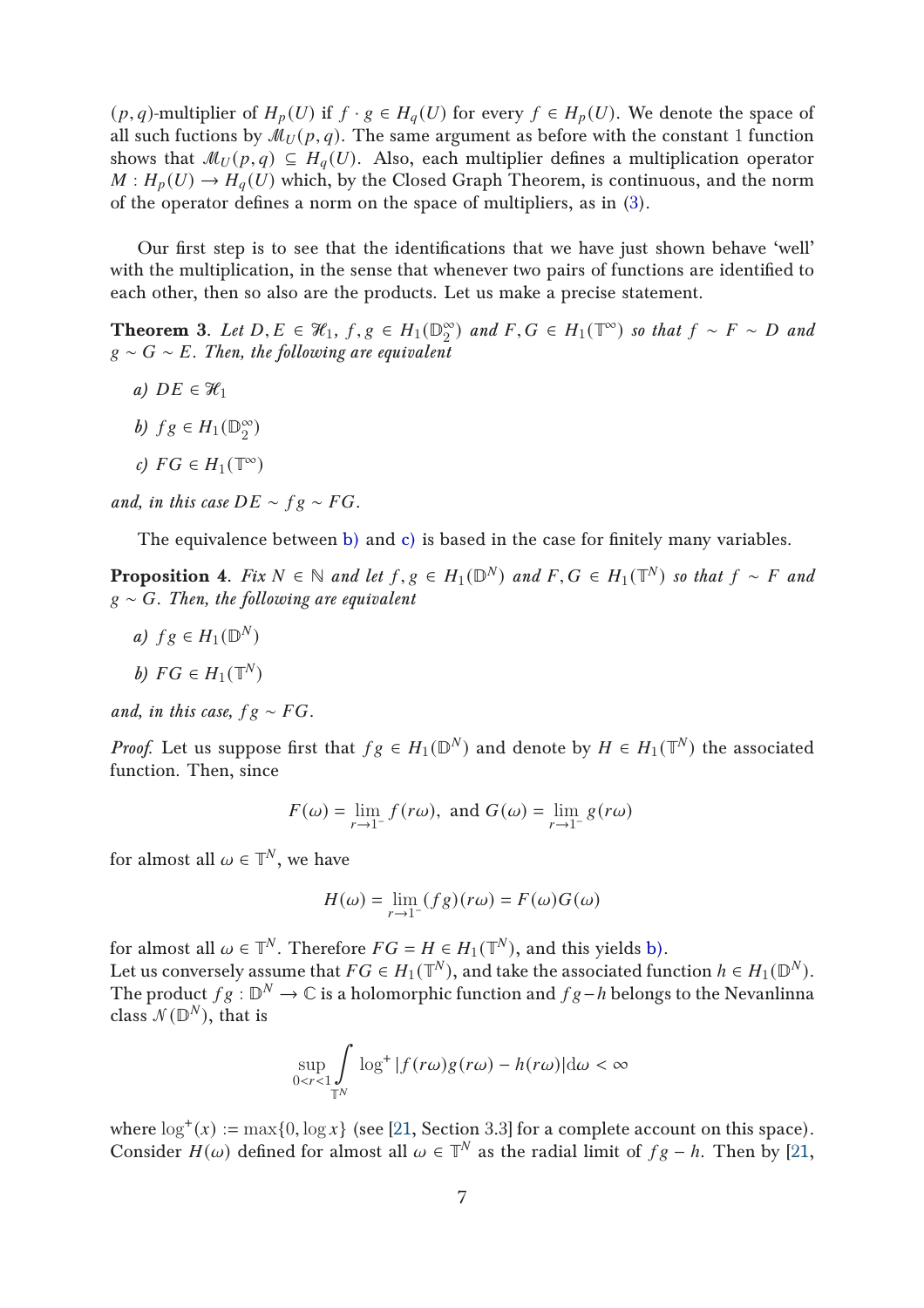Theorem 3.3.5] there are two possibilities: either  $\log|H| \in L_1(\mathbb{T}^N)$  or  $fg - h = 0$  on  $\mathbb{D}^N$ . But, just as before, we have

$$
\lim_{r \to 1^{-}} f(r\omega)g(r\omega) = F(\omega)G(\omega) = \lim_{r \to 1^{-}} h(r\omega)
$$

for almost all  $\omega\in\mathbb{T}^N,$  and then necessarily  $H=0.$  Thus  $fg=h$  on  $\mathbb{D}^N,$  and  $fg\in H_1(\mathbb{D}^N).$ This shows that [b\)](#page-6-2) implies [a\)](#page-6-3) and completes the proof.  $\square$ 

For the general case we need the notion of the Nevanlinna class in the infinite dimensional framework. Given  $\mathbb{D}_1^{\infty}$  $\frac{\infty}{1} := \ell_1 \cap \mathbb{D}^{\infty}$ , a function  $u : \mathbb{D}_1^{\infty} \to \mathbb{C}$  and  $0 < r < 1$ , the mapping  $u_{[r]} : \mathbb{T}^\infty \to \mathbb{C}$  is defined by

$$
u_{[r]}(\omega) = (r\omega_1, r^2\omega_2, r^3\omega_3, \cdots).
$$

The Nevanlinna class on infinitely many variables, introduced recently in [\[13\]](#page-27-8) and denoted by  $\mathcal{N}(\mathbb{D}_1^{\infty})$  $\binom{\infty}{1}$ , consists on those holomorphic functions  $u : \mathbb{D}_1^{\infty} \to \mathbb{C}$  such that

$$
\sup_{0 < r < 1} \int\limits_{\mathbb{T}^{\infty}} \log^{+} |u_{[r]}(\omega)| \, \mathrm{d}\omega < \infty.
$$

We can now prove the general case.

*Proof of Theorem [3.](#page-6-4)* Let us show first that [a\)](#page-6-5) implies [b\).](#page-6-0) Suppose that  $D = \sum a_n n^{-s}$ ,  $E = \sum b_n n^{-s} \in \mathcal{H}_1$  are so that  $(\sum a_n n^{-s})(\sum b_n n^{-s}) = \sum c_n n^{-s} \in \mathcal{H}_1$ . Let  $h \in H_1(\mathbb{D}_0^{\infty})$  be the  $b_n n^{-s} \in \mathcal{H}_1$  are so that  $\left(\sum a_n n^{-s}\right) \left(\sum b_n n^{-s}\right) = \sum c_n n^{-s} \in \mathcal{H}_1$ . Let  $h \in H_1(\mathbb{D}_2^{\infty})$  $_2^{\infty}$ ) be the holomorphic function associated to the product. Recall that, if  $\alpha \in \mathbb{N}_0^{(\mathbb{N})}$  $\mathfrak{p}^{(\mathbb{N})}_{0}$  and  $n = \mathfrak{p}^{\alpha} \in \mathbb{N}$ , then

<span id="page-7-0"></span>
$$
c_{\alpha}(f) = a_n, c_{\alpha}(g) = b_n \text{ and } c_{\alpha}(h) = c_n = \sum_{jk=n} a_j b_k.
$$
 (6)

On the other hand, the function  $f \cdot g : \mathbb{D}_2^{\infty} \to \mathbb{C}$  is holomorphic and a straightforward computation shows that

<span id="page-7-1"></span>
$$
c_{\alpha}(fg) = \sum_{\beta + \gamma = \alpha} c_{\beta}(f)c_{\gamma}(g). \tag{7}
$$

for every  $\alpha$ . Now, if  $jk = n = \mathfrak{p}^{\alpha}$  for some  $\alpha \in \mathbb{N}_0^{(\mathbb{N})}$  $\mathcal{O}_0^{(\mathbb{N})}$ , then there are  $\beta, \gamma \in \mathbb{N}_0^{(\mathbb{N})}$  $\int_{0}^{\sqrt{y}}$  so that  $j = \mathfrak{p}^{\beta}, k = \mathfrak{p}^{\gamma}$  and  $\beta + \gamma = \alpha$ . This, together with [\(6\)](#page-7-0) and [\(7\)](#page-7-1) shows that  $c_{\alpha}(h) = c_{\alpha}(fg)$ for every  $\alpha$  and, therefore  $fg = h \in H_1(\mathbb{D}_2^{\infty})$  $_{2}^{\infty}$ ). This yields our claim.

Suppose now that  $fg \in H_1(\mathbb{D}_2^{\infty})$ Suppose now that  $fg \in H_1(\mathbb{D}_2^{\infty})$  and take the corresponding Dirichlet series  $\sum a_n n^{-s}$ ,  $\sum c_n n^{-s} \in \mathcal{H}_1$  (associated to f, g and f g respectively). The same argument as  $\vec{b}_n n^{-s}$ ,  $\sum c_n n^{-s} \in \mathcal{H}_1$  (associated to f, g and fg respectively). The same argument as above shows that

$$
c_n = c_\alpha(fg) = \sum_{\beta + \gamma = \alpha} c_\beta(f)c_\gamma(g) = \sum_{jk=n} a_j b_k,
$$

hence  $(\sum a_n n^{-s})(\sum b_n n^{-s}) = \sum c_n n^{-s} \in \mathcal{H}_1$ , showing that [b\)](#page-6-0) implies [a\).](#page-6-5) Suppose now that  $fg \in H_1(\mathbb{D}_2^\infty)$ 

 $_2^{\infty}$ ) and let us see that [c\)](#page-6-1) holds. Let  $H \in H_1(\mathbb{T}^{\infty})$  be the function associated to fg. Note first that  $f_N \sim F_N$ ,  $g_N \sim G_N$  and  $(fg)_N \sim H_N$  for every *N*. A straightforward computation shows that  $(fg)_N = f_N g_N$ , and then this product is in  $H_1(\mathbb{D}^N)$ . Then Proposition [4](#page-6-6) yields  $f_N g_N \sim F_N G_N$ , therefore

$$
\hat{H}_N(\alpha) = (\widehat{F_N G_N})(\alpha)
$$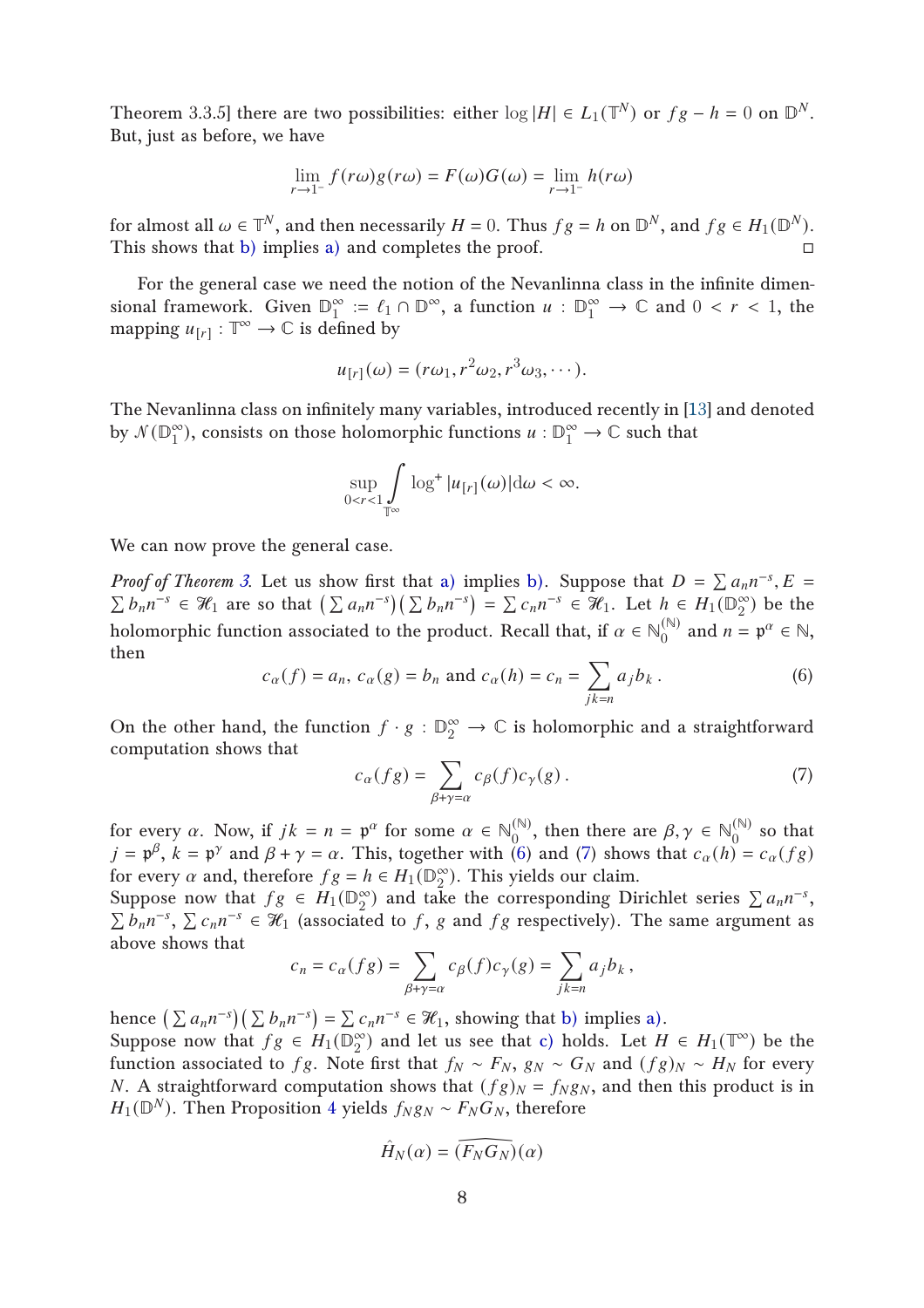for every  $\alpha \in \mathbb{N}_0^{(\mathbb{N})}$  $\binom{N}{0}$  and, then,  $H_N = F_N G_N$  for every  $N \in \mathbb{N}$ . We can find a subsequence in such a way that

$$
\lim_{k} F_{N_k}(\omega) = F(\omega), \lim_{k} G_{N_k}(\omega) = G(\omega), \text{ and } \lim_{k} H_{N_k}(\omega) = H(\omega)
$$

for almost all  $\omega \in \mathbb{T}^{\infty}$  (recall Remark [1\)](#page-3-0). All this gives that  $F(\omega)G(\omega) = H(\omega)$  for almost all  $\omega \in \mathbb{T}^{\infty}$ . Hence  $FG = H \in H_1(\mathbb{T}^{\infty})$ , and our claim is proved.

Finally, if  $FG \in H_1(\mathbb{T}^\infty)$ , we denote by h its associated function in  $H_1(\mathbb{D}_2^\infty)$  $_{2}^{\infty}$ ). By [\[13,](#page-27-8) Propostions 2.8 and 2.14] we know that  $H_1(\mathbb{D}_2^\infty)$  $_2^{\infty}$ ) is contained in the Nevanlinna class  $\mathcal{N}(\overline{\mathbb{D}}_1^{\infty})$  $_1^{\infty}$ ), therefore  $f, g, h \in \mathcal{N}(\mathbb{D}_1^{\infty})$  $j^{(n)}$  and hence, by definition,  $f \cdot g - h \in \mathcal{N}(\mathbb{D}_1^{\infty})$  $_{1}^{\infty}$ ). On the other hand, [\[13,](#page-27-8) Theorem 2.4 and Corollary 2.11] tell us that, if  $u \in \mathcal{N}(\mathbb{D}_1^{\infty})$  $_1^{\infty}$ ), then the radial limit  $u^*(\omega) = \lim_{r \to 1^-} u_{[r]}(\omega)$  exists for almost all  $\omega \in \mathbb{T}^\infty$ . Even more,  $\mu = 0$  if and only if  $u^*$  vanishes on some subset of  $\mathbb{T}^\infty$  with positive measure. The radial limit of  $f, g$ and h coincide a.e. with  $F$ ,  $G$  and  $F \cdot G$  respectively (see [\[1,](#page-26-2) Theorem 1]). Since

$$
(f \cdot g - h)^*(\omega) = \lim_{r \to 1^-} f_{[r]}(\omega) \cdot g_{[r]}(\omega) - h_{[r]}(\omega) = 0,
$$

for almost all  $\omega \in \mathbb{T}^{\infty}$ , then  $f \cdot g = h$  on  $\mathbb{D}_1^{\infty}$  $_{1}^{\infty}$ . Finally, since the set  $\mathbb{D}_{1}^{\infty}$  $\frac{\infty}{1}$  is dense in  $\mathbb{D}_2^{\infty}$  $\frac{\infty}{2}$ , by the continuity of the functions we have that  $f \cdot g \in H_1(\mathbb{D}_2^\infty)$ 2  $\Box$ ).

As an immediate consequence of Theorem [3](#page-6-4) we obtain the following.

<span id="page-8-0"></span>**Proposition 5.** For every  $1 \leq p, q \leq \infty$  we have

$$
\mathfrak{M}(p,q) = \mathcal{M}_{\mathbb{D}_2^{\infty}}(p,q) = \mathcal{M}_{\mathbb{T}^{\infty}}(p,q),
$$

and

$$
\mathfrak{M}^{(N)}(p,q)=\mathcal{M}_{\mathbb{D}^N}(p,q)=\mathcal{M}_{\mathbb{T}^N}(p,q)\,,
$$

for every  $N \in \mathbb{N}$ , by means of the Bohr transform.

Again (as in Proposition [2\)](#page-5-1), being a multiplier can be characterized in terms of the restrictions (this follows immediately from Proposition [2](#page-5-1) and Proposition [5\)](#page-8-0).

#### <span id="page-8-4"></span>Proposition 6.

a)  $f \in \mathcal{M}_{\mathbb{D}_2^{\infty}}(p,q)$  if and only if  $f_N \in \mathcal{M}_{\mathbb{D}_2^{\times}}(p,q)$  for every  $N \in \mathbb{N}$  and  $\sup_N ||M_{f_N}|| < \infty$ . b)  $F \in \mathcal{M}_{\mathbb{T}^{\infty}}(p,q)$ , then,  $F_N \in \mathcal{M}_{\mathbb{T}^N}(p,q)$  for every  $N \in \mathbb{N}$  and  $\sup_N ||M_{F_N}|| < \infty$ .

The following statement describes the spaces of multipliers, viewing them as Hardy spaces of Dirichlet series. A result of similar flavour for holomorphic functions in one variable appears in [\[23\]](#page-28-2).

#### <span id="page-8-1"></span>Theorem 7. The following assertions hold true

- <span id="page-8-2"></span>a)  $\mathfrak{M}(\infty, q) = \mathcal{H}_q$  isometrically.
- <span id="page-8-3"></span>b) If  $1 \leq q < p < \infty$  then  $\mathfrak{M}(p,q) = \mathcal{H}_{pq/(p-q)}$  isometrically.
- c) If  $1 \leq p \leq \infty$  then  $\mathfrak{M}(p, p) = \mathcal{H}_{\infty}$  isometrically.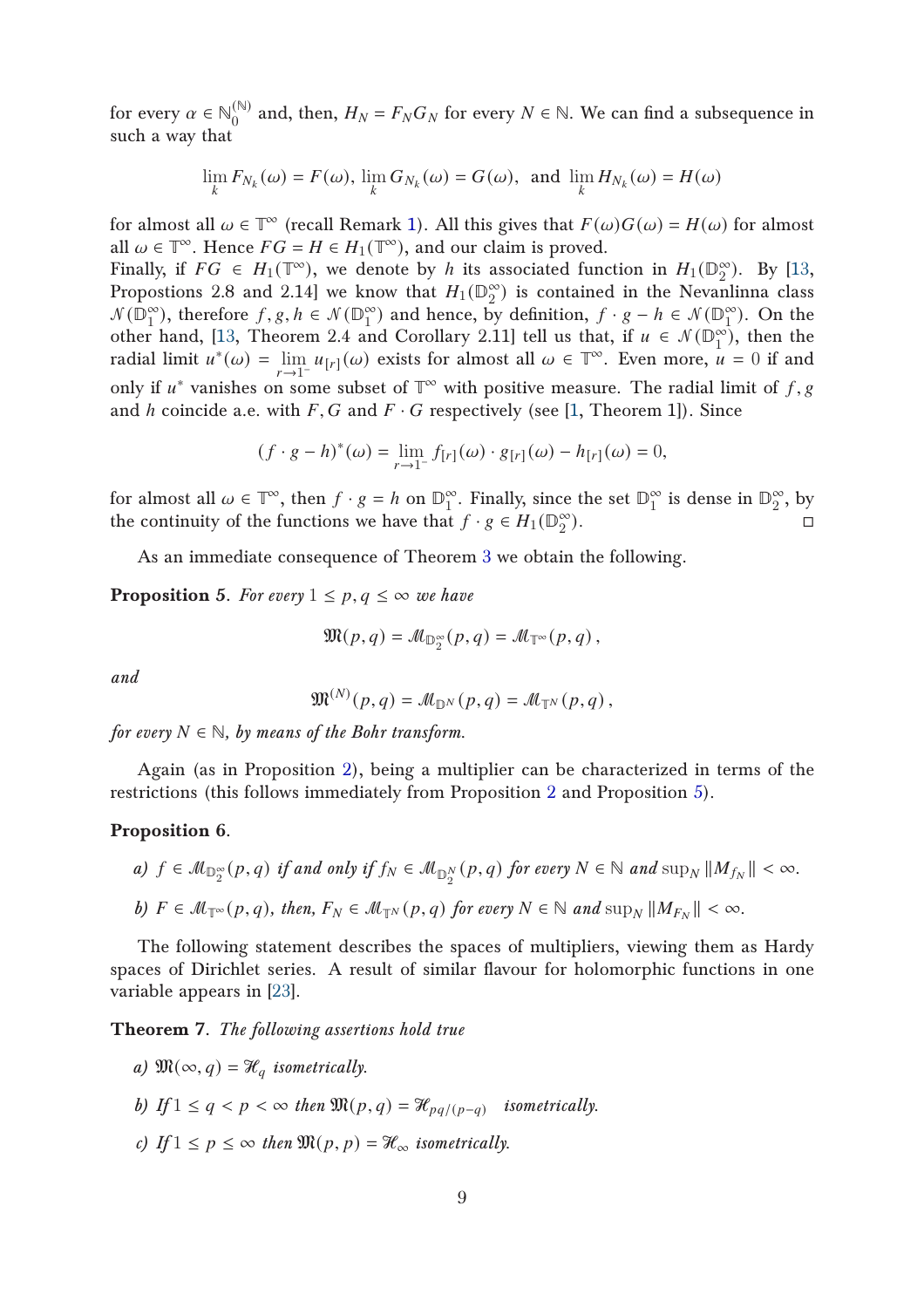<span id="page-9-1"></span>d) If  $1 \leq p < q \leq \infty$  then  $\mathfrak{M}(p,q) = \{0\}.$ 

The same equalities hold if we replace in each case  $\mathfrak{M}$  and  $\mathcal{H}$  by  $\mathfrak{M}^{(N)}$  and  $\mathcal{H}^{(N)}$  (with  $N \in \mathbb{N}$ ) respectively.

Proof. To get the result we use again the isometric identifications between the Hardy spaces of Dirichlet series and both Hardy spaces of functions, and also between their multipliers given in Proposition [5.](#page-8-0) Depending on each case we will use the most convenient identification, jumping from one to the other without further notification.

[a\)](#page-8-1) We already noted that  $\mathcal{M}_{\mathbb{T}^N}(\infty,q) \subset H_q(\mathbb{T}^N)$  with continuous inclusion (recall [\(4\)](#page-5-2)). On the other hand, if  $D \in \mathcal{H}_q$  and  $E \in \mathcal{H}_\infty$  then  $D \cdot E$  a Dirichlet series in  $\mathcal{H}_q$ . Moreover,

$$
||M_D(E)||_{\mathcal{H}_q} \le ||D||_{\mathcal{H}_q} ||E||_{\mathcal{H}_{\infty}}.
$$

This shows that  $||M_D||_{\mathfrak{M}(\infty,q)} \leq ||D||_{\mathscr{H}_q}$ , providing the isometric identification.

[b\)](#page-8-2) Suppose  $1 \le q < p < \infty$  and take some  $f \in H_{pq/(p-q)}(\mathbb{D}_2^{\infty})$  $_{2}^{\infty}$ ) and  $g \in H_{p}(\mathbb{D}_{2}^{\infty})$  $_2^{\infty}$ ), then  $f \cdot g$  is holomorphic on  $\mathbb{D}_2^{\infty}$  $_{2}^{\infty}$ . Consider  $t = \frac{p}{p-1}$  $\frac{p}{p-q}$  and note that  $t$  is the conjugate exponent of  $\overline{p}$  $\frac{p}{q}$  in the sense that  $\frac{q}{p} + \frac{1}{t}$  $\frac{1}{t}$  = 1. Therefore given  $M \in \mathbb{N}$  and  $0 < r < 1$ , by Hölder inequality

$$
\left(\int_{\mathbb{T}^M} |f \cdot g(r\omega, 0)|^q d\omega \right)^{1/q} \leq \left(\int_{\mathbb{T}^M} |f(r\omega, 0)|^{qt} d\omega \right)^{1/qt} \left(\int_{\mathbb{T}^M} |g(r\omega, 0)|^{qp/q} d\omega \right)^{q/qp}
$$

$$
= \left(\int_{\mathbb{T}^M} |f(r\omega, 0)|^{qp/(p-q)} d\omega \right)^{(p-q)/qp} \left(\int_{\mathbb{T}^M} |g(r\omega, 0)|^p d\omega \right)^{1/p}
$$

$$
\leq ||f||_{H_{pq/(p-q)}(\mathbb{D}_2^{\infty})} ||g||_{H_p(\mathbb{D}_2^{\infty})}.
$$

Since this holds for every  $M \in \mathbb{N}$  and  $0 < r < 1$ , then  $f \in \mathcal{M}_{\mathbb{D}_2^{\infty}}(p,q)$  and furthermore  $||M_f||_{\mathcal{M}_{\mathbb{D}_2^{\infty}}(p,q)} \leq ||f||_{H_{pq/(p-q)}(\mathbb{D}_2^{\infty})}$ . Thus  $H_{pq/(p-q)}(\mathbb{D}_2^{\infty})$  $\binom{\infty}{2} \subseteq \mathcal{M}_{\mathbb{D}_2^{\infty}}(p,q)$ . The case for  $\mathbb{D}^N$ with  $N \in \mathbb{N}$  follows with the same idea.

To check that the converse inclusion holds, take some  $F \in \mathcal{M}_{\mathbb{T}^N}(p,q)$  (where  $N \in$ N∪{∞}) and consider the associated multiplication operator  $M_F : H_p(\mathbb{T}^N) \to H_q(\mathbb{T}^N)$ which, as we know, is continuous. Let us see that it can be extended to a continuous operator on  $L_q(\mathbb{T}^N).$  To see this, take a trigonometric polynomial  $Q,$  that is a finite sum of the form

$$
Q(z) = \sum_{|\alpha_i| \le k} a_{\alpha} z^{\alpha},
$$
  

$$
Q = \left(\prod_{i=1}^{M} z_i^{-k}\right) \cdot P,
$$
 (8)

and note that

where *P* is the polynomial defined as 
$$
P := \sum_{0 \le \beta_i \le 2k} b_{\beta} z^{\beta}
$$
 and  $b_{\beta} = a_{\alpha}$  whenever  $\beta = \alpha + (k, \dots, k, 0)$ . Then,

<span id="page-9-0"></span> $j=1$ 

$$
\left(\int_{\mathbb{T}^N} |F \cdot Q(\omega)|^q d\omega \right)^{1/q} = \left(\int_{\mathbb{T}^N} |F \cdot P(\omega)|^q \prod_{j=1}^M |\omega_j|^{-kq} d\omega \right)^{1/q} = \left(\int_{\mathbb{T}^N} |F \cdot P(\omega)|^q d\omega \right)^{1/q}
$$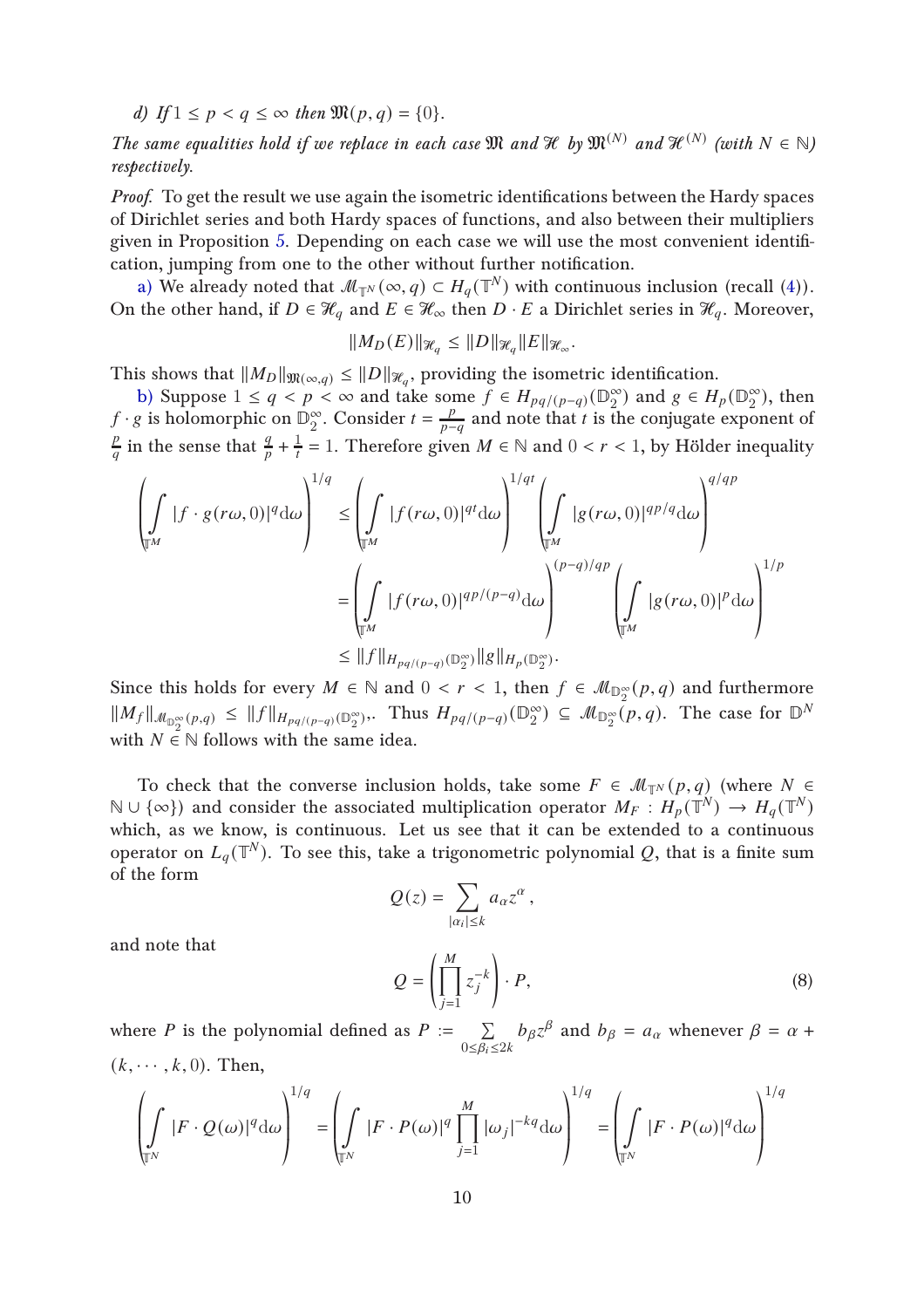$$
\leq C||P||_{H_p(\mathbb{T}^N)} = C\left(\int\limits_{\mathbb{T}^N} |P(\omega)|^p \prod_{j=1}^M |\omega_j|^{-kp} d\omega\right)^{1/p}
$$
  
= C||Q||\_{H\_p(\mathbb{T}^N)}.

Consider now an arbitrary  $H \in L_p(\mathbb{T}^N)$  and, using [\[9,](#page-27-3) Theorem 5.17] find a sequence of trigonometric polynomials  $(Q_n)_n$  such that  $Q_n \to H$  in  $L_p$  and also a.e. on  $\mathbb{T}^N$  (taking a subsequence if necessary). We have

$$
||F \cdot Q_n - F \cdot Q_m||_{H_q(\mathbb{T}^N)} = ||F \cdot (Q_n - Q_m)||_{H_q(\mathbb{T}^N)} \leq C||Q_n - Q_m||_{H_p(\mathbb{T}^N)} \to 0
$$

which shows that  $(F \cdot Q_n)_n$  is a Cauchy sequence in  $L_q(\mathbb{T}^N)$ . Since  $F \cdot Q_n \to F \cdot H$  a.e. on  $\mathbb{T}^N$ , then this proves that  $F \cdot H \in L_q(\mathbb{T}^N)$  and  $F \cdot Q_n \to F \cdot H$  in  $L_q(\mathbb{T}^N)$ . Moreover,

$$
||F \cdot H||_{H_q(\mathbb{T}^N)} = \lim ||F \cdot Q_n||_{H_q(\mathbb{T}^N)} \le C \lim ||Q_n||_{H_p(\mathbb{T}^N)} = C||H||_{H_p(\mathbb{T}^N)},
$$

and therefore the operator  $M_F$  :  $L_p(\mathbb{T}^N) \to L_q(\mathbb{T}^N)$  is well defined and bounded. In particular,  $|F|^q \cdot |H|^q \in L_1(\mathbb{T}^N)$  for every  $H \in L_p(\mathbb{T}^N)$ .

Now, consider  $H \in L_{p/q}(\mathbb{T}^N)$  then  $|H|^{1/q} \in L_p(\mathbb{T}^N)$  and  $|F|^q \cdot |H| \in L_1(\mathbb{T}^N)$  or, equivalently,  $|F|^q \cdot H \in L_1(\mathbb{T}^N)$ . Hence

$$
|F|^q \in L_{p/q}(\mathbb{T}^N)^* = L_{p/(p-q)}(\mathbb{T}^N),
$$

and therefore  $F \in L_{pq/(p-q)}(\mathbb{T}^N)$ . To finish the argument, since  $\hat{F}(\alpha) = 0$  whenever  $\alpha \in \mathbb{R}^N$  $\mathbb{Z}^N\setminus\mathbb{N}_0^N$  $\frac{N}{0}$  then  $F \in H_{pq/(p-q)}^{(N)}(\mathbb{T}^N)$ . We then conclude that

$$
H_{pq/(p-q)}(\mathbb{T}^N) \subseteq \mathcal{M}_{\mathbb{T}^N}(p,q).
$$

In order to see the isometry, given  $F \in H_{pq/(p-q)}(\mathbb{T}^N)$  and let  $G = |F|^r \in L_p(\mathbb{T}^N)$  with  $r = q/(p - q)$  then  $F \cdot G \in L_q(\mathbb{T}^N)$ . Let  $Q_n$  a sequence of trigonometric polynomials such that  $Q_n \to G$  in  $L_p(\mathbb{T}^N)$ , since  $M_F: L_p(\mathbb{T}^N) \to L_q(\mathbb{T}^N)$  is continuous then  $F \cdot Q_n =$  $M_F(Q_n) \to F \cdot G$ . On the other hand, writing  $Q_n$  as [\(8\)](#page-9-0) we have for each  $n \in \mathbb{N}$  a polynomial  $P_n$  such that  $||F \cdot Q_n||_{L_q(\mathbb{T}^N)} = ||F \cdot P_n||_{L_q(\mathbb{T}^N)}$  and  $||Q_n||_{L_p(\mathbb{T}^N)} = ||P_n||_{L_p(\mathbb{T}^N)}$ . Then we have that

$$
\begin{aligned} \|F\cdot G\|_{L_q(\mathbb{T}^N)}&= \lim_n \|F\cdot Q_n\|_{L_q(\mathbb{T}^N)} = \lim_n \|F\cdot P_n\|_{L_q(\mathbb{T}^N)} \leq \lim_n \|M_F\|_{\mathcal{M}_{\mathbb{T}^N}(p,q)} \|P_n\|_{L_p(\mathbb{T}^N)}\\ &= \lim_n \|M_F\|_{\mathcal{M}_{\mathbb{T}^N}(p,q)} \|Q_n\|_{L_p(\mathbb{T}^N)} = \|M_F\|_{\mathcal{M}_{\mathbb{T}^N}(p,q)} \|G\|_{L_p(\mathbb{T}^N)}. \end{aligned}
$$

Now, since

$$
||F||_{L_{pq/(p-q)}}^{p/(p-q)}(\mathbb{T}^N) = ||F^{r+1}||_{L_q(\mathbb{T}^N)} = ||F \cdot G||_{L_q(\mathbb{T}^N)}
$$

and

$$
||F||_{L_{pq/(p-q)}(\mathbb{T}^N)}^{q/(p-q)} = ||F^r||_{L_p(\mathbb{T}^N)} = ||G||_{L_p(\mathbb{T}^N)}
$$

then

$$
||M_F||_{\mathcal{M}_{\mathbb{T}^N}(p,q)} \geq ||F||_{L_{pq/(p-q)}} = ||F||_{H_{pq/(p-q)}(\mathbb{T}^N)},
$$

as we wanted to show.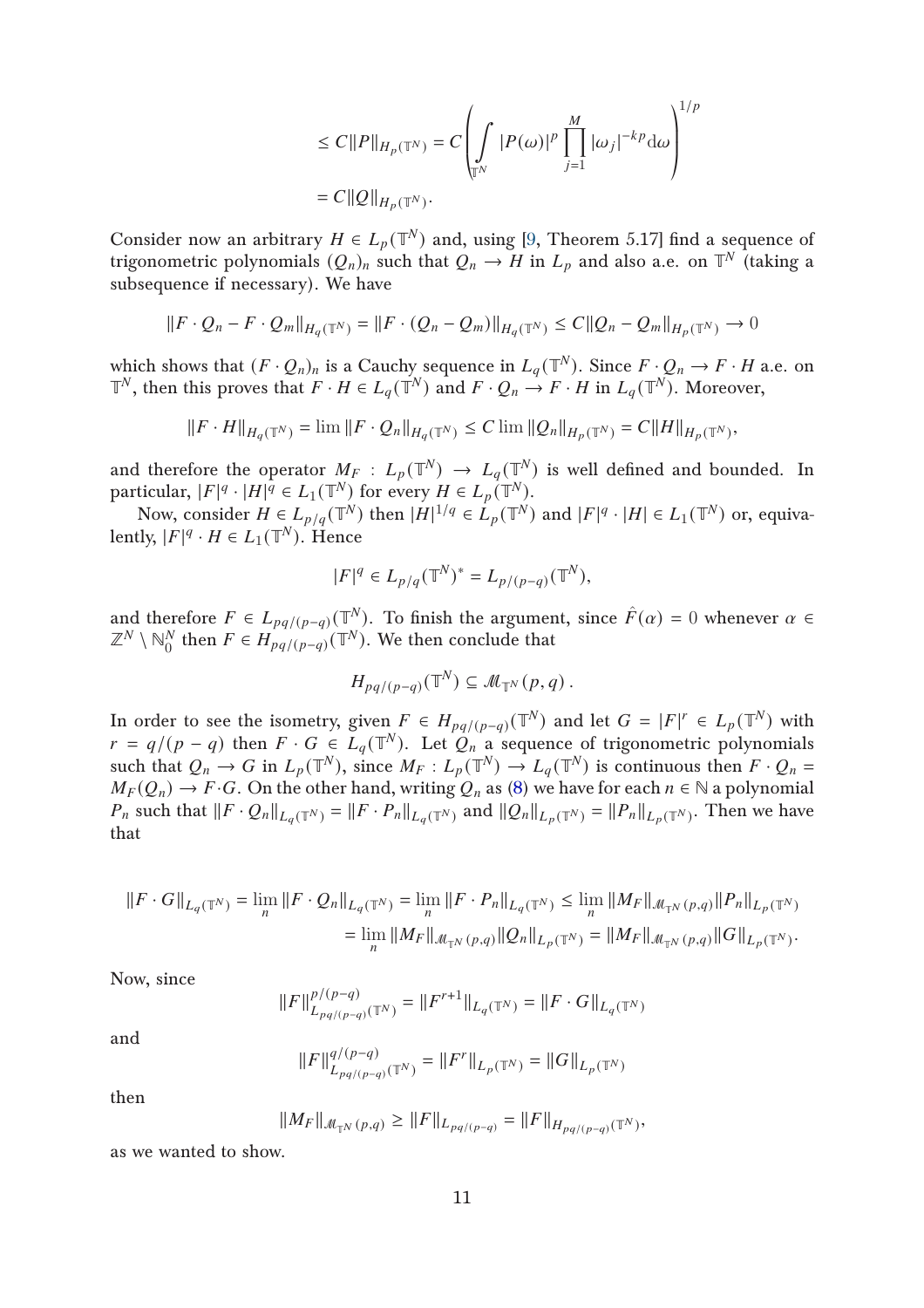[c\)](#page-8-3) was proved in [\[5,](#page-26-1) Theorem 7].

We finish the proof by seeing that [d\)](#page-9-1) holds. On one hand, the previous case and [\(5\)](#page-5-3) immediately give the inclusion

$$
\{0\} \subseteq \mathcal{M}_{\mathbb{T}^N}(p,q) \subseteq H_{\infty}(\mathbb{T}^N).
$$

We now show that  $\mathcal{M}_{\mathbb{D}_2^N}(p,q) = \{0\}$  for any  $N \in \mathbb{N} \cup \{\infty\}$ . We consider in first place the case  $N \in \mathbb{N}$ . For  $\hat{1} \leq p < q < \infty$ , we fix  $f \in \mathcal{M}_{\mathbb{D}_2^N}(p,q)$  and  $M_f$  the associated multiplication operator from  $H_p(\mathbb{D}^N)$  to  $H_q(\mathbb{D}^N)$ . Now, given  $g \in H_p(\mathbb{D}^N)$  $_2^N$ ), by [\(1\)](#page-2-0) we have

<span id="page-11-0"></span>
$$
|f \cdot g(z)| \le \left(\prod_{j=1}^N \frac{1}{1-|z_j|^2}\right)^{1/q} \|f \cdot g\|_{H_q(\mathbb{D}_2^N)} \le \left(\prod_{j=1}^N \frac{1}{1-|z_j|^2}\right)^{1/q} C \|g\|_{H_p(\mathbb{D}_2^N)}. \tag{9}
$$

Now since  $f \in H_{\infty}(\mathbb{D}_2^N)$  $_2^N$ ) and

$$
||f||_{H_{\infty}(\mathbb{D}^N)} = \lim_{r \to 1} \sup_{z \in r \mathbb{D}_2^N} |f(z)| = \lim_{r \to 1} \sup_{z \in r \mathbb{T}^N} |f(z)|,
$$

then there is a sequence  $(u_n)_n\subseteq\mathbb{D}^N$  such that  $\|u_n\|_\infty\to 1$  and

<span id="page-11-1"></span>
$$
|f(u_n)| \to ||f||_{H_\infty(\mathbb{D}_2^N)}.\tag{10}
$$

For each  $u_n$  there is a non-zero function  $g_n \in H_p(\mathbb{D}^N)$  (recall [\(2\)](#page-3-1)) such that

$$
|g_n(u_n)| = \left(\prod_{j=1}^N \frac{1}{1-|u_n^j|^2}\right)^{1/p} ||g_n||_{H_p(\mathbb{D}^N)}.
$$

From this and [\(9\)](#page-11-0) we get

$$
|f(u_n)|\left(\prod_{j=1}^N\frac{1}{1-|u_n^j|^2}\right)^{1/p}\|g_n\|_{H_p(\mathbb{D}^N)}\leq \left(\prod_{j=1}^N\frac{1}{1-|u_n^j|^2}\right)^{1/q}C\|g_n\|_{H_p(\mathbb{D}^N)}.
$$

Then,

$$
|f(u_n)| \left(\prod_{j=1}^N \frac{1}{1-|u_n^j|^2}\right)^{1/p-1/q} \leq C.
$$

Since  $1/p - 1/q > 0$  we have that  $\left( \prod_{i=1}^{N} \right)$  $j=1$ 1  $1-|u_n^j|^2$  $1/p-1/q$  $\rightarrow \infty$ , and then, by the previous

inequality,  $|f(u_n)| \to 0$ . By [\(10\)](#page-11-1) this shows that  $||f||_{H_\infty(D^N)} = 0$  and this gives the claim for  $q < \infty$ . Now if  $q = \infty$ , by noticing that  $H_{\infty}(\mathbb{D}^N)$  is contained in  $H_t(\mathbb{D}^N)$  for every  $1 \leq p \leq t \leq \infty$  the result follows from the previous case. This concludes the proof for  $N \in \mathbb{N}$ .

To prove that  $\mathcal{M}_{\mathbb{D}_2^{\infty}}(p,q) = \{0\}$ , fix again  $f \in \mathcal{M}_{\mathbb{D}_2^{\infty}}(p,q)$ . By Proposition [6,](#page-8-4) for every  $N \in \mathbb{N}$ the truncated function  $f_N \in \mathcal{M}_{\mathbb{D}_2^N}(p,q)$  and therefore, by what we have shown before, is the zero function. Now the proof follows using that  $(f_N)_N$  converges pointwise to f.  $\Box$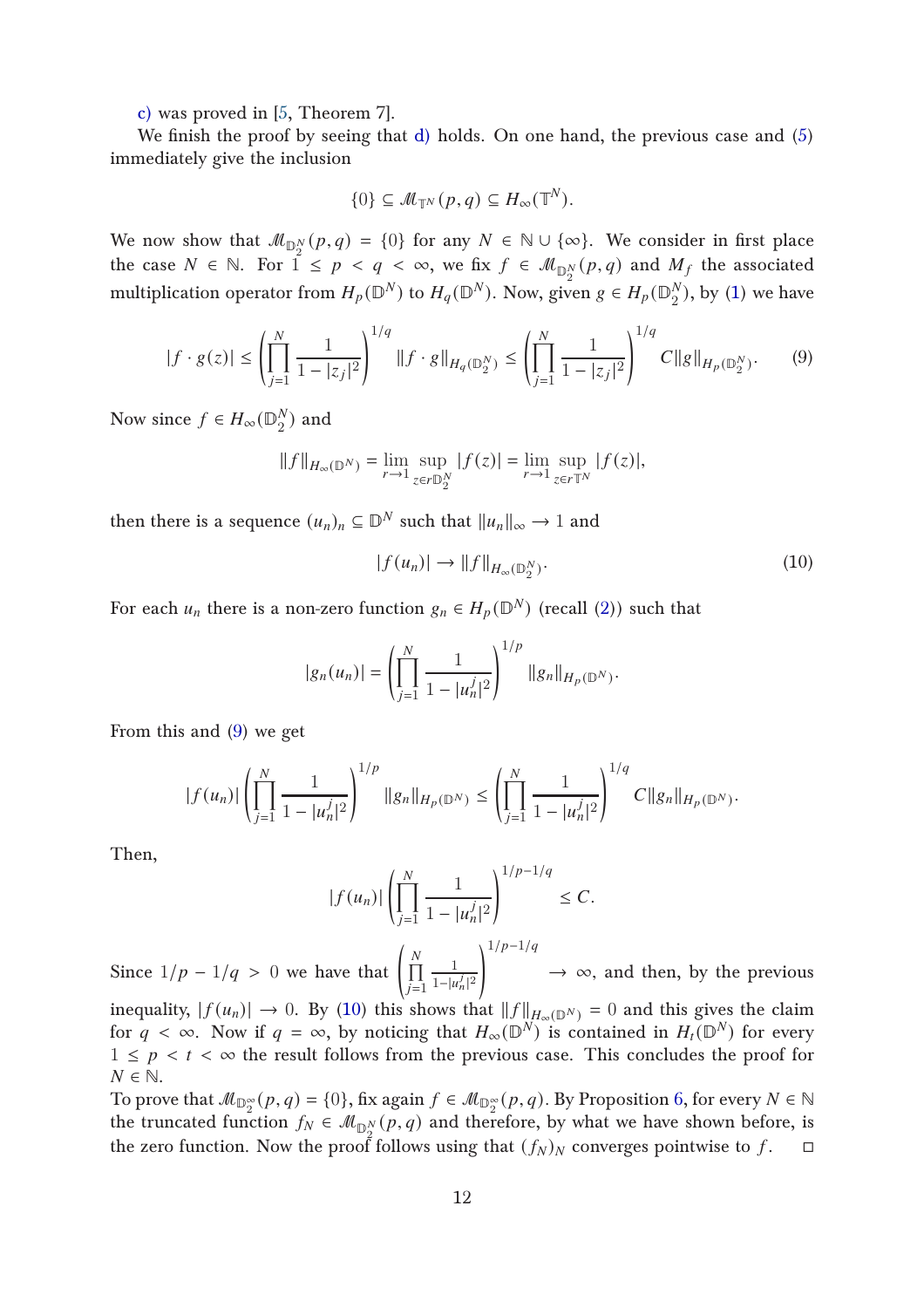## 4 Multiplication operator

Given a multiplier  $D \in \mathfrak{M}(p,q)$ , we study in this section several properties of its associated multiplication operator  $M_D : \mathcal{H}_p \to \mathcal{H}_q$ . In [\[26\]](#page-28-1) Vukotić provides a very complete description of certain Toeplitz operators for Hardy spaces of holomorphic functions of one variable. In particular he studies the spectrum, the range and the essential norm of these operators. Bearing in mind the relation between the sets of multipliers that we proved above (Proposition [5\)](#page-8-0), it is natural to ask whether similar properties hold when we look at the multiplication operators on the Hardy spaces of Dirichlet series.

In our first result we characterize which operators are indeed multiplication operators. These happen to be exactly those that commute with the monomials given by the prime numbers.

**Theorem 8.** Let  $1 \leq p, q \leq \infty$ . A bounded operator  $T : \mathcal{H}_p \to \mathcal{H}_q$  is a multiplication operator if and only if T commutes with the multiplication operators  $M_{\mathfrak{p}_i^{-s}}$  for every  $i \in \mathbb{N}$ .

The same holds if we replace in each case  $\mathcal H$  by  $\mathcal H^{(N)}$  (with  $N \in \mathbb N$ ), and considering  $M_{\mathfrak{p}_i^{-s}}$ with  $1 \leq i \leq N$ .

*Proof.* Suppose first that  $T : \mathcal{H}_p \to \mathcal{H}_q$  is a multiplication operator (that is,  $T = M_D$  for some Dirichlet series *D*) and for  $i \in \mathbb{N}$ , let  $\mathfrak{p}_{i}^{-s}$  $i<sup>s</sup>$  be a monomial, then

$$
T \circ M_{\mathfrak{p}_i^{-s}}(E) = D \cdot \mathfrak{p}_i^{-s} \cdot E = \mathfrak{p}_i^{-s} \cdot D \cdot E = M_{\mathfrak{p}_i^{-s}} \circ T(E).
$$

That is, T commutes with  $M_{\mathfrak{p}_i^{-s}}$ .

For the converse, suppose now that  $T : \mathcal{H}_p \to \mathcal{H}_q$  is a bounded operator that commutes with the multiplication operators  $M_{\mathfrak{p}_i^{-s}}$  for every  $i \in \mathbb{N}$ . Let us see that  $T = M_D$  with  $D = T(1)$ . Indeed, for each  $p_i^{-s}$  $i<sup>s</sup>$  and  $k \in \mathbb{N}$  we have that

$$
T((\mathfrak{p}_i^k)^{-s}) = T((\mathfrak{p}_i^{-s})^k) = T(M_{\mathfrak{p}_i^{-s}}^k(1)) = M_{\mathfrak{p}_i^{-s}}^k(T(1)) = (\mathfrak{p}_i^{-s})^k \cdot D = (\mathfrak{p}_i^k)^{-s} \cdot D,
$$

and then given  $n \in \mathbb{N}$  and  $\alpha \in \mathbb{N}_0^{(\mathbb{N})}$  $\mathfrak{p}_0^{(\mathbb{N})}$  such that  $n = \mathfrak{p}_1^{\alpha_1} \cdots \mathfrak{p}_k^{\alpha_k}$  $\boldsymbol{k}$ 

$$
T(n^{-s}) = T(\prod_{j=1}^k (\mathfrak{p}_i^{\alpha_i})^{-s}) = T(M^{\alpha_1}_{\mathfrak{p}_1^{-s}} \circ \cdots \circ M^{\alpha_k}_{\mathfrak{p}_k^{-s}}(1)) = M^{\alpha_1}_{\mathfrak{p}_1^{-s}} \circ \cdots \circ M^{\alpha_k}_{\mathfrak{p}_k^{-s}}(T(1)) = (n^{-s}) \cdot D.
$$

This implies that  $T(P) = P \cdot D$  for every Dirichlet polynomial P. Take now some  $E \in \mathcal{H}_p$ and choose a sequence of polynomials  $P_n$  that converges in norm to E if  $1 \leq p < \infty$  or weakly if  $p = \infty$  (see [\[9,](#page-27-3) Theorems 5.18 and 11.10]). In any case, if  $s \in \mathbb{C}_{1/2}$ , the continuity of the evaluation at s (see again [\[9,](#page-27-3) Corollary 13.3]) yields  $P_n(s) \to E(s)$ . Since T is continuous, we have that

$$
T(E) = \lim_{n} T(P_n) = \lim_{n} P_n \cdot D
$$

(where the limit is in the weak topology if  $p = \infty$ ). Then for each  $s \in \mathbb{C}$  such that  $\text{Re } s > 1/2$ , we have

$$
T(E)(s) = \lim_{n} P_n \cdot D(s) = E(s)D(s).
$$

Therefore,  $T(E) = D \cdot E$  for every Dirichlet series E. In other words, T is equal to  $M_D$ , which concludes the proof.  $\Box$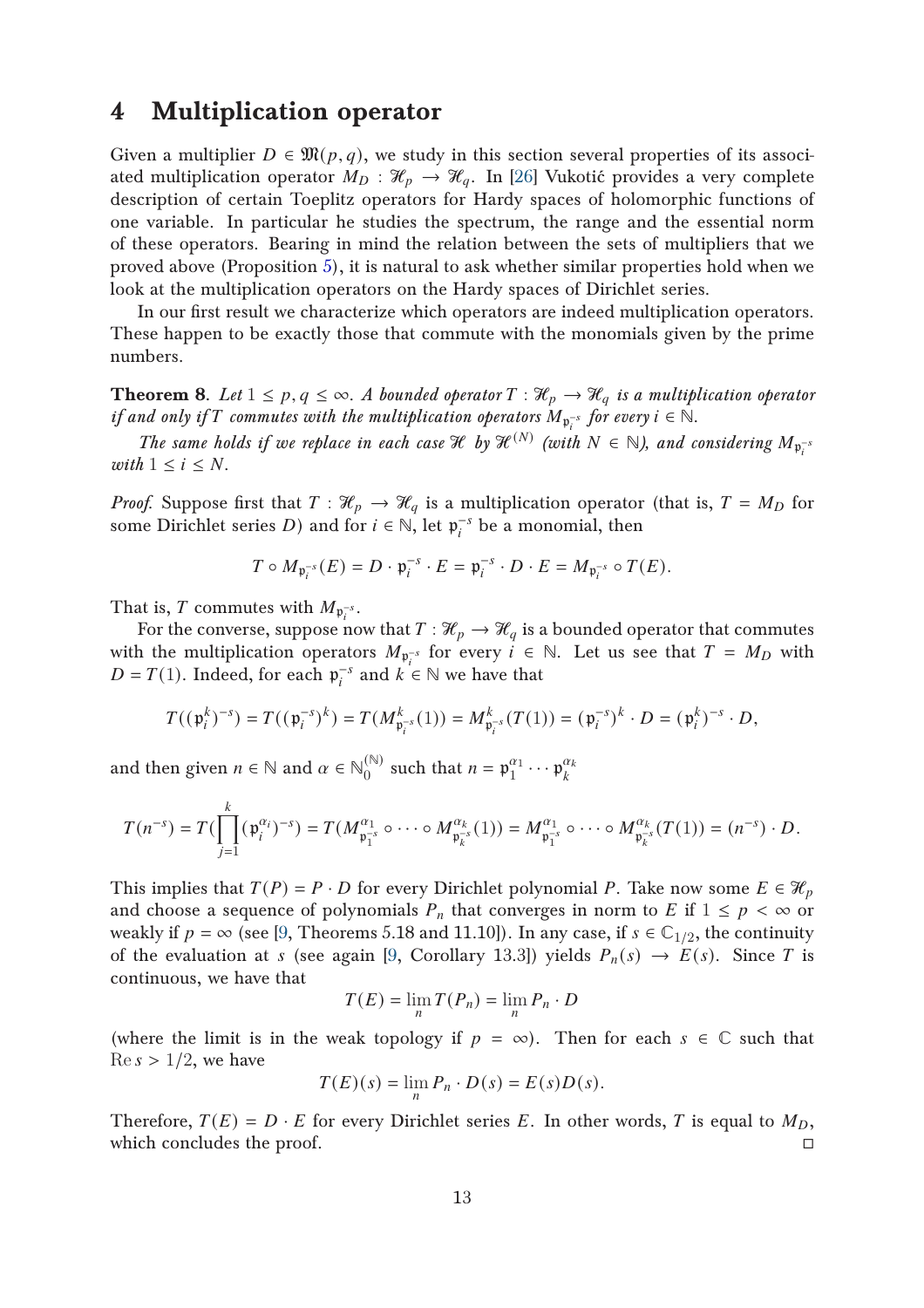Given a bounded operator  $T: E \to F$  the essential norm is defined as

 $||T||_{\text{ess}} = \inf \{ ||T - K|| : K : E \to F \text{ compact} \}.$ 

This norm tells us how far from being compact  $T$  is.

The following result shows a series of comparisons between essential norm of  $M_D$ :  $\mathcal{H}_p \to \mathcal{H}_q$  and the norm of D, depending on p and q. In all cases, as a consequence, the operator is compact if and only if  $D = 0$ .

<span id="page-13-1"></span><span id="page-13-0"></span>Theorem 9.

a) Let  $1 \le q < p < \infty$ ,  $D \in \mathcal{H}_{pq/(p-q)}$  and  $M_D$  its associated multiplication operator from  $\mathcal{H}_p$  to  $\mathcal{H}_q$ . Then

$$
||D||_{\mathcal{H}_q} \le ||M_D||_{\text{ess}} \le ||M_D|| = ||D||_{\mathcal{H}_{pq/(p-q)}}.
$$

<span id="page-13-2"></span>b) Let  $1 \le q < \infty$ ,  $D \in \mathcal{H}_q$  and  $M_D : \mathcal{H}_\infty \to \mathcal{H}_q$  the multiplication operator. Then

$$
\frac{1}{2}||D||_{\mathcal{H}_q} \le ||M_D||_{\text{ess}} \le ||M_D|| = ||D||_{\mathcal{H}_q}.
$$

In particular,  $M_D$  is compact if and only if  $D = 0$ . The same equalities hold if we replace H by  $\mathscr{H}^{(N)}$  (with  $N \in \mathbb{N}$ ).

We start with a lemma based on [\[6,](#page-26-3) Proposition 2] for Hardy spaces of holomorphic functions. We prove that weak-star convergence and uniformly convergence on half-planes are equivalent on Hardy spaces of Dirichlet series. We are going to use that  $\mathcal{H}_p$  is a dual space for every  $1 \leq p < \infty$ . For  $1 < p < \infty$  this is obvious because the space is reflexive. For  $p = 1$  in [\[10,](#page-27-9) Theorem 7.3] it is shown, for Hardy spaces of vector valued Dirichlet series, that  $\mathcal{H}_1(X)$  is a dual space if and only if X has the Analytic Radon-Nikodym property. Since  $\mathbb C$  has the ARNP, this gives what we need. We include here an alternative proof in more elementary terms.

#### **Proposition 10.** The space  $\mathcal{H}_1$  is a dual space.

*Proof.* Denote by  $(B_{H_1}, \tau_0)$  the closed unit ball of  $H_1(\mathbb{D}_2^{\infty})$  $_{2}^{\infty}$ ), endowed with the topology  $\tau_0$  given by the uniform convergence on compact sets. Let us show that  $(B_{H_1}, \tau_0)$  is a compact set. Note first that, given a compact  $K \subseteq \ell_2$  and  $\varepsilon > 0$ , there exists  $j_0 \in \mathbb{N}$  such that  $\sum_{n=1}^{\infty}$  $j \geq j_0$  $|z_j|^2 < \varepsilon$  for all  $z \in K$  [\[12,](#page-27-10) Page 6]. Then, from Cole-Gamelin inequality [\(1\)](#page-2-0), the | set

$$
\{f(K):f\in B_{H_1}\}\subset\mathbb{C}
$$

is bounded for each compact set  $K$ . By Montel's theorem (see e.g. [\[9,](#page-27-3) Theorem 15.50]),  $(B_{H_1}, \tau_0)$  is relatively compact. We now show that  $(B_{H_1}, \tau_0)$  is closed. Indeed, suppose now that  $(f_\alpha)\subset B_{H_1}$  is a net that converges to  $B_{H_1}$  uniformly on compact sets, then we obviously have

$$
\int_{\mathbb{T}^N} |f(r\omega, 0, 0, \cdots)| d\omega \leq \int_{\mathbb{T}^N} |f(r\omega, 0, 0, \cdots) - f_\alpha(r\omega, 0, 0, \cdots)| d\omega + \int_{\mathbb{T}^N} |f_\alpha(r\omega, 0, 0, \cdots)| d\omega.
$$

Since the first term tends to 0 and the second term is less than or equal to 1 for every  $N \in \mathbb{N}$  and every  $0 < r < 1$ , then the limit function f belongs to  $B_{H_1}$ . Thus,  $(B_{H_1}, \tau_0)$  is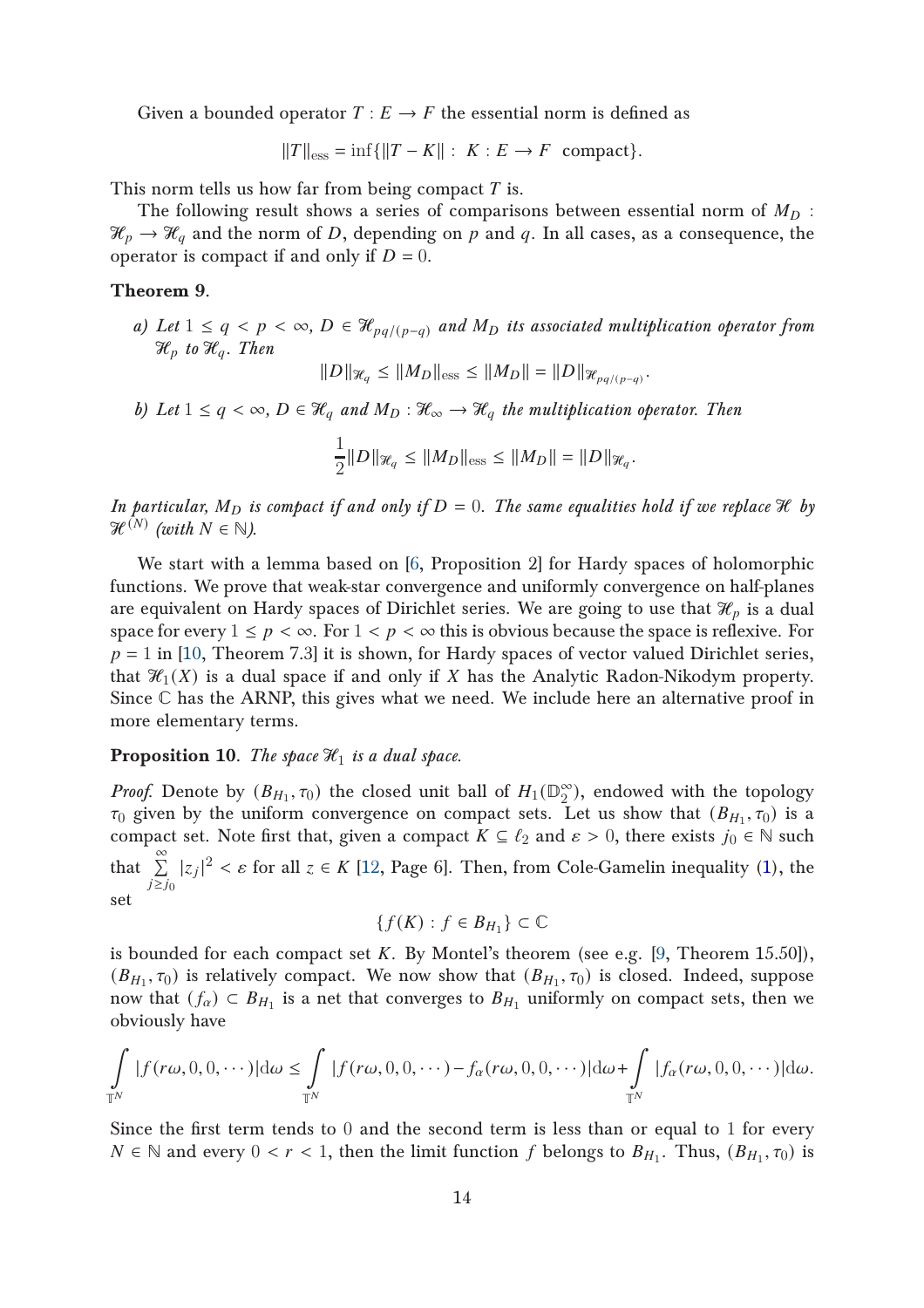compact.

We consider now the set of functionals

$$
\{ev_z: H_1(\mathbb{D}_2^{\infty}) \to \mathbb{C} : z \in \mathbb{D}_2^{\infty}\}.
$$

Note that the weak topology  $w(H_1, E)$  is exactly the topology given by the pointwise convergence. Thus, since a priori  $\tau_0$  is clearly a stronger topology than  $w(H_1, E)$  we have that  $(B_{H_1}, w(H_1, E))$  is also compact. Since E separates points, by [\[15,](#page-27-11) Theorem 1],  $H_1(\mathbb{D}_2^\infty)$  $_2^{\infty}$ ) is a dual space and hence, using the Bohr transform,  $\mathcal{H}_1$  also is a dual space.  $\Box$ 

<span id="page-14-3"></span><span id="page-14-0"></span>**Lemma 11.** Let  $1 \leq p < \infty$  and  $(D_n) \subseteq \mathcal{H}_p$  then the following statements are equivalent

- <span id="page-14-1"></span>a)  $D_n \rightarrow 0$  in the weak-star topology.
- <span id="page-14-2"></span>b)  $D_n(s) \to 0$  for each  $s \in \mathbb{C}_{1/2}$  and  $||D_n||_{\mathcal{H}_n} \leq C$  for some  $C < 0$ .
- c)  $D_n \to 0$  uniformly on each half-plane  $\mathbb{C}_{\sigma}$  with  $\sigma > 1/2$  and  $||D_n||_{\mathcal{H}_n} \leq C$  for some  $C < 0$ .

Proof. The implication [a\)](#page-14-0) then [b\)](#page-14-1) is verified by the continuity of the evaluations in the weakstar topology, and because the convergence in this topology implies that the sequence is bounded.

Let us see that [b\)](#page-14-1) implies [c\).](#page-14-2) Suppose not, then there exists  $\varepsilon > 0,$  a subsequence  $(D_{n_j})_j$ and a half-plane  $\mathbb{C}_{\sigma}$  with  $\sigma > 1/2$  such that sup  $s\in\tilde{\mathbb{C}}_{\sigma}$  $|D_{n_j}(s)| \geq \varepsilon$ . Since  $D_{n_j} = \sum$  $\overline{m}$  $a_m^{n_j}m^{-s}$ is uniformly bounded, by Montel's theorem for  $\mathcal{H}_p$  (see [\[8,](#page-27-12) Theorem 3.2]), there exists  $D = \sum$  $\sum_{m} a_m m^{-s} \in \mathcal{H}_p$  such that

$$
\sum_{m} \frac{a_m^{n_j}}{m^{\delta}} m^{-s} \to \sum_{m} \frac{a_m}{m^{\delta}} m^{-s} \text{ in } \mathcal{H}_p
$$

for every  $\delta > 0$ . Given  $s \in \mathbb{C}_{1/2}$ , we write  $s = s_0 + \delta$  with  $\delta > 0$  and  $s_0 \in \mathbb{C}_{1/2}$ , to have

$$
D_{n_j}(s) = \sum_{m} a_m^{n_j} m^{-(s_0+\delta)} = \sum_{m} \frac{a_m^{n_j}}{m^{\delta}} m^{-s_0} \to \sum_{m} \frac{a_m}{m^{\delta}} m^{-s_0} = D(s_0+\delta) = D(s).
$$

We conclude that  $D = 0$  and by Cole-Gamelin inequality for Dirichlet series (see [\[9,](#page-27-3) Corollary 13.3]) we have

$$
\varepsilon \le \sup_{\text{Res} > 1/2 + \sigma} |D_{n_j}(s)| = \sup_{\text{Res} > 1/2 + \sigma/2} |D_{n_j}(s + \sigma/2)|
$$
  
\n
$$
= \sup_{\text{Res} > 1/2 + \sigma/2} |\sum_m \frac{a_m^{n_j}}{m^{\sigma/2}} m^{-s}| \le \zeta (2 \operatorname{Re} s)^{1/p} \left\| \sum_m \frac{a_m^{n_j}}{m^{\sigma/2}} m^{-s} \right\|_{\mathcal{H}_p}
$$
  
\n
$$
\le \zeta (1 + \sigma)^{1/p} \left\| \sum_m \frac{a_m^{n_j}}{m^{\sigma/2}} m^{-s} \right\|_{\mathcal{H}_p} \to 0,
$$

for every  $\sigma > 0$ , which is a contradiction.

To see that [c\)](#page-14-2) implies [a\),](#page-14-0) let  $B_{\mathcal{H}_n}$  denote the closed unit ball of  $\mathcal{H}_1$ . Since for each  $1 \leq p < \infty$  the space  $\mathcal{H}_p$  is a dual space, by Alaouglu's theorem,  $(B_{\mathcal{H}_p}, w^*)$  (i.e. endowed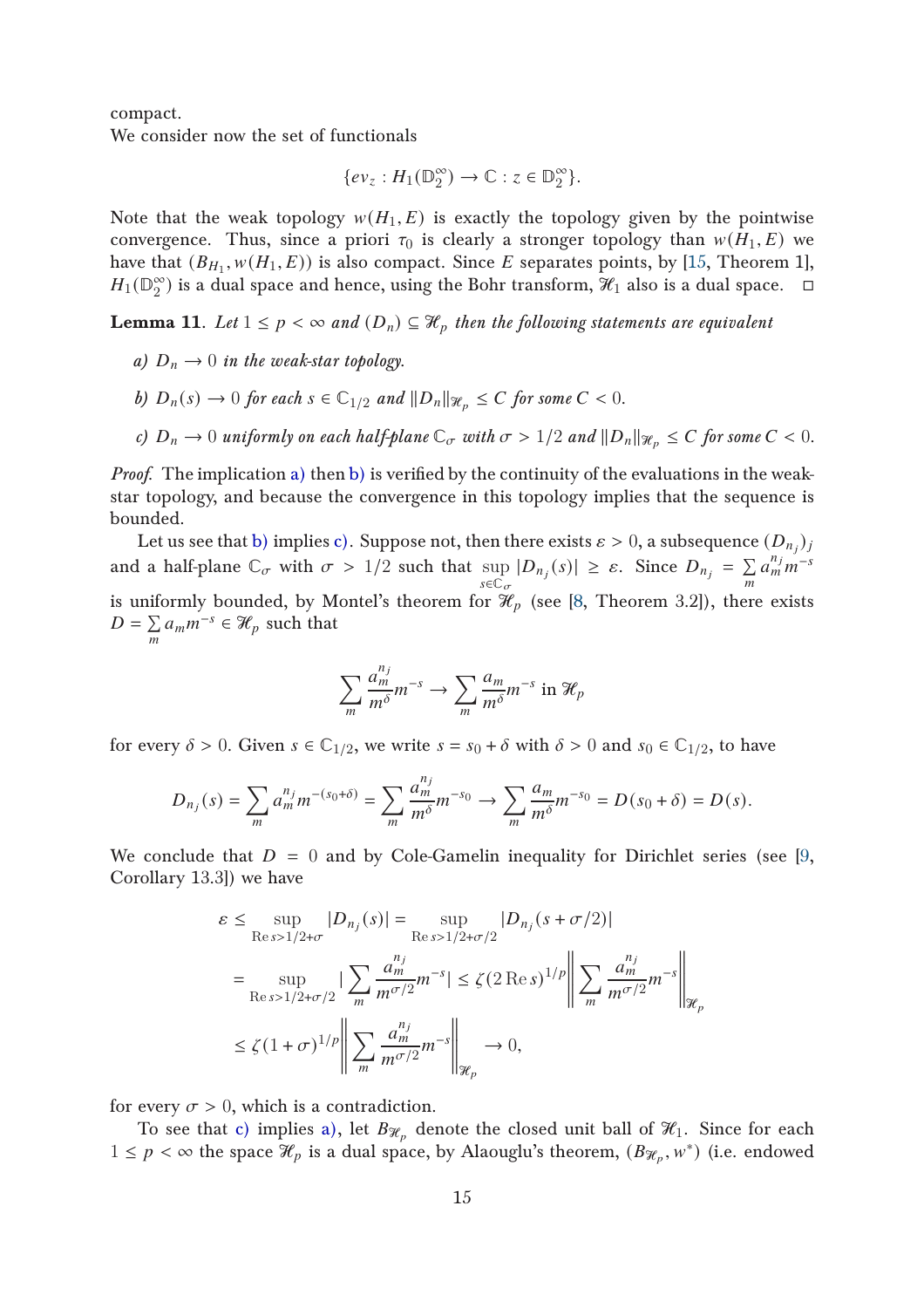with the weak-star topology) is compact. On the other hand  $(B_{\mathscr{H}_{p}},\tau_{0})$  (that is, endowed with the topology of uniform convergence on compact sets) is a Hausdorff topological space. If we show that the identity  $Id : (B_{\mathcal{H}_p}, w^*) \to (B_{\mathcal{H}_p}, \tau_0)$  is continuous, then it is a homeomorphism and the proof is completed. To see this let us note first that  $\mathcal{H}_p$  is separable (note that the set of Dirichlet polynomials with rational coefficients is dense in  $\mathcal{H}_p$ ) and then  $(B_{\mathcal{H}_p}, w^*)$  is metrizable (see [\[7,](#page-26-4) Theorem 5.1]). Hence it suffices to work with sequences. If a sequence  $(D_n)_n$  converges in  $w^*$  to some D, then in particular  $(D_n - D)_n$  $w^*$ -converges to 0 and, by what we just have seen, it converges uniformly on compact sets. This shows that  $Id$  is continuous, as we wanted.  $\Box$ 

Now we prove Theorem [9.](#page-13-0) The arguments should be compared with [\[11,](#page-27-5) Propositions 4.3 and 5.5] where similar statements have been obtained for weighted composition operators for holomorphic functions of one complex variable.

*Proof of Theorem [9.](#page-13-0)* [a\)](#page-13-1) By definition  $||M_D||_{\text{ess}} \le ||M_D|| = ||D||_{\mathcal{H}_{pq/(p-q)}}$ . In order to see the lower bound, for each  $n \in \mathbb{N}$  consider the monomial  $E_n = (2^n)^{-s} \in \mathcal{H}_p$ . Clearly  $||E_n||_{\mathcal{H}_p} = 1$ for every *n*, and  $E_n(s) \to 0$  for each  $s \in \mathbb{C}_{1/2}$ . Then, by Lemma [11,](#page-14-3)  $E_n \to 0$  in the weak-star topology.

Take now some compact operator  $K : \mathcal{H}_p \to \mathcal{H}_q$  and note that, since  $\mathcal{H}_p$  is reflexive, we have  $K(E_n) \to 0$ , and hence

$$
||M_D - K|| \ge \limsup_{n \to \infty} ||M_D(E_n) - K(E_n)||_{\mathcal{H}_q}
$$
  

$$
\ge \limsup_{n \to \infty} ||D \cdot E_n||_{\mathcal{H}_q} - ||K(E_n)||_{\mathcal{H}_q} = ||D||_{\mathcal{H}_q}.
$$

[b\)](#page-13-2) Let  $K : \mathcal{H}_{\infty} \to \mathcal{H}_{q}$  be a compact operator, and take again  $E_n = (2^n)^{-s} \in \mathcal{H}_{\infty}$  for each  $n \in \mathbb{N}$ . Since  $||E_n||_{\mathcal{H}_{\infty}} = 1$  then there exists a subsequence  $(E_{n_j})_j$  such that  $(K(E_{n_j}))_j$ converges in  $\mathcal{H}_q$ . Given  $\varepsilon > 0$  there exists  $m \in \mathbb{N}$  such that if  $j, l \geq m$  then

$$
||K(E_{n_j}) - K(E_{n_l})||_{\mathcal{H}_q} < \varepsilon.
$$

On the other hand, if  $D = \sum a_k k^{-s}$  then  $D \cdot E_{n_l} = \sum a_k (k \cdot 2^{n_l})^{-s}$  and by [\[9,](#page-27-3) Proposition 11.20] the norm in  $\mathcal{H}_q$  of

$$
(D \cdot E_{n_l})_{\delta} = \sum \frac{a_k}{(k \cdot 2^{n_l})^{\delta}} (k \cdot 2^{n_l})^{-s}
$$

tends increasingly to  $||D \cdot E_{n_l}||_{\mathcal{H}_q} = ||D||_{\mathcal{H}_q}$  when  $\delta \to 0$ . Fixed  $j \geq m$ , there exists  $\delta > 0$ such that

$$
||(D \cdot E_{n_j})_{\delta}||_{\mathcal{H}_q} \geq ||D||_{\mathcal{H}_q} - \varepsilon.
$$

Given that  $\|\frac{E_{n_j} - E_{n_l}}{2}\|$  $\frac{L_{n_l}}{2}$   $\|\mathcal{H}_{\infty} = 1$  for every  $j \neq l$  then

$$
||M_D - K|| \ge ||(M_D - K) \frac{E_{n_j} - E_{n_l}}{2}||_{\mathcal{H}_q}
$$
  
\n
$$
\ge \frac{1}{2} ||(D \cdot E_{n_j} - D \cdot E_{n_l})_{\delta}||_{\mathcal{H}_q} - \frac{1}{2} ||K(E_{n_j}) - K(E_{n_l})||_{\mathcal{H}_q}
$$
  
\n
$$
> \frac{1}{2} (||(D \cdot E_{n_j})_{\delta}||_{\mathcal{H}_q} - ||(D \cdot E_{n_l})_{\delta}||_{\mathcal{H}_q}) - \varepsilon/2
$$
  
\n
$$
\ge \frac{1}{2} ||D||_{\mathcal{H}_q} - \frac{1}{2} ||(D \cdot E_{n_l})_{\delta}||_{\mathcal{H}_q} - \varepsilon.
$$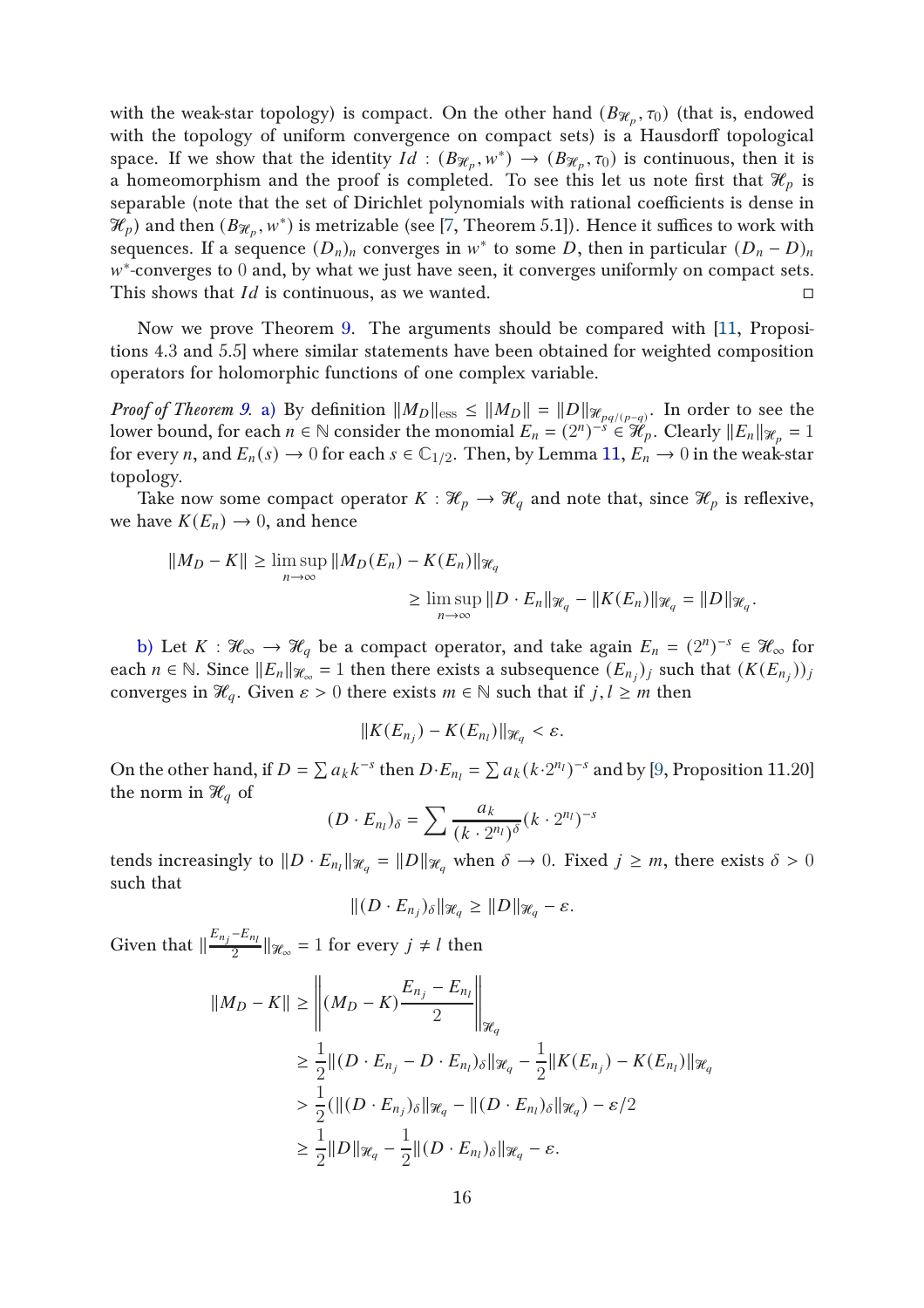Finally, since

$$
\|(D\cdot E_{n_l})_\delta\|_{\mathcal{H}_q}\leq \|D_\delta\|_{\mathcal{H}_q}\|(E_{n_l})_\delta\|_{\mathcal{H}_\infty}\leq \|D_\delta\|_{\mathcal{H}_q}\|\frac{(2^{n_l})^{-s}}{2^{n_l\delta}}\|_{\mathcal{H}_\infty}=\|D_\delta\|_{\mathcal{H}_q}\cdot\frac{1}{2^{n_l\delta}},
$$

and the latter tends to  $0$  as  $l\to\infty,$  we finally have  $\|M_D-K\|\geq \frac{1}{2}\|D\|_{\mathscr{H}_q}$ 

In the case of endomorphism, that is  $p = q$ , we give the following bounds for the essential norms.

<span id="page-16-5"></span>**Theorem 12.** Let  $D \in \mathcal{H}_{\infty}$  and  $M_D : \mathcal{H}_p \to \mathcal{H}_p$  the associated multiplication operator.

a) If  $1 < p \leq \infty$ , then

$$
||M_D||_{\rm ess} = ||M_D|| = ||D||_{\mathcal{H}_{\infty}}.
$$

b) If  $p = 1$ , then

$$
\max\{\frac{1}{2}||D||_{\mathcal{H}_{\infty}},\ ||D||_{\mathcal{H}_{1}}\} \leq ||M_{D}||_{\text{ess}} \leq ||M_{D}|| = ||D||_{\mathcal{H}_{\infty}}.
$$

In particular,  $M_D$  is compact if and only if  $D = 0$ . The same equalities hold if we replace H by  $\mathcal{H}^{(N)}$ , with  $N \in \mathbb{N}$ .

The previous theorem will be a consequence of the Proposition [14](#page-16-0) which we feel is independently interesting. For the proof we need the following technical lemma in the spirit of [\[6,](#page-26-3) Proposition 2]. Is relates weak-star convergence and uniform convergence on compact sets for Hardy spaces of holomorphic functions. It is a sort of 'holomorphic version of Lemma [11.](#page-14-3)

<span id="page-16-4"></span><span id="page-16-1"></span>**Lemma 13.** Let  $1 \leq p < \infty$ ,  $N \in \mathbb{N} \cup \{\infty\}$  and  $(f_n) \subseteq H_p(\mathbb{D}_2^N)$  $_2^N$ ) then the following statements are equivalent

- <span id="page-16-2"></span>a)  $f_n \rightarrow 0$  in the weak-star topology,
- <span id="page-16-3"></span>b)  $f_n(z) \to 0$  for each  $z \in \mathbb{D}_2^N$  $\frac{N}{2}$  and  $||f_n||_{H_p(\mathbb{D}_2^N)} \leq C$
- c)  $f_n \to 0$  uniformly on compact sets of  $\mathbb{D}_2^N$  $\frac{N}{2}$  and  $||f_n||_{H_p(\mathbb{D}_2^N)} \leq C$ ,

*Proof.* [a\)](#page-16-1)  $\Rightarrow$  [b\)](#page-16-2) and [c\)](#page-16-3)  $\Rightarrow$  a) are proved with the same arguments used in Lemma [11.](#page-14-3) Let us see [b\)](#page-16-2)  $\Rightarrow$  [c\).](#page-16-3) Suppose not, then there exists  $\varepsilon > 0$ , a subsequence  $f_{n_j}$  and a compact set  $K \subseteq \mathbb{D}_2^{\infty}$  $\frac{\infty}{2}$  such that  $||f_{n_j}||_{H_\infty(K)} \geq \varepsilon$ . Since  $f_{n_j}$  is bounded, by Montel's theorem for  $H_p(\mathbb{D}_2^N)$  $_2^N)$ (see [\[25,](#page-28-3) Theorem 2]), we can take a subsequence  $f_{n_{j_l}}$  and  $f \in H_p(\mathbb{D}_2^N)$  $\binom{N}{2}$  such that  $f_{n_{j_l}} \to f$ uniformly on compact sets. But since it tends pointwise to zero, then  $f = 0$  which is a contradiction.

<span id="page-16-0"></span>**Proposition 14.** Let  $1 \leq p \leq \infty$ ,  $f \in H_{\infty}(\mathbb{D}_{2}^{\infty})$  $\binom{\infty}{2}$  and  $M_f$ :  $H_p(\mathbb{D}_2^{\infty})$  $\frac{\infty}{2}$   $\rightarrow$   $H_p(\mathbb{D}_2^{\infty})$  $_2^{\infty}$ ) the multiplication operator. If  $p > 1$  then

$$
||M_f||_{\text{ess}} = ||M_f|| = ||f||_{H_{\infty}(\mathbb{D}_2^{\infty})}.
$$

If  $p = 1$  then

$$
||M_f|| \ge ||M_f||_{\text{ess}} \ge \frac{1}{2}||M_f||.
$$

In particular  $M_f: H_p(\mathbb{D}_2^{\infty})$  $\mathcal{L}_{2}^{\infty}$   $\rightarrow$   $H_p(\mathbb{D}_2^{\infty})$  $_2^{\infty})$  is compact if and only if  $f = 0$ . The same equalities hold if we replace  $\mathbb{D}_2^\infty$  $\sum_{2}^{\infty}$  by  $\overline{\mathbb{D}}^{N}$ , with  $N \in \mathbb{N}$ .

.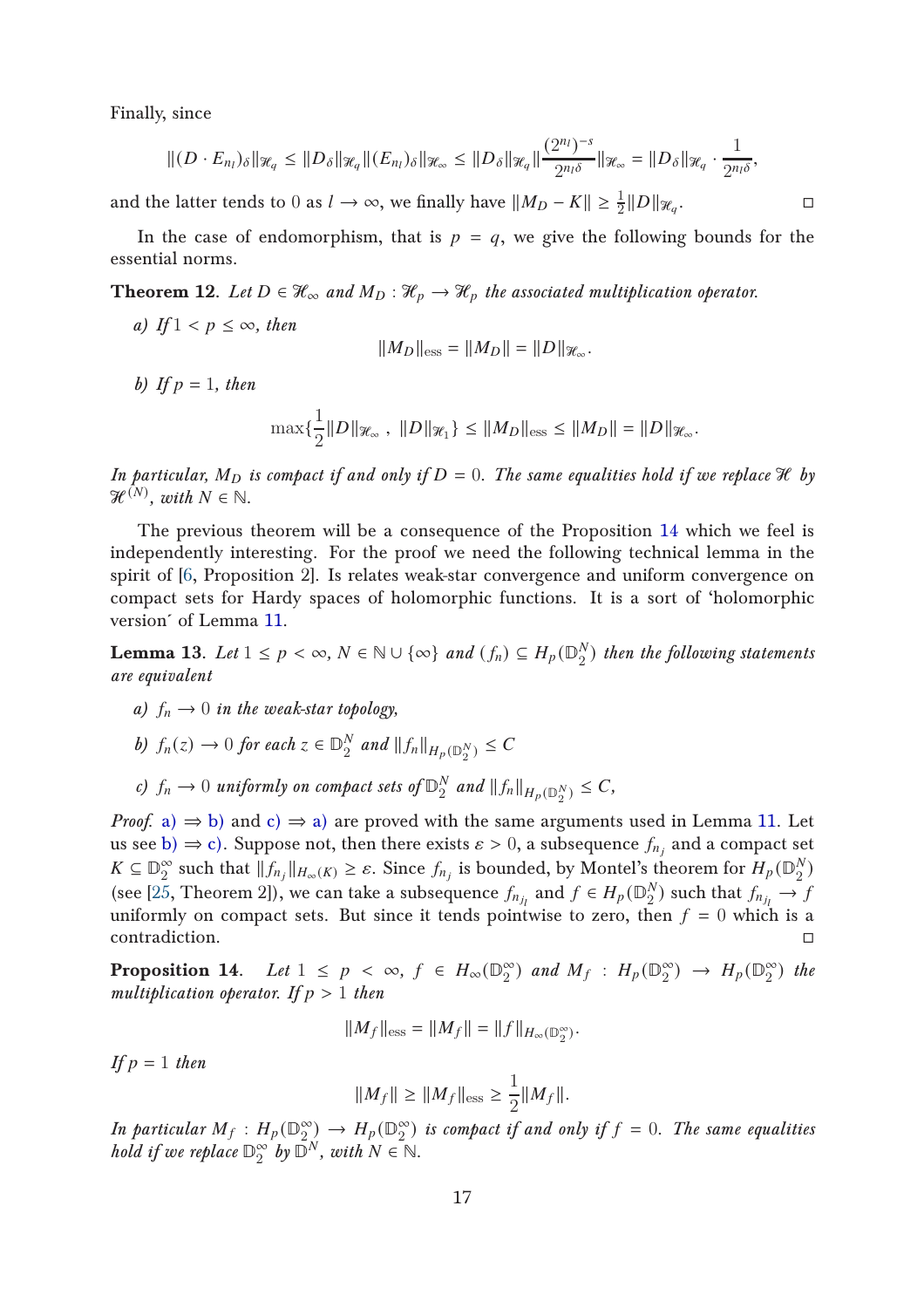*Proof.* The inequality  $\|M_f\|_{\text{ess}} \le \|M_f\| = \|f\|_{H_\infty(\mathbb{D}_2^N)}$  is already known for every  $N \in$ ℕ ∪ {∞}. It is only left, then, to see that

$$
||M_f|| \le ||M_f||_{\text{ess}}.
$$
\n<sup>(11)</sup>

,

We begin with the case  $N \in \mathbb{N}$ . Assume in first place that  $p > 1$ , and take a sequence  $(z^{(n)})_n \subseteq \mathbb{D}^N$ , with  $||z^{(n)}||_{\infty} \to 1$ , such that  $|f(z^{(n)})| \to ||f||_{H_{\infty}(\mathbb{D}^N)}$ . Consider now the function given by

$$
h_{z^{(n)}}(u) = \left(\prod_{j=1}^{N} \frac{1 - |z_j^{(n)}|^2}{(1 - \overline{z_j^{(n)}} u_j)^2}\right)^{1/p}
$$

for  $u \in \mathbb{D}^N$ . Now, by the Cole-Gamelin inequality [\(1\)](#page-2-0)

$$
|f(z^{(n)})|=|f(z^{(n)})\cdot h_{z^{(n)}}(z^{(n)})|\left(\prod_{j=1}^N\frac{1}{1-|z_j^{(n)}|^2}\right)^{-1/p}\leq \|f\cdot h_{z^{(n)}}\|_{H_p({\mathbb D}^N_2)}\leq \|f\|_{H_\infty({\mathbb D}^N_2)},
$$

and then  $||f \cdot h_{z^{(n)}}||_{H_p(\mathbb{D}_2^N)} \to ||f||_{H_\infty(\mathbb{D}_2^N)}$ .

Observe that  $||h_{z^{(n)}}||_{H_p(\mathbb{D}^N)} = 1$  and that  $h_{z^{(n)}}(u) \to 0$  as  $n \to \infty$  for every  $u \in \mathbb{D}^N$ . Then Lemma  $13\ h_{z^{(n)}}$  $13\ h_{z^{(n)}}$  tends to zero in the weak-star topology and then, since  $H_p(\mathbb{D}_2^N)$  $_2^N$ ) is reflexive (recall that  $1 < p < \infty$ ), also in the weak topology. So, if K is a compact operator on  $H_p({\mathbb{D}}_2^N)$  $_2^N$ ) then  $K(h_{z^{(n)}}) \to 0$  and therefore

$$
||M_f - K|| \ge \limsup_{n \to \infty} ||f \cdot h_{z^{(n)}} - K(h_{z^{(n)}})||_{H_p(\mathbb{D}_2^N)}
$$
  

$$
\ge \limsup_{n \to \infty} ||f \cdot h_{z^{(n)}}||_{H_p(\mathbb{D}_2^N)} - ||K(h_{z^{(n)}})||_{H_p(\mathbb{D}_2^N)} = ||f||_{H_\infty(\mathbb{D}_2^N)}.
$$

Thus,  $\|M_f - K\| \ge \|f\|_{H_\infty(\mathbb{D}_2^N)}$  for each compact operator  $K$  and hence  $\|M_f\|_{\mathrm{ess}} \ge \|M_f\|$ as we wanted to see.

The proof of the case  $p = 1$  follows some ideas of Demazeux in [\[11,](#page-27-5) Theorem 2.2]. First of all, recall that the *N*-dimensional Féjer's Kernel is defined as

$$
K_n^N(u) = \sum_{|\alpha_1|, \cdots |\alpha_N| \le N} \prod_{j=1}^N \left(1 - \frac{|\alpha_j|}{n+1}\right) u^{\alpha},
$$

for  $u \in \mathbb{D}_{2}^{N}$  $_2^N$ . With this, the *n*-th Féjer polynomial with  $N$  variables of a function  $g \in H_p$  ( $\mathbb{D}_2^N$  $_2^N)$ is obtained by convoluting  $g$  with the  $N$ −dimensional Féjer's Kernel, in other words

<span id="page-17-0"></span>
$$
\sigma_n^N g(u) = \frac{1}{(n+1)^N} \sum_{l_1, \dots, l_N = 1}^n \sum_{|\alpha_j| \le l_j} \hat{g}(\alpha) u^{\alpha}.
$$
 (12)

It is well known (see e.g. [\[9,](#page-27-3) Lemmas 5.21 and 5.23]) that  $\sigma_n^N : H_1(\mathbb{D}_2^N)$  $\frac{N}{2}$   $\rightarrow$   $H_1(\mathbb{D}_2^N)$  $_2^N$ ) is a contraction and  $\sigma_n^N g \to g$  on  $H_1(\mathbb{D}_2^N)$  $\binom{N}{2}$  when  $n \to \infty$  for all  $g \in H_1(\mathbb{D}_2^N)$  $_2^N$ ). Let us see how  $R_n^N = I - \sigma_n^N$ , gives a first lower bound for the essential norm.

Let  $K : H_1(\mathbb{D}_2^{\bar{N}})$  $\frac{\bar{N}}{2}) \rightarrow H_1(\mathbb{D}_2^N)$  $\binom{N}{2}$  be a compact operator, since  $\|\sigma_n^N\| \leq 1$  then  $\|R_n^N\| \leq 2$  and hence

$$
||M_f - K|| \ge \frac{1}{2}||R_n^N \circ (M_f - K)|| \ge \frac{1}{2}||R_n^N \circ M_f|| - \frac{1}{2}||R_n^N \circ K||.
$$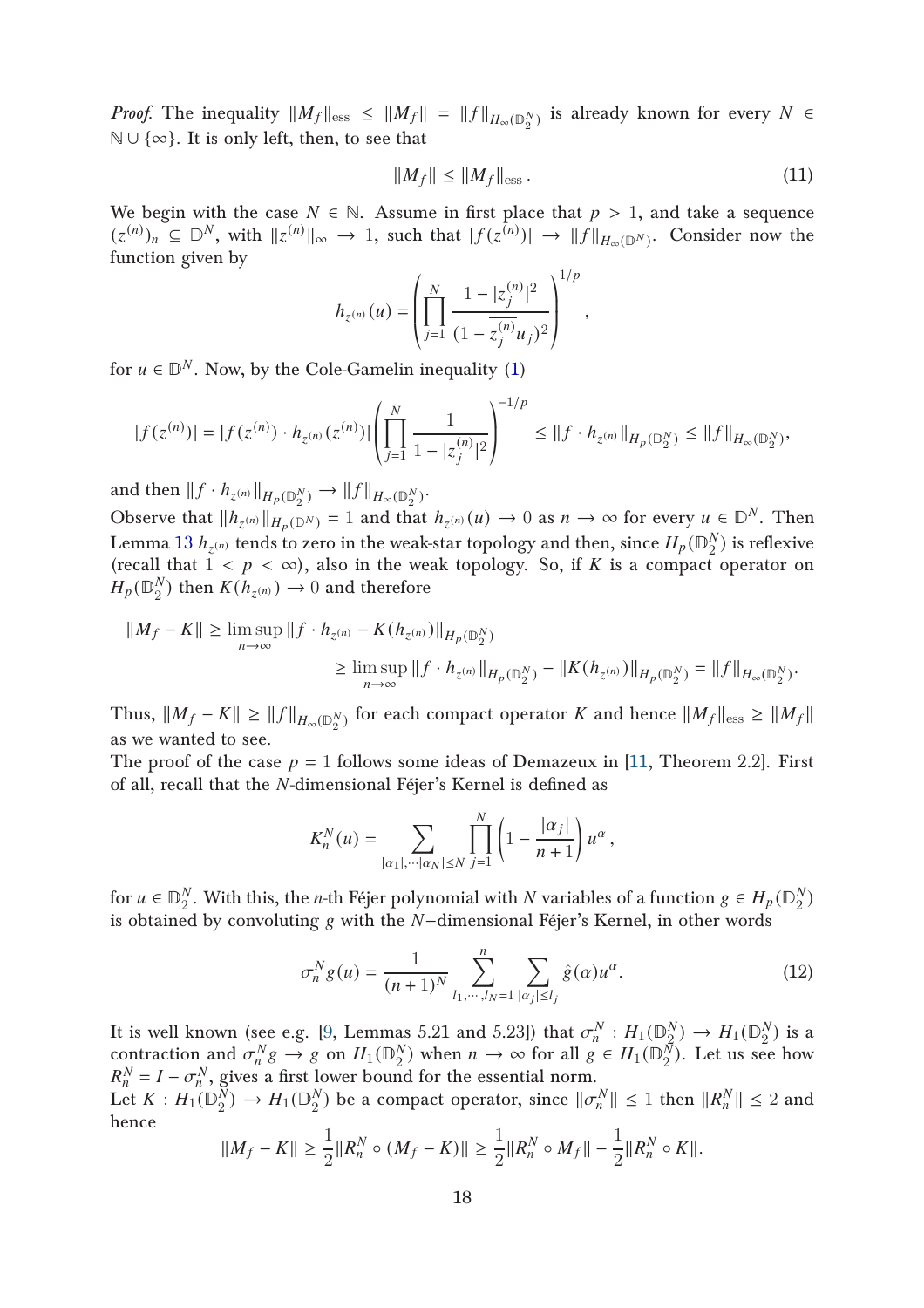On the other side, since  $R_n^N \to 0$  pointwise,  $R_n^N$  tends to zero uniformly on compact sets of  $H_1(\mathbb{D}^N)$ . In particular on the compact set  $\overline{K(B_{H_1(\mathbb{D}^N)})}$ , and therefore  $\|R_n^N \circ K\| \to 0$ . We conclude then that  $\|M_f\|_{\text{ess}} \geq \frac{1}{2}$  $\frac{1}{2}$  lim sup  $n \rightarrow \infty$  $\|R_n^N \circ M_f\|.$ 

Our aim now is to obtain a lower bound for the right-hand-side of the inequality. To get this, we are going to see that

<span id="page-18-0"></span>
$$
\|\sigma_n^N \circ M_f(h_z)\|_{H_1(\mathbb{D}^N)} \to 0 \text{ when } \|z\|_{\infty} \to 1,
$$
 (13)

where  $h_z$  is again defined, for each fixed  $z\in\mathbb{D}^N,$  by

$$
h_z(u) = \prod_{j=1}^N \frac{1 - |z_j|^2}{(1 - \overline{z}_j u_j)^2}.
$$

To see this, let us consider first, for each  $z\in \mathbb{D}^N,$  the function  $g_z(u)=\prod^N$  $j=1$ 1  $\frac{1}{(1-\bar{z_j}u_j)^2}$ . This is clearly holomorphic and, hence, has a development a as Taylor series

$$
g_z(u) = \sum_{\alpha \in \mathbb{N}_0^N} c_{\alpha}(g_z) u^{\alpha}
$$

for  $u \in \mathbb{D}^N$ . Our first step is to see that the Taylor coefficients up to a fixed degree are bounded uniformly on z. Recall that  $c_{\alpha}(g_{z}) = \frac{1}{\alpha}$  $\alpha!$  $\frac{\partial^{\alpha} g(0)}{\partial u^{\alpha}}$  and, since

$$
\frac{\partial^{\alpha} g_z(u)}{\partial u^{\alpha}} = \prod_{j=1}^N \frac{(\alpha_j + 1)!}{(1 - \overline{z_j} u_j)^{2 + \alpha_j}} (\overline{z_j})^{\alpha_j},
$$

we have

$$
c_{\alpha}(g_z) = \frac{1}{\alpha!} \frac{\partial^{\alpha} g_z(0)}{\partial u^{\alpha}} = \frac{1}{\alpha!} \prod_{j=1}^{N} (\alpha_j + 1)! (\overline{z_j})^{\alpha_j} = \left( \prod_{j=1}^{N} (\alpha_j + 1) \right) \overline{z}^{\alpha}.
$$

Thus  $|c_{\alpha}(g_{z})| \leq (M+1)^{N}$  whenever  $|\alpha| \leq M$ . On the other hand, for each  $\alpha \in \mathbb{N}_0^N$  $\frac{N}{0}$  (note that  $h_z(u) = g_z(u) \prod_{j=1}^{N} (1 - |z_j|)$  for every u) we have

$$
c_{\alpha}(f \cdot h_z) = \left(\prod_{j=1}^N (1-|z_j|^2)\right) \sum_{\beta + \gamma = \alpha} \hat{f}(\beta) \hat{g}_z(\gamma).
$$

Taking all these into account we finally have (recall  $(12)$ ), for each fixed  $n \in \mathbb{N}$ 

$$
\begin{split} \|\sigma_n^N &\circ M_f(h_z)\|_{H_1(\mathbb{D}^N)}\\ &\leq \left(\prod_{j=1}^N 1-|z_j|^2\right)\frac{1}{(n+1)^N}\sum_{l_1,\cdots,l_N=1}^N\sum_{|\alpha_j|\leq l_j}|\sum_{\beta+\gamma=\alpha} \hat{f}(\beta)\hat{g}_z(\gamma)|\|u^\alpha\|_{H_1(\mathbb{D}^N)}\\ &\leq \left(\prod_{j=1}^N 1-|z_j|^2\right)\frac{1}{(n+1)^N}\sum_{l_1,\cdots,l_N=1}^N\sum_{|\alpha_j|\leq l_j}\sum_{\beta+\gamma=\alpha}\|f\|_{H_\infty(\mathbb{D}^N)}(N+1)^N\,, \end{split}
$$

which immediately yields  $(13)$ . Once we have this we can easily conclude the argument. For each  $n \in \mathbb{N}$  we have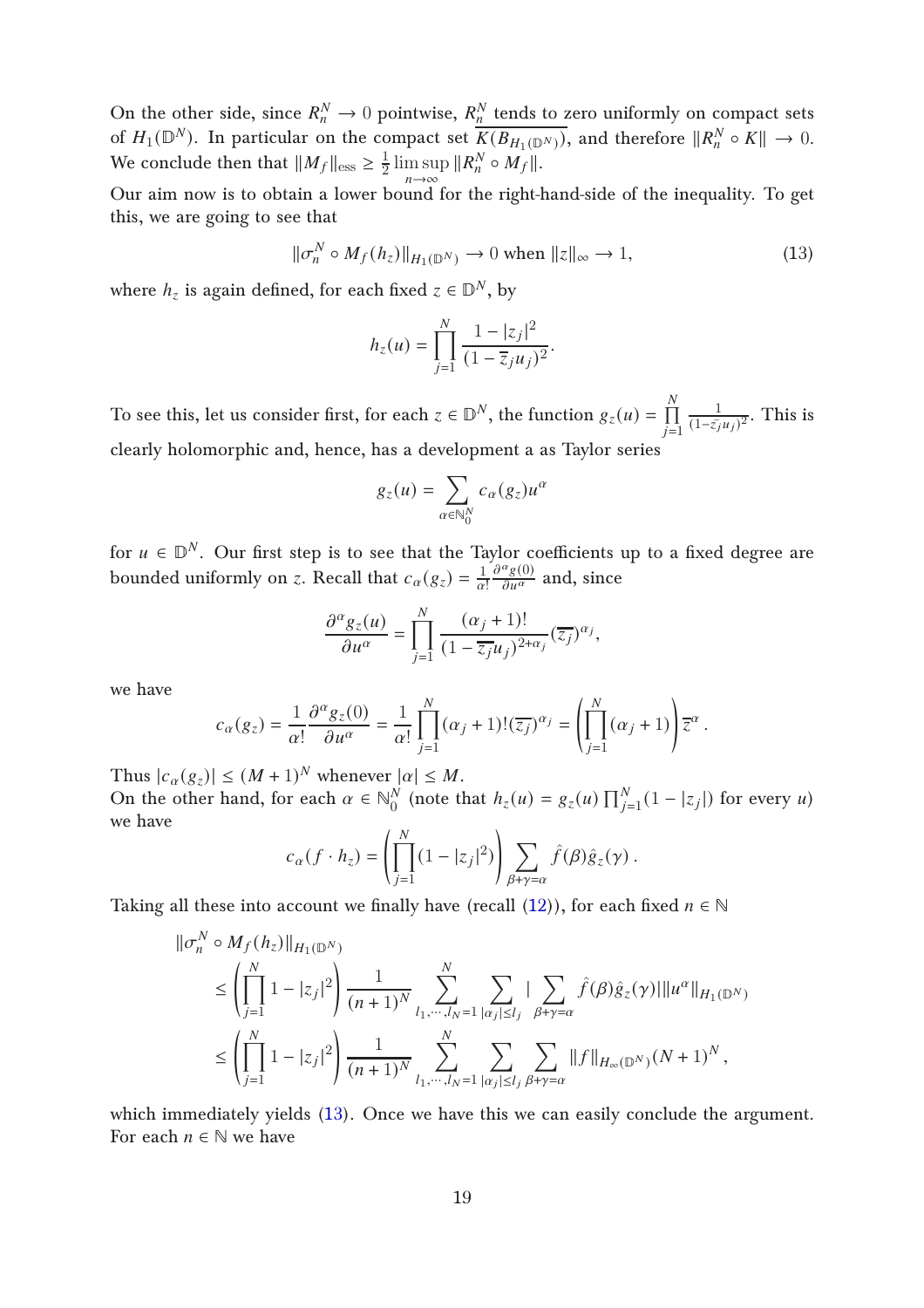$$
||R_n^N \circ M_f|| = ||M_f - \sigma_n^N \circ M_f|| \ge ||M_f(h_z) - \sigma_n^N \circ M_f(h_z)||_{H_1(\mathbb{D}^N)} \ge ||M_f(h_z)||_{H_1(\mathbb{D}_2^N)} - ||\sigma_n^N \circ M_f(h_z)||_{H_1(\mathbb{D}^N)},
$$

and since the last term tends to zero if  $||z||_{\infty} \rightarrow 1$ , then

$$
||R_n^N \circ M_f|| \ge \limsup_{\|z\| \to 1} ||M_f(h_z)||_{H_1(\mathbb{D}^N)} \ge ||f||_{H_\infty(\mathbb{D}^N)},
$$

which finally gives

$$
||M_f||_{\text{ess}} \ge \frac{1}{2} ||f||_{H_{\infty}(\mathbb{D}_2^N)} = \frac{1}{2} ||M_f||,
$$

as we wanted.

To complete the proof we consider the case  $N = \infty$ . So, what we have to see is that

<span id="page-19-0"></span>
$$
||M_f|| \ge ||M_f||_{\text{ess}} \ge C||M_f||\,,\tag{14}
$$

where  $C = 1$  if  $p > 1$  and  $C = 1/2$  if  $p = 1$ . Let  $K : H_p(\mathbb{D}_2^{\infty})$  $\binom{\infty}{2}$   $\rightarrow$   $H_p(\mathbb{D}_2^{\infty})$  $_2^{\infty})$  be a compact operator, and consider for each  $N \in \mathbb{N}$  the continuous operators  $\mathcal{F}_N:H_p(\mathbb{D}^N)\to H_p(\mathbb{D}^\infty_T)$  $_2^{\infty}$ ) given by the inclusion and  $\mathcal{J}_N$  :  $H_p(\mathbb{D}_2^{\infty})$  $\chi_2^{\infty}$   $\rightarrow$   $H_p(\mathbb{D}^N)$  defined by  $\mathcal{J}(g)(u) = g(u_1, \dots, u_N, 0) =$  $g_N(u)$  then  $K_N = \mathcal{J}_N \circ K \circ \mathcal{J}_N : H_p(\mathbb{D}^N) \to H_p(\mathbb{D}^N)$  is compact. On the other side we have that  $f_N \circ M_f \circ \mathcal{F}_N(g) = f_n \cdot g = M_{f_N}(g)$  for every g, furthermore given any operator  $T: H_p(\mathbb{D}_2^{\infty})$  $\binom{\infty}{2}$   $\rightarrow$   $H_p(\mathbb{D}_2^{\infty})$  $_2^{\infty})$  and defining  $T_N$  as before we have that

$$
||T|| = \sup_{||g||_{H_p(\mathbb{D}_2^{\infty})} \le 1} ||T(g)||_{H_p(\mathbb{D}_2^{\infty})} \ge \sup_{||g||_{H_p(\mathbb{D}^N)} \le 1} ||T(g)||_{H_p(\mathbb{D}_2^{\infty})}
$$
  

$$
\ge \sup_{||g||_{H_p(\mathbb{D}^N)} \le 1} ||T_M(g)||_{H_p(\mathbb{D}_2^N)} = ||T_N||,
$$

and therefore

$$
||M_f - K|| \ge ||M_{f_N} - K_N|| \ge ||M_{f_N}||_{\text{ess}} \ge C||f_N||_{H_\infty(\mathbb{D}_2^N)}.
$$

Since  $\|f_N\|_{H_\infty(\mathbb{D}^N_2)}\to \|f\|_{H_\infty(\mathbb{D}^\infty_2)}$  when  $N\to\infty$  we have [\(14\)](#page-19-0), and this completes the  $\Box$ 

We can now prove Theorem [12.](#page-16-5)

Proof of Theorem [12.](#page-16-5) Since for every  $1\leq p<\infty$  the Bohr lift  $\mathscr{L}_{\mathbb{D}^N_2}:\mathscr{H}_{p}^{(N)}\to H_p(\mathbb{D}^N_2)$  $_2^N$ ) and the Bohr transform  $\mathfrak{B}_{\mathbb{D}^N_2} : H_p(\mathbb{D}^N_2)$  $\mathcal{H}_p^{(N)}\to \mathcal{H}_p^{(N)}$  are isometries, then an operator  $K:\mathcal{H}_p^{(N)}\to \mathcal{H}_p^{(N)}$  $\mathcal{H}_p^{(N)}$  is compact if and only if  $K_h = \mathcal{L}_{\mathbb{D}_2^N} \circ K \circ \mathcal{B}_{\mathbb{D}_2^N} : H_p(\mathbb{D}_2^N)$  $\binom{N}{2} \rightarrow H_p(\mathbb{D}_2^N)$  $_2^N$ ) is a compact operator. On the other side  $f = \mathscr{L}_{\mathbb{D}^N_2}(D)$  hence  $M_f = \mathscr{L}_{\mathbb{D}^N_2} \circ M_D \circ \mathscr{B}_{\mathbb{D}^N_2}$  and therefore

$$
||M_D - K|| = ||\mathcal{L}_{\mathbb{D}_2^N}^{-1} \circ (M_f - K_h) \circ \mathcal{L}_{\mathbb{D}_2^N}|| = ||M_f - K_h|| \geq C||f||_{H_{\infty}(\mathbb{D}_2^N)} = C||D||_{\mathcal{H}_{\infty}^{(N)}},
$$

where  $C = 1$  if  $p > 1$  and  $C = 1/2$  if  $p = 1$ . Since this holds for every compact operator K then we have the inequality that we wanted. The upper bound is clear by the definition of essential norm.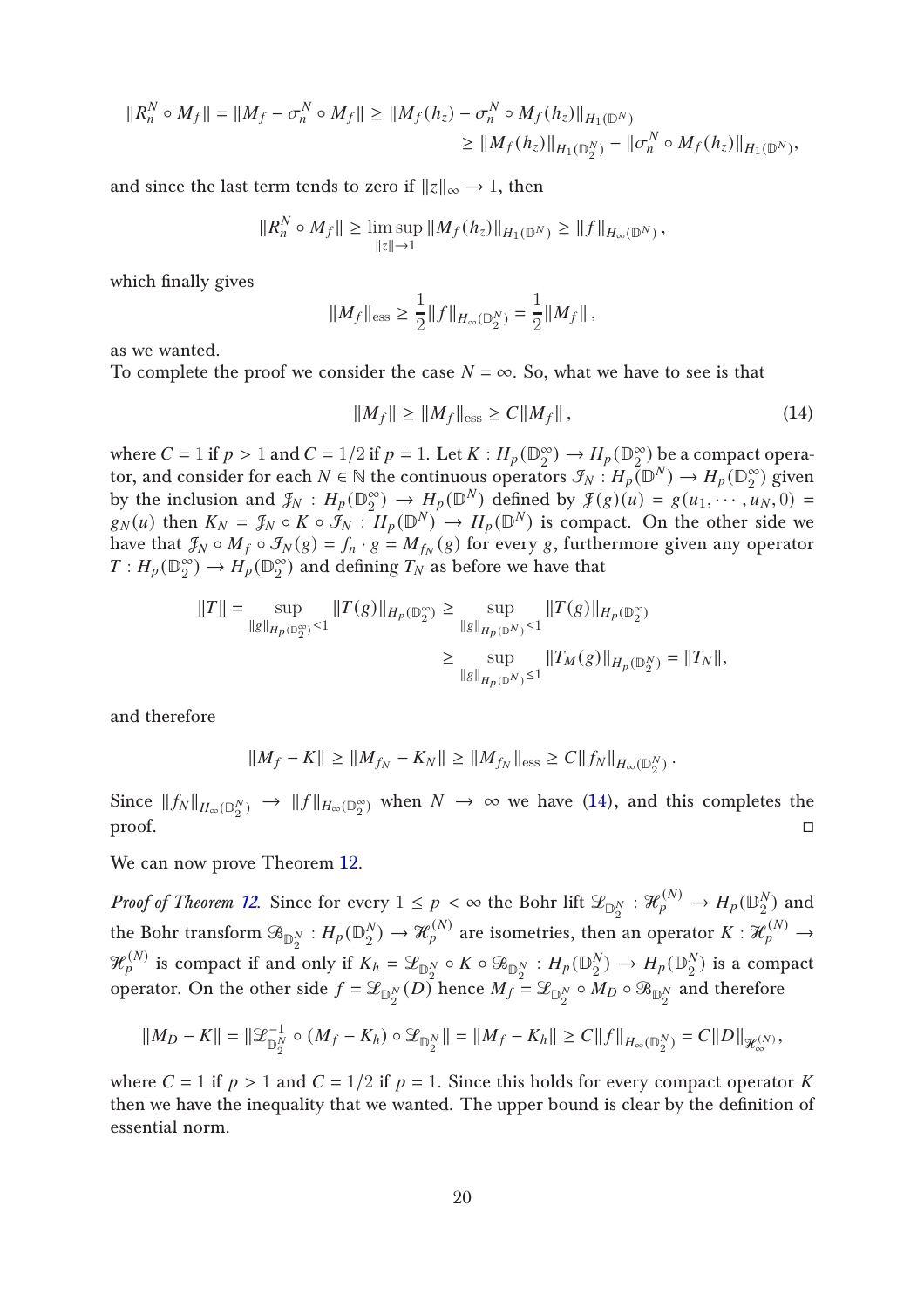On the other hand, if  $p = 1$  and  $N \in \mathbb{N} \cup \{\infty\}$ . Let  $1 < q < \infty$  an consider  $M_{\mathbb{R}}^q$  $\mathcal{H}_q^{(N)} \to$  $\mathcal{H}_1^{(N)}$  the restriction. If  $K: \mathcal{H}_1^{(N)} \to \mathcal{H}_1^{(N)}$  is compact then its restriction  $K^q: \mathcal{H}_q^{(N)} \to \mathcal{H}_1^{(N)}$ is also compact and then

$$
\begin{aligned} \| M_D - K \|_{\mathcal{H}_1^{(N)} \to \mathcal{H}_1^{(N)}} & = \sup_{\| E \|_{\mathcal{H}_1^{(N)}} \leq 1} \| M_D(E) - K(E) \|_{\mathcal{H}_1^{(N)}} \\ & \geq \sup_{\| E \|_{\mathcal{H}_q^{(N)} \leq 1}} \| M_D(E) - K(E) \|_{\mathcal{H}_1^{(N)}} \\ & = \| M_D^q - K^q \|_{\mathcal{H}_q^{(N)} \to \mathcal{H}_1^{(N)}} \geq \| M_D^q \|_{\text{ess}} \geq \| D \|_{\mathcal{H}_1^{(N)}}. \end{aligned}
$$

Finally, the case  $p = \infty$  was proved in [\[17,](#page-27-13) Corollary 2,4].

## 5 Spectrum of Multiplication operators

In this section, we provide a characterization of the spectrum of the multiplication operator  $M_D$ , with respect to the image of its associated Dirichlet series in some specific half-planes. Let us first recall some definitions of the spectrum of an operator. We say that  $\lambda$  belongs to the spectrum of  $M_D$ , that we note  $\sigma(M_D)$ , if the operator  $M_D - \lambda I : \mathcal{H}_D \to \mathcal{H}_D$  is not invertible. Now, a number  $\lambda$  can be in the spectrum for different reasons and according to these we can group them into the following subsets:

- If  $M_D \lambda I$  is not injective then  $\lambda \in \sigma_p(M_D)$ , the point spectrum.
- If  $M_D \lambda I$  is injective and the  $Ran(A \lambda I)$  is dense (but not closed) in  $\mathcal{H}_D$  then  $\lambda \in \sigma_c(M_D)$ , the continuous spectrum of  $M_D$ .
- If  $M_D \lambda I$  is injective and its range has codimension greater than or equal to 1 then  $\lambda$  belongs to  $\sigma_r(M_D)$ , the radial spectrum.

We are also interested in the approximate spectrum, noted by  $\sigma_{ap}(M_D)$ , given by those values  $\lambda \in \sigma(M_D)$  for which there exist a unit sequence  $(E_n)_n \subseteq \mathcal{H}_p$  such that  $\|M_D(E_n) - \lambda E_n\|_{\mathcal{H}_p} \to 0.$ 

Vukotić, in [\[26,](#page-28-1) Theorem 7], proved that the spectrum of a Multiplication operator, induced by function f in the one dimensional disk, coincides with  $f(\mathbb{D})$ . In the case of the continuous spectrum, the description is given from the outer functions in  $H_{\infty}(\mathbb{D})$ . The notion of outer function can be extended to higher dimensions. If  $N \in \mathbb{N} \cup \{\infty\}$ , a function  $f \in H_p(\mathbb{D}_2^N)$  $2<sup>N</sup>$ ) is said to be outer if it satisfies

$$
\log|f(0)| = \int_{\mathbb{T}^N} \log|F(\omega)| d\omega,
$$

with  $f \sim F$ . A closed subspace S of  $H_p(\mathbb{D}_2^N)$  $2^N$ ) is said to be invariant, if for every  $g \in S$  it is verified that  $z_i \cdot g \in S$  for every monomial. Finally, a function f is said to be cyclic, if the invariant subspace generated by f is exactly  $H_p(\mathbb{D}_2^N)$  $_2^N$ ). The mentioned characterization comes from the generalized Beurling's Theorem, which affirms that  $f$  is a cyclic vector if and only if  $f$  is an outer function. In several variables, there exist outer functions which fail to be cyclic (see [\[21,](#page-27-7) Theorem 4.4.8]). We give now the aforementioned characterization of the spectrum of a multiplication operator.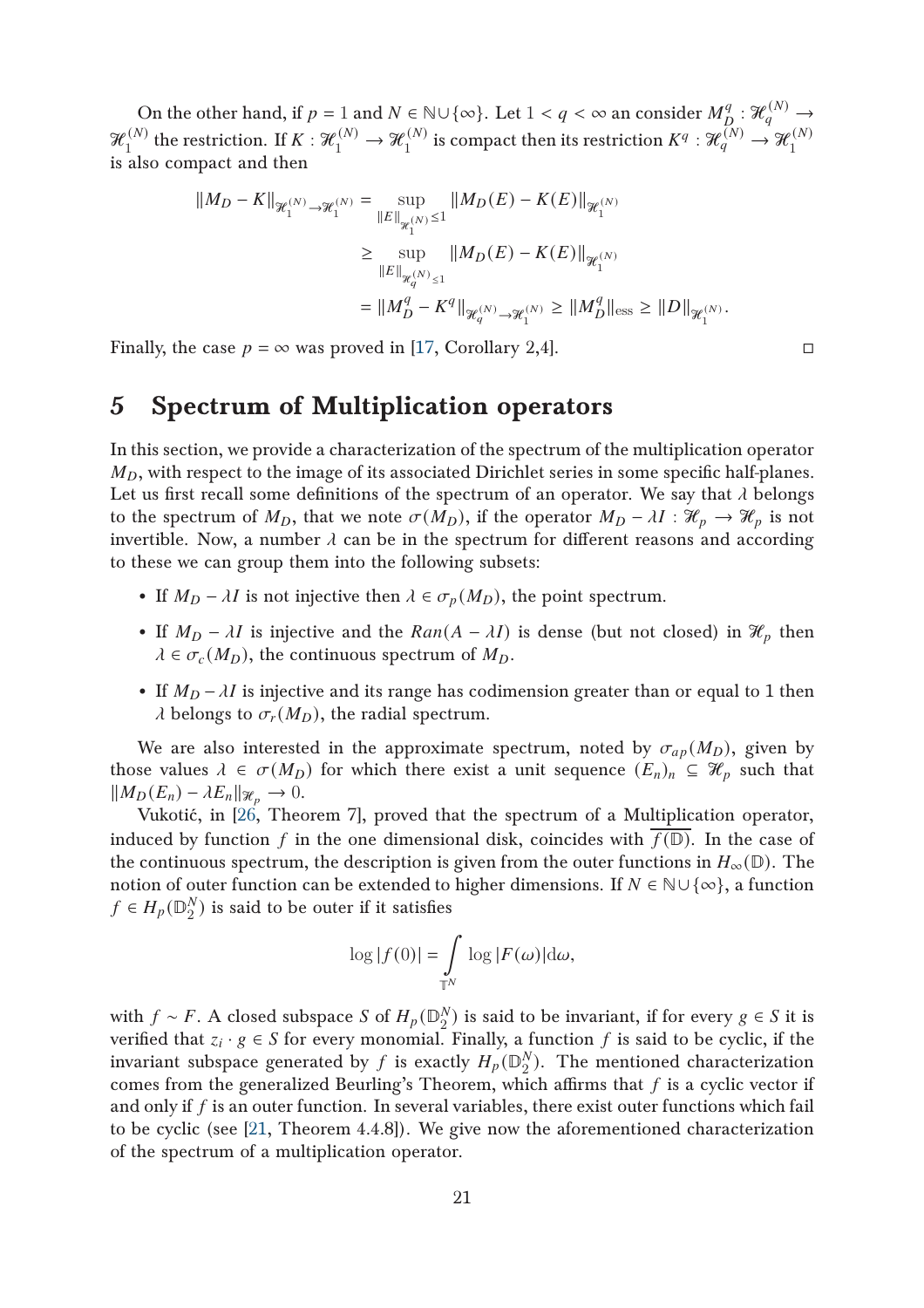<span id="page-21-0"></span>**Theorem 15.** Given  $1 \leq p \leq \infty$  and  $D \in \mathcal{H}_{\infty}$  a non-zero Dirichlet series with associated multiplication operator  $M_D : \mathcal{H}_p \to \mathcal{H}_p$ . Then

- <span id="page-21-1"></span>a) M<sub>D</sub> is onto if and only if there is some  $c > 0$  such that  $|D(s)| \geq c$  for every  $s \in \mathbb{C}_0$ .
- <span id="page-21-2"></span>b)  $\sigma(M_D) = \overline{D(\mathbb{C}_0)}$ .
- c) If D is not constant then  $\sigma_c(M_D) \subseteq \overline{D(C_0)} \setminus D(C_{1/2})$ . Even more, if  $\lambda \in \sigma_c(M_D)$  then  $\hat{f}-\lambda=\mathscr{L}_{\mathbb{D}_2^\infty}(D)-\lambda$  is an outer function in  $H_\infty(\mathbb{D}_2^\infty)$  $_{2}^{\infty}$ ).

The same holds if we replace in each case  $\mathcal{H}$  by  $\mathcal{H}^{(N)}$  (with  $N \in \mathbb{N}$ ).

*Proof.* [a\)](#page-21-0) Because of the injectivity of  $M<sub>D</sub>$ , and the Closed Graph Theorem, the mapping  $M_D$  is surjective if and only if  $M_D$  is invertible and this happens if and only if  $M_{D^{-1}}$  is well defined and continuous, but then  $D^{-1} \in \mathscr{H}_\infty$  and [\[19,](#page-27-2) Theorem 6.2.1] gives the conclusion.

[b\)](#page-21-1) Note that  $M_D - \lambda I = M_{D-\lambda}$ ; this and the previous result give that  $\lambda \notin \sigma(M_D)$  if and only if  $|D(s) - \lambda| > \varepsilon$  for some  $\varepsilon > 0$  and all  $s \in \mathbb{C}_0$ , and this happens if and only if  $\lambda \notin D(\mathbb{C}_0).$ 

[c\)](#page-21-2) Let us suppose that the range of  $M_D - \lambda = M_{D-\lambda}$  is dense. Since polynomials are dense in  $\mathcal{H}_p$  and  $M_{D-\lambda}$  is continuous then  $A := \{(D - \lambda) \cdot P : P$  Dirichlet polynomial} is dense in the range of  $M_{D-\lambda}$ . By the continuity of the evaluation at  $s_0 \in \mathbb{C}_{1/2}$ , the set of Dirichlet series that vanish in a fixed  $s_0$ , which we denote by  $B(s_0)$ , is a proper closed set (because  $1 \notin B(s_0)$ ). Therefore, if  $D - \lambda \in B(s_0)$  then  $A \subseteq B(s_0)$ , but hence A cannot be dense in  $\mathcal{H}_p$ . So we have that if  $\lambda \in \sigma_c(M_D)$  then  $D(s) - \lambda \neq 0$  for every  $s \in \mathbb{C}_{1/2}$  and therefore  $\lambda \in \overline{D(\mathbb{C}_0)} - D(\mathbb{C}_{1/2})$ .

Finally, since  $\sigma_c(M_D) = \sigma_c(M_f)$  then  $\lambda \in \sigma_c(M_D)$  if and only if  $M_{f-\lambda}(H_p(\mathbb{D}_2^{\infty}))$  $_{2}^{\infty}$ )) is dense in  $H_p(\mathbb{D}_2^\infty)$  $_2^{\infty}$ ). Consider  $S(f - \lambda)$  the smallest closed subspace of  $H_p(\mathbb{D}_2^{\infty})$  $_2^{\infty}$ ) such that  $z_i \cdot (f - \lambda) \in S(f - \lambda)$  for every  $i \in \mathbb{N}$ . Take  $\lambda \in \sigma_c(M_f)$  and note that

$$
\{(f - \lambda) \cdot P : P \text{ polynomial}\} \subseteq S(f - \lambda) \subseteq H_p(\mathbb{D}_2^{\infty}).
$$

Since the polynomials are dense in  $H_p(\mathbb{D}_2^\infty)$  $_{2}^{\infty}$ ), and  $S(f-\lambda)$  is closed, we obtain that  $S(f-\lambda)$  =  $H_p(\mathbb{D}_2^{\infty})$  $_2^\infty$ ). Then  $f- \lambda$  is a cyclic vector in  $\tilde{H_\infty}(\mathbb{D}_2^\infty)$  $_2^{\infty}$ ) and therefore the function  $f - \lambda \in H_{\infty}(\mathbb{D}_2^{\infty})$  $_{2}^{\infty}$ is an outer function (see [\[13,](#page-27-8) Corollary 5.5]).  $\square$ 

Note that, in the hypothesis of the previous Proposition, if  $D$  is non-constant, then  $\sigma_p(M_D)$  is empty and therefore,  $\sigma_r(M_D) = \sigma(M_D) \setminus \sigma_c(M_D)$ . As a consequence,  $\sigma_r(M_D)$ must contain the set  $D(\mathbb{C}_{1/2})$ .

Note that a value  $\lambda$  belongs to the approximate spectrum of a multiplication operator  $M_D$  if and only if  $M_D - \lambda I = M_{D-\lambda}$  is not bounded from below. If D is not constant and equal to  $\lambda$  then,  $M_{D-\lambda}$  is injective. Therefore, being bounded from below is equivalent to having closed ranged. Thus, we need to understand when does this operator have closed range. We therefore devote some lines to discuss this property.

The range of the multiplication operators behaves very differently depending on whether or not it is an endomorphism. We see now that if  $p \neq q$  then multiplication operators never have closed range.

**Proposition 16.** Given  $1 \leq q < p \leq \infty$  and  $D \in \mathcal{H}_t$ , with  $t = pq/(p-q)$  if  $p < \infty$  and  $t = q$ if  $p = \infty$ , then  $M_D : \mathcal{H}_p \to \mathcal{H}_q$  does not have a closed range. The same holds if we replace H by  $\mathcal{H}^{(N)}$  (with  $N \in \mathbb{N}$ ).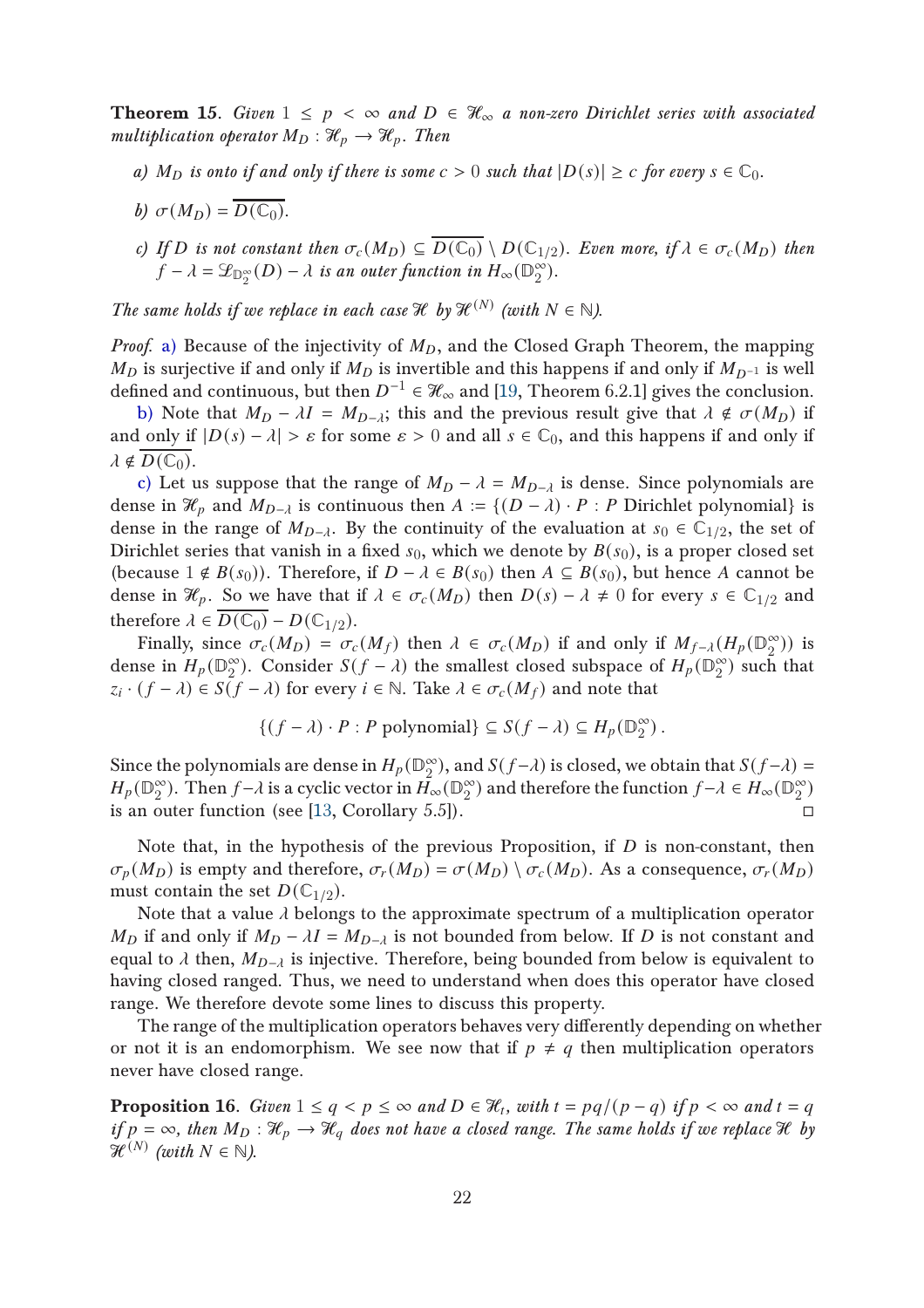*Proof.* Since  $M_D : \mathcal{H}_p \to \mathcal{H}_q$  is injective, the range of  $M_D$  is closed if and only if there exists  $C > 0$  such that  $C||E||_{\mathcal{H}_p} \le ||D \cdot E||_{\mathcal{H}_q}$  for every  $E \in \mathcal{H}_p$ . Suppose that this is the case and choose some Dirichlet polynomial  $P \in \mathcal{H}_t$  such that  $||D - P||_{\mathcal{H}_t} < \frac{C}{2}$  $\frac{C}{2}$ . Given  $E \in \mathcal{H}_p$  we have

$$
||P \cdot E||_{\mathcal{H}_q} = ||D \cdot E - (D - P) \cdot E||_{\mathcal{H}_q} \ge ||D \cdot E||_{\mathcal{H}_q} - ||(D - P) \cdot E||_{\mathcal{H}_q}
$$
  
\n
$$
\ge C ||E||_{\mathcal{H}_p} - ||D - P||_{\mathcal{H}_t} ||E||_{\mathcal{H}_p} \ge \frac{C}{2} ||E||_{\mathcal{H}_p}.
$$

Then  $M_P$  :  $\mathcal{H}_p \to \mathcal{H}_q$  has closed range. Let now  $(Q_n)_n$  be a sequence of polynomials converging in  $\mathcal{H}_q$  but not in  $\mathcal{H}_p$ , then

$$
C||Q_n-Q_m||_{\mathcal{H}_p}\leq ||P\cdot (Q_n-Q_m)||_{\mathcal{H}_q}\leq ||P||_{\mathcal{H}_{\infty}}||Q_n-Q_m||_{\mathcal{H}_q},
$$

which is a contradiction.

As we mentioned before, the behaviour of the range is very different when the operator is an endomorphism, that is, when  $p = q$ . Recently, in [\[2,](#page-26-5) Theorem 4.4], Antenaza, Carando and Scotti have established a series of equivalences for certain Riesz systems in  $L_2(0, 1)$ . Within the proof of this result, they also characterized those Dirichlet series  $D \in \mathcal{H}_{\infty}$ , for which their associated multiplication operator  $M_D : \mathcal{H}_p \to \mathcal{H}_p$  has closed range. The proof also works for  $\mathcal{H}_p$ . In our aim to be as clear and complete as possible, we develop below the arguments giving all the necessary definitions.

A character is a function  $\gamma : \mathbb{N} \to \mathbb{C}$  that satisfies

- $\gamma(mn) = \gamma(m)\gamma(n)$  for all  $m, n \in \mathbb{N}$ ,
- $|\gamma(n)| = 1$  for all  $n \in \mathbb{N}$ .

The set of all characters is denoted by Ξ. Given a Dirichlet series  $D = \sum a_n n^{-s}$ , each character  $\gamma \in \Xi$  defines a new Dirichlet series by

<span id="page-22-0"></span>
$$
D^{\gamma}(s) = \sum a_n \gamma(n) n^{-s}.
$$
 (15)

Each character  $\gamma \in \Xi$  can be identified with an element  $\omega \in \mathbb{T}^{\infty}$ , taking  $\omega = (\gamma(\mathfrak{p}_1), \gamma(\mathfrak{p}_2), \cdots)$ , and then we can rewrite  $(15)$  as

$$
D^{\omega}(s) = \sum a_n \omega(n)^{\alpha(n)} n^{-s},
$$

being  $\alpha(n)$  such that  $n = \mathfrak{p}^{\alpha(n)}$ .

Note that if  $\mathscr{L}_{\mathbb{T}^\infty}(D)(u) = F(u) \in H_\infty(\mathbb{T}^\infty)$ , then by comparing coefficients we have that  $\mathscr{L}_{\mathbb{T}^{\infty}}(D^{\omega})(u) = F(\omega \cdot u) \in H_{\infty}(\mathbb{T}^{\infty})$ . By [\[9,](#page-27-3) Lemma 11.22], for all  $\omega \in \mathbb{T}^{\infty}$  the limit

$$
\lim_{\sigma \to 0} D^{\omega}(\sigma + it)
$$
, exists for almost all  $t \in \mathbb{R}$ .

Using [\[22,](#page-27-14) Theorem 2], we can choose a representative  $\tilde{F} \in H_{\infty}(\mathbb{T}^{\infty})$  of  $F$  which satisfies

$$
\tilde{F}(\omega) = \begin{cases}\n\lim_{\sigma \to 0^+} D^{\omega}(\sigma) & \text{if the limit exists;} \\
0 & \text{otherwise.} \n\end{cases}
$$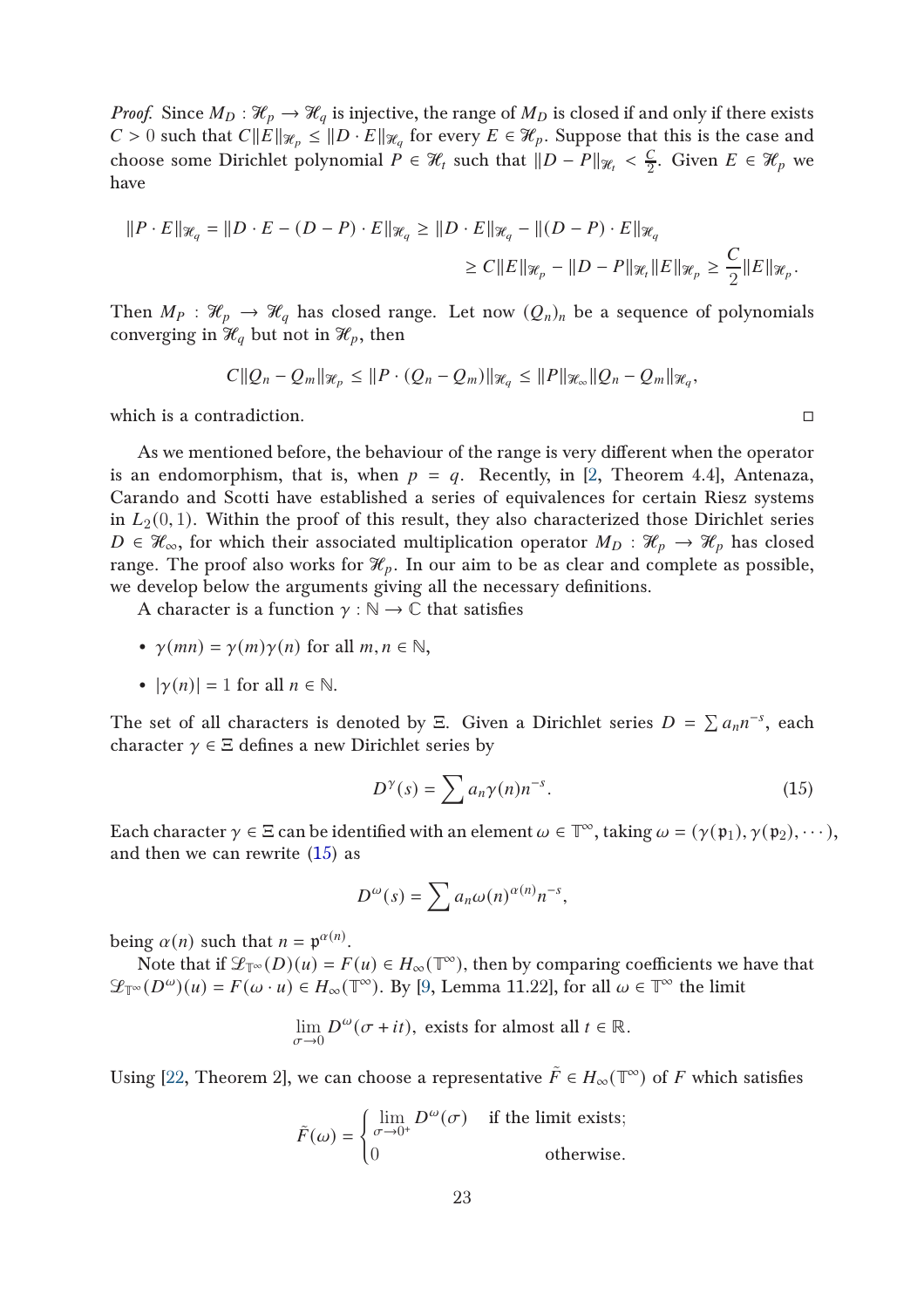To see this, consider

$$
A := \{ \omega \in \mathbb{T}^{\infty} : \lim_{\sigma \to 0} D^{\omega}(\sigma) \text{ exists.} \},
$$

and let us see that  $|A| = 1$ . To that, take  $T_t : \mathbb{T}^\infty \to \mathbb{T}^\infty$  the Kronecker flow defined by  $T_t(\omega) = (\mathfrak{p}^{-it}\omega)$ , and notice that  $T_t(\omega) \in A$  if and only if  $\lim_{\sigma \to 0} D^{T_t(\omega)}(\sigma)$  exists. Since

$$
D^{T_t(\omega)}(\sigma) = \sum a_n (\mathfrak{p}^{-it}\omega)^{\alpha(n)} n^{-\sigma} = \sum a_n \omega^{\alpha(n)} n^{-(\sigma+it)} = D^{\omega}(\sigma+it),
$$

then for all  $\omega \in \mathbb{T}^{\infty}$  we have that  $T_t(\omega) \in A$  for almost all  $t \in \mathbb{R}$ . Finally, since  $\chi_A \in$  $L^1(\mathbb{T}^\infty)$ , applying the Birkhoff Theorem for the Kronecker flow [\[19,](#page-27-2) Theorem 2.2.5], for  $\omega_0 = (1, 1, 1, ...)$  we have

$$
|A| = \int_{\mathbb{T}^{\infty}} \chi_A(\omega) d\omega = \lim_{R \to \infty} \frac{1}{2R} \int_{-R}^{R} \chi_A(T_t(\omega_0)) dt = 1.
$$

Then  $\tilde{F} \in H_{\infty}(\mathbb{T}^{\infty})$ , and to see that  $\tilde{F}$  is a representative of  $F$  it is enough to compare their Fourier coefficients (see again [\[22,](#page-27-14) Theorem 2]). From now to the end F is always  $\tilde{F}$ . Fixing the notation

$$
D^{\omega}(it_0) = \lim_{\sigma \to 0} D^{\omega}(\sigma + it),
$$

then taking  $t_0 = 0$ , we get

$$
F(\omega) = D^{\omega}(0)
$$

for almost all  $\omega \in \mathbb{T}^{\infty}$ . Moreover, given  $t_0 \in \mathbb{R}$  we have

<span id="page-23-1"></span>
$$
D^{\omega}(it_0) = \lim_{\sigma \to 0^+} D^{\omega}(\sigma + it_0) = \lim_{\sigma \to 0^+} D^{T_{t_0}(\omega)}(\sigma) = F(T_{t_0}(\omega)).
$$
 (16)

From this identity one has the following.

<span id="page-23-4"></span><span id="page-23-0"></span>Proposition 17. The followings conditions are equivalent.

- <span id="page-23-2"></span>a) There exists  $\tilde{t}_0$  such that  $|D^{\omega}(i\tilde{t}_0)| \geq \varepsilon$  for almost all  $\omega \in \mathbb{T}^{\infty}$ .
- b) For all  $t_0$  there exists  $B_{t_0} \subset \mathbb{T}^{\infty}$  with total measure such that  $|D^{\omega}(it_0)| \geq \varepsilon$  for all  $\omega \in B_{t_0}$ .

*Proof.* If [a\),](#page-23-0) holds take  $t_0$  and consider

$$
B_{t_0} = \{ \mathfrak{p}^{-i(-t_0 + \tilde{t}_0)} \cdot \omega : \omega \in B_{\tilde{t}_0} \},
$$

which is clearly a total measure set. Take  $\omega' \in B_{t_0}$  and choose  $\omega \in B_{\tilde{t}_0}$  such that  $\omega' =$  $\mathfrak{p}^{-i(-t_0+\tilde{t}_0)} \cdot \omega$ , then by [\(16\)](#page-23-1) we have that

$$
|D^{\omega'}(it_0)| = |F(T_{\tilde{t}_0}(\omega))| \geq \varepsilon,
$$

and this gives [b\).](#page-23-2) The converse implications holds trivially.

We now give an  $\mathcal{H}_p$ -version of [\[2,](#page-26-5) Theorem 4.4.].

<span id="page-23-5"></span><span id="page-23-3"></span>**Theorem 18.** Let  $1 \leq p < \infty$ , and  $D \in \mathcal{H}_{\infty}$ . Then the following statements are equivalent.

a) There exists  $m > 0$  such that  $|F(\omega)| \geq M$  for almost all  $\omega \in \mathbb{T}^{\infty}$ ;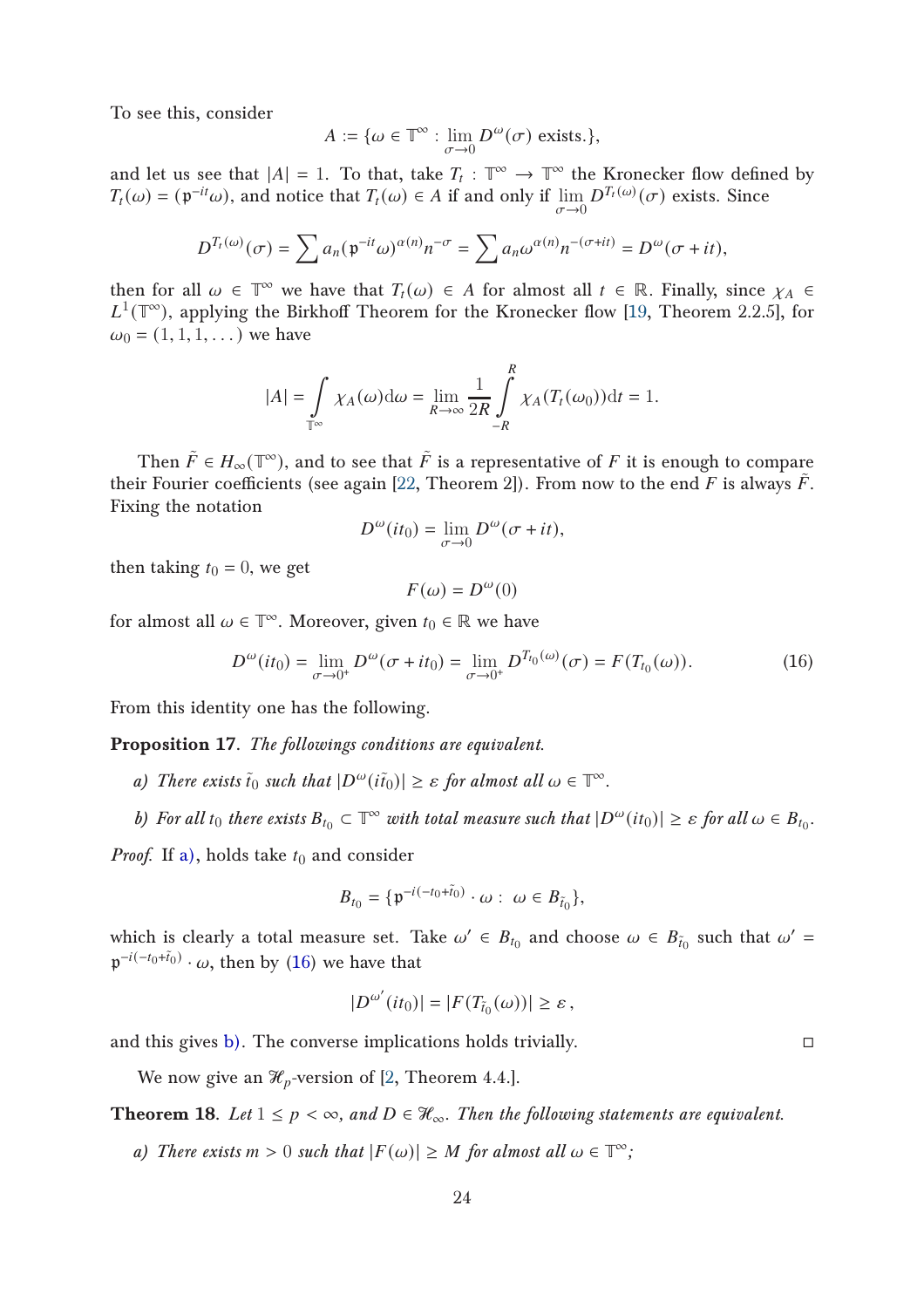- <span id="page-24-1"></span><span id="page-24-0"></span>b) The operator  $M_D : \mathcal{H}_p \longrightarrow \mathcal{H}_p$  has closed range;
- c) There exists  $m > 0$  such that for almost all  $(\gamma, t) \in \Xi \times \mathbb{R}$  we have

 $|D^{\gamma}(it)| \geq m$ .

Even more, in that case,

$$
\inf \{ \|M_D(E)\|_{\mathcal{H}_p} : E \in \mathcal{H}_p, \|E\|_{\mathcal{H}_p} = 1 \}
$$
  
= 
$$
\operatorname{essinf} \{ |F(\omega)| : \omega \in \mathbb{T}^\infty \} = \operatorname{essinf} \{ |D^\gamma(it)| : (\gamma, t) \in \Xi \times \mathbb{R} \} .
$$

*Proof.* [a\)](#page-23-3)  $\Rightarrow$  [b\)](#page-24-0)  $M_D$  has closed range if and only if the rage of  $M_F$  is closed. Because of the injectivity of  $M_F$  we have, by Open Mapping Theorem, that  $M_F$  has closed range if and only if there exists a positive constant  $m > 0$  such that

$$
||M_F(G)||_{H_p(\mathbb{T}^\infty)} \ge m||G||_{H_p(\mathbb{T}^\infty)},
$$

for every  $G \in H_p(\mathbb{T}^\infty)$ . If  $|F(\omega)| \geq m$  a.e.  $\omega \in \mathbb{T}^\infty$ , then for  $G \in H_p(\mathbb{T}^\infty)$  we have that

$$
\|M_F(G)\|_{H_p(\mathbb{T}^\infty)}=\|F\cdot G\|_{H_p(\mathbb{T}^\infty)}=\left(\int\limits_{\mathbb{T}^\infty}|FG(\omega)|^p\mathrm{d}\omega\right)^{1/p}\ge m\|G\|_{H_p(\mathbb{T}^\infty)}
$$

.

[b\)](#page-24-0)  $\Rightarrow$  [a\)](#page-23-3) Let  $m > 0$  be such that  $||M_F(G)||_{H_p(\mathbb{T}^{\infty})} \ge m||G||_{H_p(\mathbb{T}^{\infty})}$  for all  $G \in H_p(\mathbb{T}^{\infty})$ . Let us consider

$$
A = \{ \omega \in \mathbb{T}^{\infty} : |F(\omega)| < m \}.
$$

Since  $\chi_A \in L^p(\mathbb{T}^\infty)$ , by the density of the trigonometric polynomials in  $L^p(\mathbb{T}^\infty)$  (see [\[9,](#page-27-3) Proposition 5.5]) there exist a sequence  $(P_k)_k$  of degree  $n_k$  in  $N_k$  variables (in z and  $\overline{z}$ ) such that

$$
\lim_{k} P_k = \chi_A \text{ in } L^p(\mathbb{T}^\infty).
$$

Therefore

$$
m^{p}|A| = m^{p} ||\chi_{A}||_{L^{p}(\mathbb{T}^{\infty})}^{p} = m^{p} \lim_{k} ||P_{k}||_{L^{p}(\mathbb{T}^{\infty})}^{p}
$$
  
\n
$$
= m^{p} \lim_{k} ||z_{1}^{n_{k}} \cdots z_{N_{k}}^{n_{k}} P_{k}||_{L_{p}(\mathbb{T}^{\infty})}^{p}
$$
  
\n
$$
\leq \liminf_{k} ||M_{F}(z_{1}^{n_{k}} \cdots z_{N_{k}}^{n_{k}} P_{k})||_{L_{p}(\mathbb{T}^{\infty})}^{p}
$$
  
\n
$$
= ||F \cdot \chi_{A}||_{L^{p}(\mathbb{T}^{\infty})}^{p} = \int_{A} |F(\omega)|^{p} d\omega.
$$

Since  $|F(\omega)| < m$  for all  $\omega \in A$ , this implies that  $|A| = 0$ .

[b\)](#page-24-0)  $\Rightarrow$  [c\)](#page-24-1) By the definition of F we have  $m \leq |F(\omega)| = \lim_{\sigma \to 0^+} |D^{\omega}(\sigma)|$  for almost all  $\omega \in \mathbb{T}^{\infty}$ . Combining this with Remark [17](#page-23-4) we get that the *t*-sections of the set

$$
C = \{(\omega, t) \in \mathbb{T}^{\infty} \times \mathbb{R} : |D^{\omega}(it)| < \varepsilon\},\
$$

have zero measure. As a corollary of Fubini's Theorem we get that  $C$  has measure zero. The converse [c\)](#page-24-1)  $\Rightarrow$  [b\)](#page-24-0) also follows from Fubini's Theorem. The last equality follows from the proven equivalences.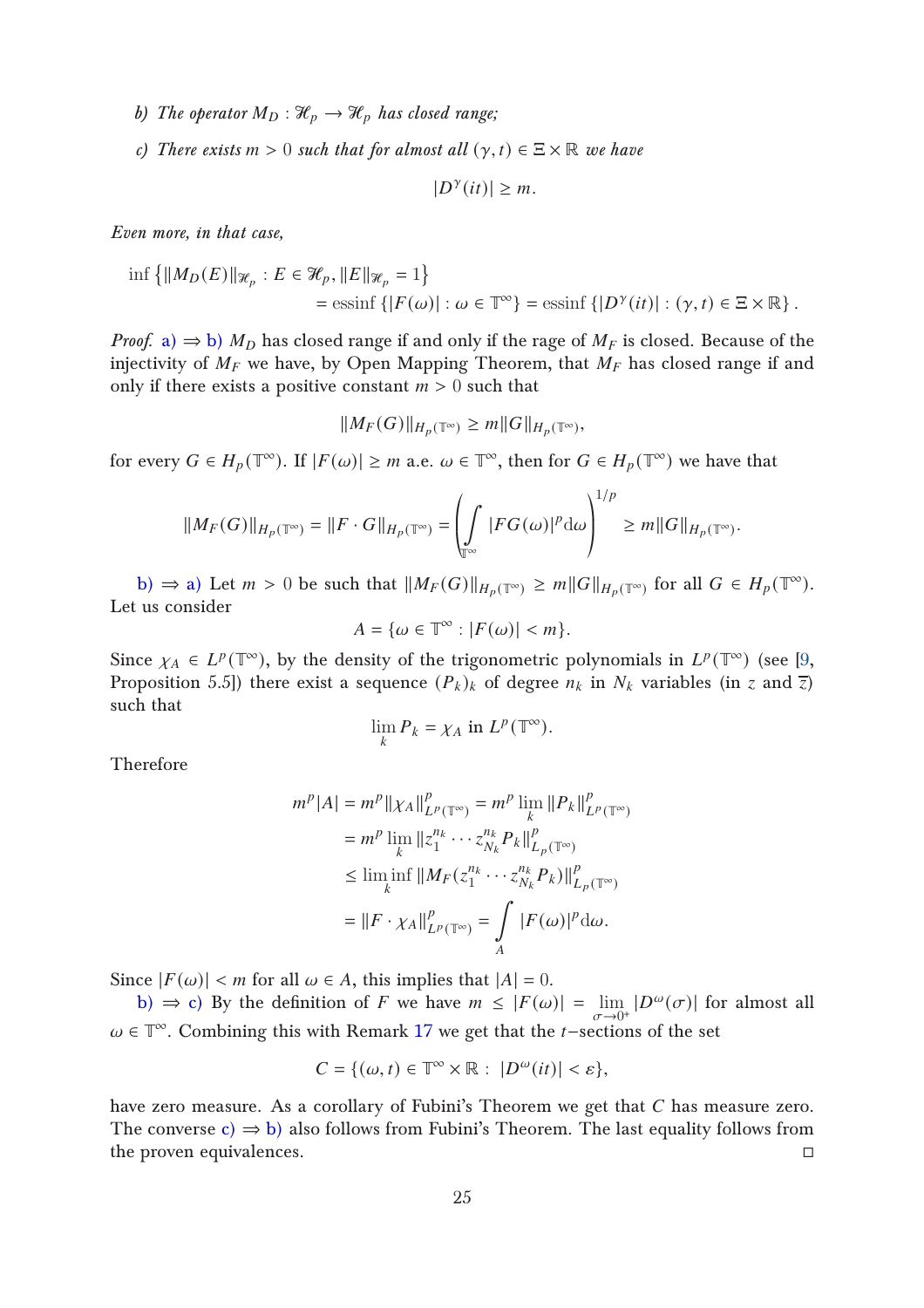In the case of polynomials, using the continuity of the polynomials and Kronecker's theorem (see e.g. [\[9,](#page-27-3) Proposition 3.4]), the condition of Theorem [18](#page-23-5) is restricted to the image of the polynomial on the line of complex with zero real part. As a consequence, one can extend this characterization to the Dirichlet series belonging to  $\mathcal{A}(\mathbb{C}_0)$ , that is the closed subspace of  $\mathcal{H}_{\infty}$  given by the Dirichlet series that are uniformly continuous on  $\mathbb{C}_0$ (see  $[4,$  Definition 2.1]).

<span id="page-25-3"></span><span id="page-25-0"></span>Corollary 19. Let  $1 \leq p < \infty$  then

- <span id="page-25-1"></span>a) Let  $P \in \mathcal{H}_{\infty}$  be a Dirichlet polynomial. Then  $M_P : \mathcal{H}_p \to \mathcal{H}_p$  has closed range if and only if there exists a constant  $m > 0$  such that  $|P(it)| \geq m$  for all  $t \in \mathbb{R}$ .
- b) Let  $D \in \mathfrak{A}(\mathbb{C}_0)$ , then  $M_D : \mathcal{H}_p \to \mathcal{H}_p$  has closed range if and only if there exists a constant  $m > 0$  such that  $|D(it)| \geq m$  for all  $t \in \mathbb{R}$ .

Even more, in each case

$$
\inf\{\|M_D(E)\|_{\mathcal{H}_p}: E \in \mathcal{H}_p, \|E\|_{\mathcal{H}_p} = 1\} = \inf\{|D(it)| : t \in \mathbb{R}\}.
$$

*Proof.* [a\)](#page-25-0) Let  $F = \mathcal{L}_{\mathbb{T}^{\infty}}(P)$  then, by Theorem [18,](#page-23-5)  $M_P$  has close range if and only if there exists a constant  $m > 0$  such that  $|F(\omega)| \ge m$  a.e.  $\omega \in \mathbb{T}^{\infty}$ . Since  $F(\omega) = \sum a_{\alpha} \omega^{\alpha}$  is continuous and by Kronecker's theorem

$$
\{(\mathfrak{p}_1^{-it},\cdots,\mathfrak{p}_N^{-it},\omega) \; : \; t\in\mathbb{R}, \; \omega\in\mathbb{T}^\infty\}
$$

is dense in  $\mathbb{T}^\infty$ , then  $M_P$  has closed range if and only if  $|F(\mathfrak{p}_1^{-it})|$  $1^{-it}, \cdots, \mathfrak{p}_N^{-it}$  $\vert \frac{-it}{N}, \omega \rangle \vert \geq m$  for every  $t \in \mathbb{R}$  and  $\omega \in \mathbb{T}^{\infty}$ . The result is concluded from the fact that

$$
F(\mathfrak{p}_1^{-it},\cdots,\mathfrak{p}_N^{-it},\omega)=\sum a_\alpha\mathfrak{p}_1^{-it\alpha_1}\cdots\mathfrak{p}_N^{-it\alpha_N}=\sum a_n n^{-it}=P(it).
$$

[b\)](#page-25-1) Since D is uniformly continuous on  $\mathbb{C}_0$  then D admits a uniformly continuous extension to the half-plane { $s \in \mathbb{C}$  : Re  $s \ge 0$ }. By [\[4,](#page-26-6) Theorem 2.3], D is the uniform limit on  $\mathbb{C}_0$  of a sequence of Dirichlet polynomials  $P_n$ . Let  $\mathcal{A}(\mathbb{T}^\infty)$  be the closed subspace of  $H_{\infty}(\mathbb{T}^{\infty})$  given by the Bohr transform of  $\mathfrak{A}(\mathbb{C}_{0})$ . If  $\mathscr{L}_{\mathbb{T}^{\infty}}(D) = F \in \mathfrak{A}(\mathbb{T}^{\infty})$ , since it is the uniform limit of polynomials, then F is continuous. Then, given  $t \in \mathbb{R}$  we have that

<span id="page-25-2"></span>
$$
|F(\mathfrak{p}^{-it})| = \lim_{n} |\mathfrak{B}_{\mathbb{T}^{\infty}}(P_n)(\mathfrak{p}^{-it})| = \lim_{n} |P_n(it)| = |D(it)|.
$$
 (17)

Let us suppose first that the range of  $M_D : \mathcal{H}_p \to \mathcal{H}_p$  is closed and let  $m > 0$  be such that  $||M_D(E)||_{\mathcal{H}_p} \ge ||E||_{\mathcal{H}_p}$ . Given  $\varepsilon > 0$  there exists  $n_0 \in \mathbb{N}$  such that  $||D - P_n||_{\mathcal{H}_{\infty}} < \varepsilon$  for every  $n_0 \leq n$ . Therefore, if  $E \in \mathcal{H}_p$  we have that

$$
||M_{P_n}(E)||_{\mathcal{H}_p} \ge ||M_D(E)||_{\mathcal{H}_p} - ||M_{D-P_n}(E)||_{\mathcal{H}_p} \ge (m - \varepsilon) ||E||_{\mathcal{H}_p}.
$$

Then by [a\),](#page-25-0)  $|P_n(it)| \geq m - \varepsilon$  for every  $n \geq n_0$  and  $t \in \mathbb{R}$  and hence, by [\(17\)](#page-25-2),  $|D(it)| \geq m - \varepsilon$ for every  $\varepsilon > 0$ .

Let us suppose now that there exists a constant  $m > 0$  such that  $|D(it)| \ge m$  for every  $t \in \mathbb{R}$ , then from [\(17\)](#page-25-2) we have that  $|F(\mathfrak{p}^{-it})| \geq m$  for all  $t \in \mathbb{R}$ . Since F is continuous, and by Kronecker's theorem,  $|F(\omega)| \ge m$  for all  $\omega \in \mathbb{T}^{\infty}$ . Therefore, by Theorem [18,](#page-23-5)  $M_D$  has closed range.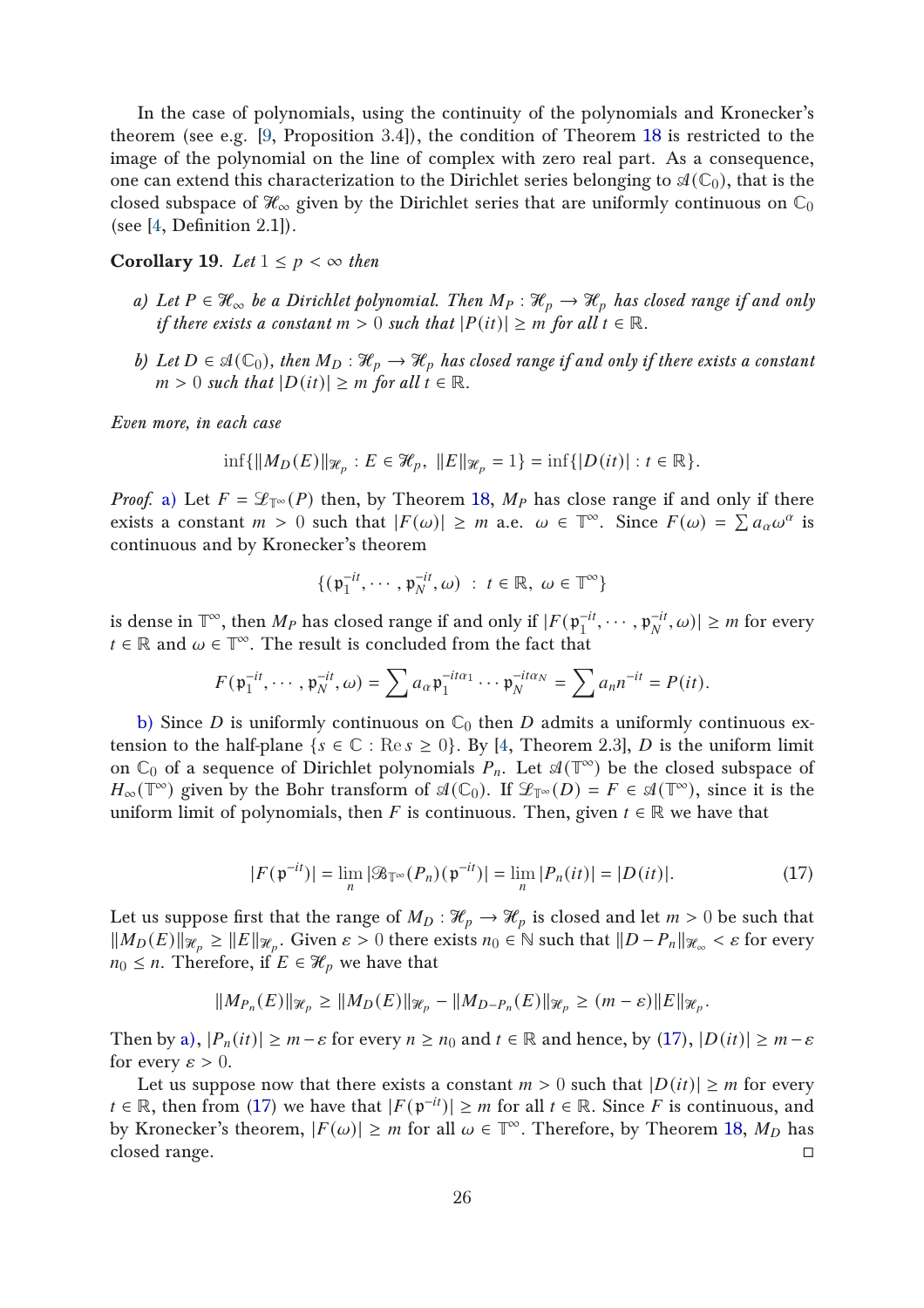For what was said above, in the non trivial case, a value  $\lambda$  belongs to the approximate spectrum of  $M_D$  if and only if the range of  $M_{D- $\lambda}$$  is not closed. Then, Theorem [18](#page-23-5) and Proposition [19](#page-25-3) give us a characterization of the approximate spectrum. For this, we need the definition of the essential range of the function  $[(\gamma, t) \leadsto D^{\gamma}(it)]$ . That is,

$$
\Big\{\lambda\in\mathbb{C}:\text{ for all }\varepsilon>0,\ \mu\big\{(\gamma,t):|D^{\gamma}(it)-\lambda|<\varepsilon\big\}>0\Big\},\
$$

where  $\mu$  stands for the Haar measure in  $\Xi \times \mathbb{R}$ .

<span id="page-26-7"></span>**Theorem 20.** Let  $1 \leq p < \infty$ 

<span id="page-26-8"></span>a) If  $D \in \mathcal{H}_{\infty}$ , then  $\sigma_{ap}(M_D) = \text{essran}[(\gamma, t) \rightsquigarrow D^{\gamma}(it)].$ 

b) If 
$$
D \in \mathcal{A}(\mathbb{C}_0)
$$
, then  $\sigma_{ap}(M_D) = \overline{\{D(it) : t \in \mathbb{R}\}}$ .

*Proof.* [a\)](#page-26-7) A value  $\lambda$  belongs to  $\sigma_{ap}(M_D)$  if and only if the range of  $M_{D-\lambda}$  is not closed; and by Theorem [18,](#page-23-5) if and only if

essinf 
$$
\{|D^{\gamma}(it) - \lambda| : (\gamma, t) \in \Xi \times \mathbb{R}\}\
$$
essinf  $\{|(D - \lambda)^{\gamma}(it)| : (\gamma, t) \in \Xi \times \mathbb{R}\}\$  = 0,

but that is equivalent to say that the measure of  $\{|D^{\gamma}(it) - \lambda| < \varepsilon : (\gamma, t) \in \Xi \times \mathbb{R}\}\)$  is bigger than zero for every  $\varepsilon > 0$ . In other words,  $\lambda$  belongs to the essential range of  $[(\gamma, t) \rightsquigarrow D^{\gamma}(it)].$ 

[b\)](#page-26-8) Following the same arguments used in [a\)](#page-26-7) and using Corollary [19](#page-25-3) we have that  $\lambda \in \sigma_{an}(M_D)$  if and only if  $\inf\{|D(it) - \lambda| : t \in \mathbb{R}\} = 0$ , if and only if  $\lambda \in \{D(it) : t \in \mathbb{R}\}$ .  $\Box$ 

### <span id="page-26-2"></span>References

- [1] A. Aleman, J.-F. Olsen, and E. Saksman. Fatou and brothers Riesz theorems in the infinite-dimensional polydisc. J. Anal. Math., 137(1):429–447, 2019. [doi:10.1007/s11854-019-0006-x](https://doi.org/10.1007/s11854-019-0006-x).
- <span id="page-26-5"></span>[2] J. Antezana, D. Carando, and M. Scotti. Splitting the Riesz basis condition for systems of dilated functions through Dirichlet series. J. Math. Anal. Appl., 507(1):Paper No. 125733, 20, 2022. [doi:10.1016/j.jmaa.2021.125733](https://doi.org/10.1016/j.jmaa.2021.125733).
- <span id="page-26-0"></span>[3] T. M. Apostol. *Introduction to analytic number theory*. Undergraduate Texts in Mathematics. Springer-Verlag, New York-Heidelberg, 1976.
- <span id="page-26-6"></span>[4] R. M. Aron, F. Bayart, P. M. Gauthier, M. Maestre, and V. Nestoridis. Dirichlet approximation and universal Dirichlet series. Proc. Amer. Math. Soc., 145(10):4449– 4464, 2017. [doi:10.1090/proc/13607](https://doi.org/10.1090/proc/13607).
- <span id="page-26-1"></span>[5] F. Bayart. Hardy spaces of Dirichlet series and their composition operators. Monatsh. Math., 136(3):203–236, 2002. [doi:10.1007/s00605-002-0470-7](https://doi.org/10.1007/s00605-002-0470-7).
- <span id="page-26-3"></span>[6] L. Brown and A. L. Shields. Cyclic vectors in the Dirichlet space. Trans. Amer. Math. Soc., 285(1):269-303, 1984. [doi:10.2307/1999483](https://doi.org/10.2307/1999483).
- <span id="page-26-4"></span>[7] J. B. Conway. A course in functional analysis, volume 96 of Graduate Texts in Mathematics. Springer-Verlag, New York, second edition, 1990.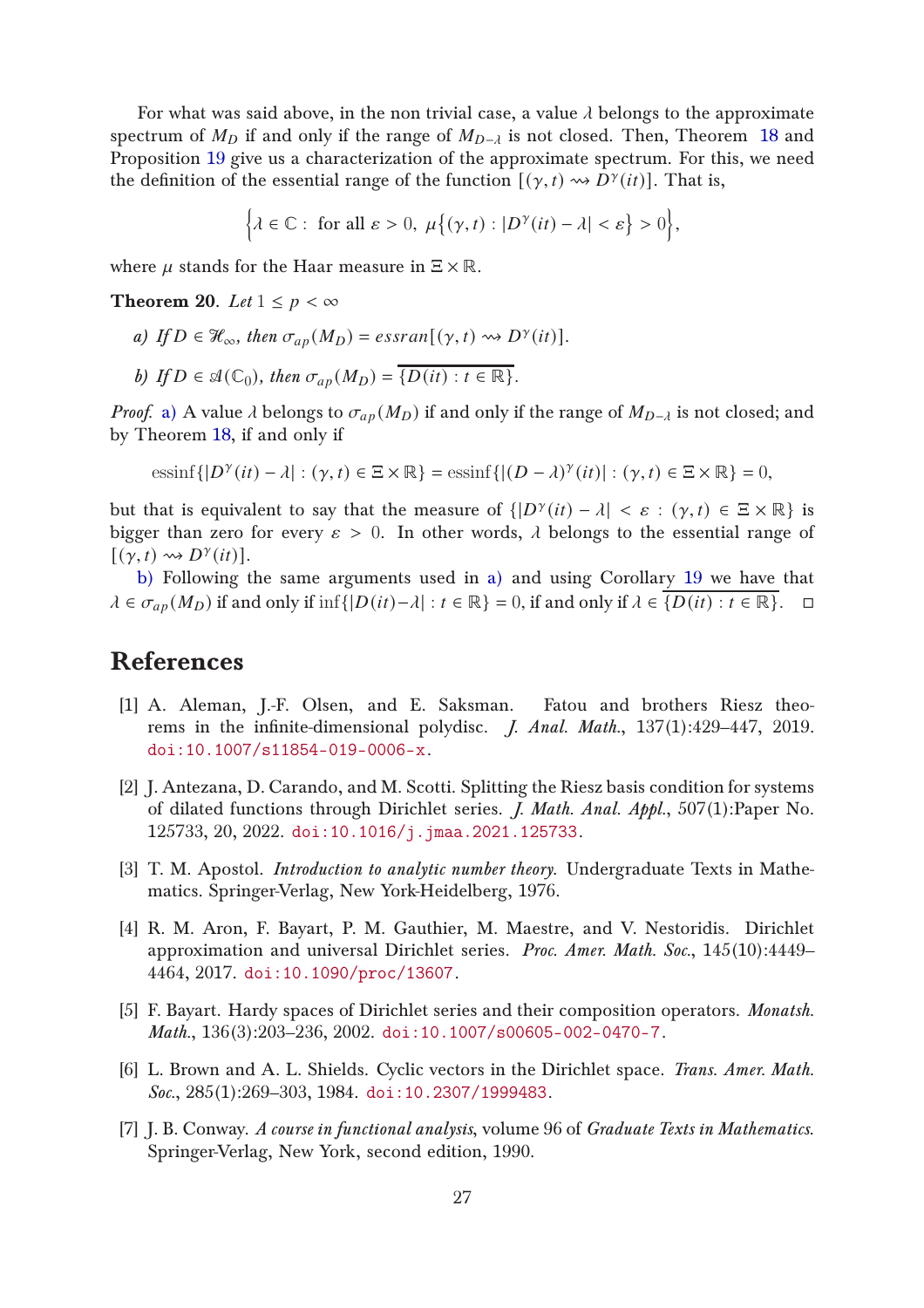- <span id="page-27-12"></span>[8] A. Defant, T. Fernández Vidal, I. Schoolmann, and P. Sevilla-Peris. Fréchet spaces of general Dirichlet series. Rev. R. Acad. Cienc. Exactas Fís. Nat. Ser. A Mat. RACSAM, 115(3):Paper No. 138, 34, 2021. [doi:10.1007/s13398-021-01074-8](https://doi.org/10.1007/s13398-021-01074-8).
- <span id="page-27-3"></span>[9] A. Defant, D. García, M. Maestre, and P. Sevilla-Peris. Dirichlet Series and Holomorphic Functions in High Dimensions, volume 37 of New Mathematical Monographs. Cambridge University Press, Cambridge, 2019. [doi:10.1017/9781108691611](https://doi.org/10.1017/9781108691611).
- <span id="page-27-9"></span><span id="page-27-5"></span>[10] A. Defant and A. Pérez. Hardy spaces of vector-valued Dirichlet series. Studia Math., 243(1):53–78, 2018. [doi:10.4064/sm170303-26-7](https://doi.org/10.4064/sm170303-26-7).
- [11] R. Demazeux. Essential norms of weighted composition operators between Hardy spaces  $H^p$  and  $H^q$  for  $1 \leq p, q \leq \infty$ . Studia Math., 206(3):191-209, 2011. [doi:10.4064/sm206-3-1](https://doi.org/10.4064/sm206-3-1).
- <span id="page-27-10"></span><span id="page-27-8"></span>[12] J. Diestel. Sequences and series in Banach spaces, volume 92 of Graduate Texts in Mathematics. Springer-Verlag, New York, 1984. [doi:10.1007/978-1-4612-5200-9](https://doi.org/10.1007/978-1-4612-5200-9).
- <span id="page-27-0"></span>[13] K. Guo and J. Ni. Dirichlet series and the Nevanlinna class in infinitely many variables. arXiv preprint arXiv:2201.01993, 2022.
- [14] H. Hedenmalm, P. Lindqvist, and K. Seip. A Hilbert space of Dirichlet series and systems of dilated functions in  $L^2(0,1)$ . Duke Math. J., 86(1):1-37, 1997. [doi:10.1215/S0012-7094-97-08601-4](https://doi.org/10.1215/S0012-7094-97-08601-4).
- <span id="page-27-11"></span>[15] S. Kaijser. A note on dual Banach spaces. *Math. Scand.*, 41(2):325–330, 1977. [doi:10.7146/math.scand.a-11725](https://doi.org/10.7146/math.scand.a-11725).
- <span id="page-27-1"></span>[16] S. V. Konyagin and H. Queffélec. The translation  $\frac{1}{2}$  in the theory of Dirichlet series. Real Anal. Exchange, 27(1):155–175, 2001/02.
- <span id="page-27-13"></span><span id="page-27-4"></span>[17] P. Lefèvre. Essential norms of weighted composition operators on the space  $\mathcal{H}^{\infty}$  of Dirichlet series. Studia Math., 191(1):57–66, 2009. [doi:10.4064/sm191-1-4](https://doi.org/10.4064/sm191-1-4).
- <span id="page-27-2"></span>[18] H. Queffélec. H. Bohr's vision of ordinary Dirichlet series; old and new results. J. Anal., 3:43–60, 1995.
- [19] H. Queffélec and M. Queffélec. Diophantine approximation and Dirichlet series, volume 80 of Texts and Readings in Mathematics. Hindustan Book Agency, New Delhi; Springer, Singapore, 2020. Second edition. [doi:10.1007/978-981-15-9351-2](https://doi.org/10.1007/978-981-15-9351-2).
- <span id="page-27-6"></span>[20] W. Rudin. Fourier analysis on groups. Interscience Tracts in Pure and Applied Mathematics, No. 12. Interscience Publishers (a division of John Wiley and Sons), New York-London, 1962.
- <span id="page-27-14"></span><span id="page-27-7"></span>[21] W. Rudin. Function theory in polydiscs. W. A. Benjamin, Inc., New York-Amsterdam, 1969.
- [22] E. Saksman and K. Seip. Integral means and boundary limits of Dirichlet series. Bull. Lond. Math. Soc., 41(3):411–422, 2009. [doi:10.1112/blms/bdp004](https://doi.org/10.1112/blms/bdp004).